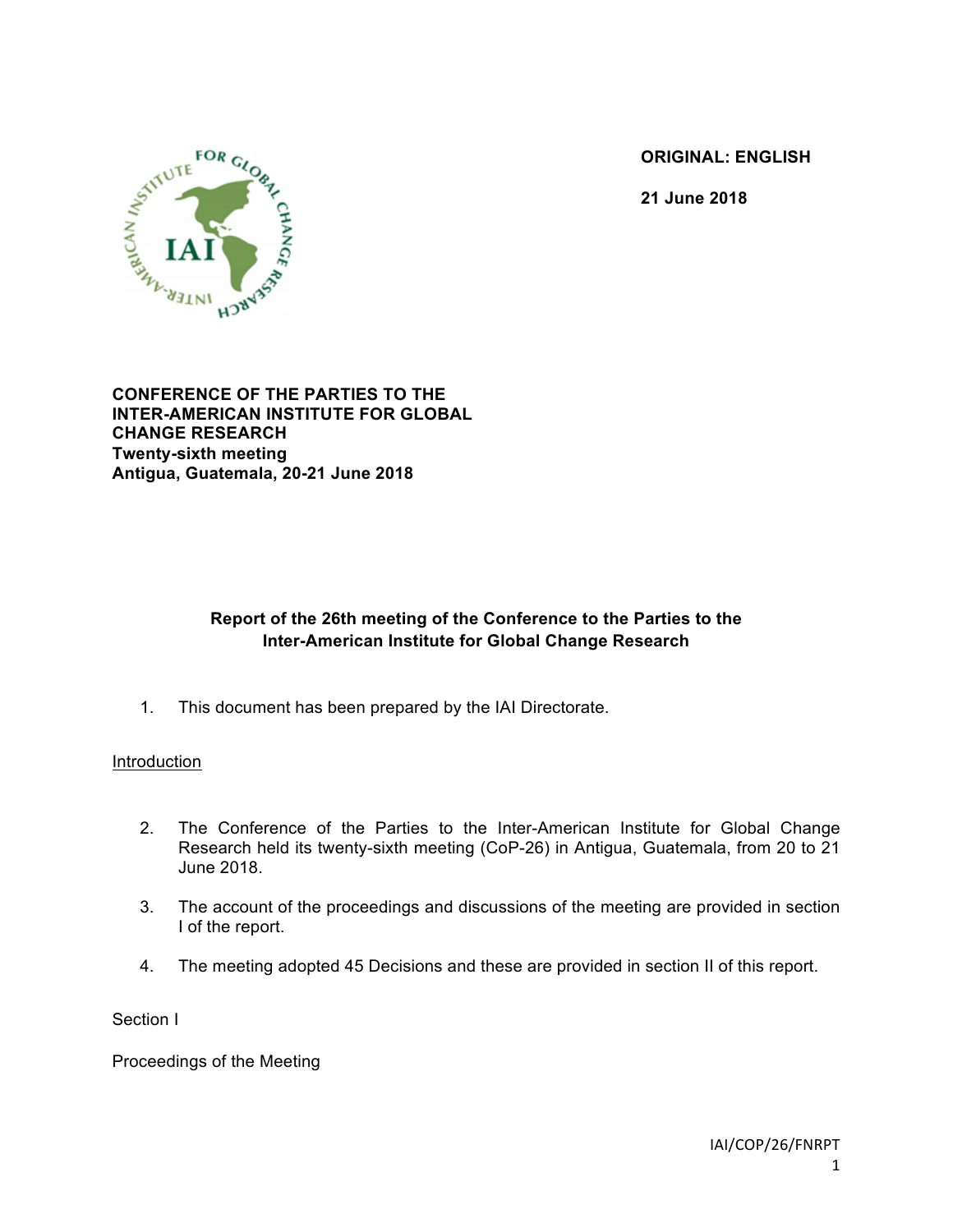## Introduction

- 5. In accordance with *the Agreement establishing the Inter-American Institute for Global Change Research*, Article V, *The Conference of the Parties*, paragraph 3, the 26th meeting of the Conference of the Parties to Inter-American Institute for Global Change Research was held in Antigua, Guatemala from 20 to 21 June 2018.
- 6. All Parties were invited to attend. The following Parties to the Agreement attended: Brazil, Canada, Chile, Costa Rica, Dominican Republic, Ecuador, Guatemala, Mexico, Panama, Peru, United States, and Uruguay.
- 7. The list of participants is available on the IAI website at: http://www.iai.int/26th-meetingof-the-conference-of-the-parties/.

## Opening of the Meeting

- 8. On Wednesday, 20 June, the IAI CoP-26 opened with the national anthem of Guatemala, followed by a minute of silence for the victims following the eruption of Volcán de Fuego on 3 June 2018.
- 9. The Chair of CoP-26, Dr. Oscar Manuel Cóbar Pinto, National Secretary for Science and Technology (SENACYT), Guatemala, opened the CoP and welcomed delegates. He highlighted that scientific knowledge is the best resource for all countries in all regions to tackle the issues of global change.
- 10. At the opening plenary session, in addition to the opening statement made by Dr. Oscar Cóbar Pinto, statements were made by Dr. Rafael Barrios, representative for the Vice President of Guatemala and the IAI Executive Director, Dr. Marcos Regis da Silva.

### Opening statements

- 11. Dr. Rafael Barrios, representing the Vice President of Guatemala, welcomed the 26th Conference of the Parties to Antigua, Guatemala. He described how Guatemala is facing extreme threats from climate change and underscored the need for more and improved knowledge on climate change, highlighting the relevance of the IAI in this regard. Dr. Barrios acknowledged that the meeting could provide the mechanisms for Guatemala to make informed decisions to meet the many challenges arising from climate change. He ended his address by inviting the Parties to bring together their collective knowledge to learn from each other and to share their knowledge and expertise.
- 12. The IAI Executive Director expressed gratitude to Guatemala for its exceptionally warm welcome to the Parties and the faultless organization of the meeting. He stated that the Americas are unique in that it is a continent in peace. The IAI is a reflection of what is possible in the Americas, especially with regard to collaboration, joint activities and joining forces to meet urgent challenges related to global change. He reiterated that the IAI provides the means to solve problems that no one country can face alone. The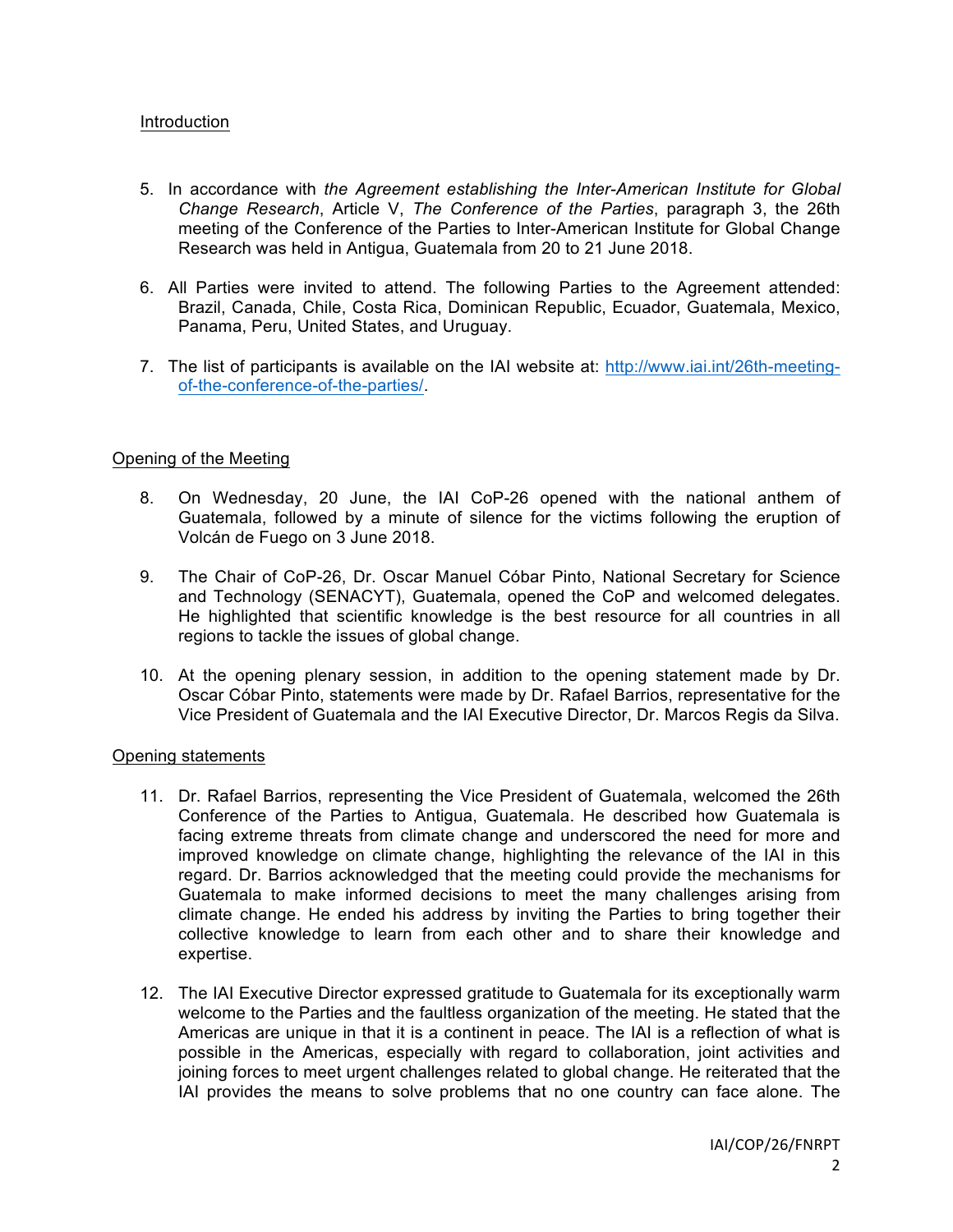importance of this meeting is that it allows Parties to articulate how they wish to collectivity move forward in the next 25 years.

13. Dr. Cóbar Pinto opened the first day of meetings by extending a warm welcome to Party representatives and observers and stated his hope for a successful meeting. He stated that Guatemala is honored by the presence of the Parties, especially in light of the recent volcano eruption that has highlighted the need for science to inform policy on natural disasters and risk reduction.

## 1ST SESSION, 20 JUNE 2018

### Administrative and financial matters

### Agenda item 1: Election of CoP Bureau

14. Parties elected the composition of the CoP Bureau. The following Parties were elected: Guatemala (Chair), Uruguay and Panama.

## Agenda item 2: Adoption of the agenda

- 15. Following the election of members to the CoP Bureau, the Chair invited Parties to adopt the provisional agenda to CoP-26 (IAI/COP/26/2).
- 16. The IAI Executive Director notified the Parties of a minor change to the agenda. The SPAC election agenda topic was to be combined with the report from the Chair of the SAC.
- 17. Parties adopted the amended agenda by consensus.

## Agenda item 3: Adoption of the Minutes of the 25th meeting of the Conference of the Parties

- 18. Under this item of the agenda, Parties were invited to adopt the *Minutes of the 25th meeting of the Conference of the Parties* (CoP-25, Bogota) (IAI/COP/26/3).
- 19. Parties adopted the Minutes of CoP-25.

## Report of the SAC and SPAC on the Science Policy Workshop and Case presentation by SENACYT, Guatemala

- 20. The Chair invited the Executive Director of the Asian-Pacific Network (APN) to present the work of his organization. Focusing on the strategic direction and plan of work of the APN, the Executive Director invited the CoP to consider possible areas of collaboration.
- 21. On conclusion of the above presentation, the Chair invited the Chair of the Scientific Advisory Committee to present the conclusions of the Science-Policy Workshop which had been held on 19 June 2018 in Antigua, Guatemala.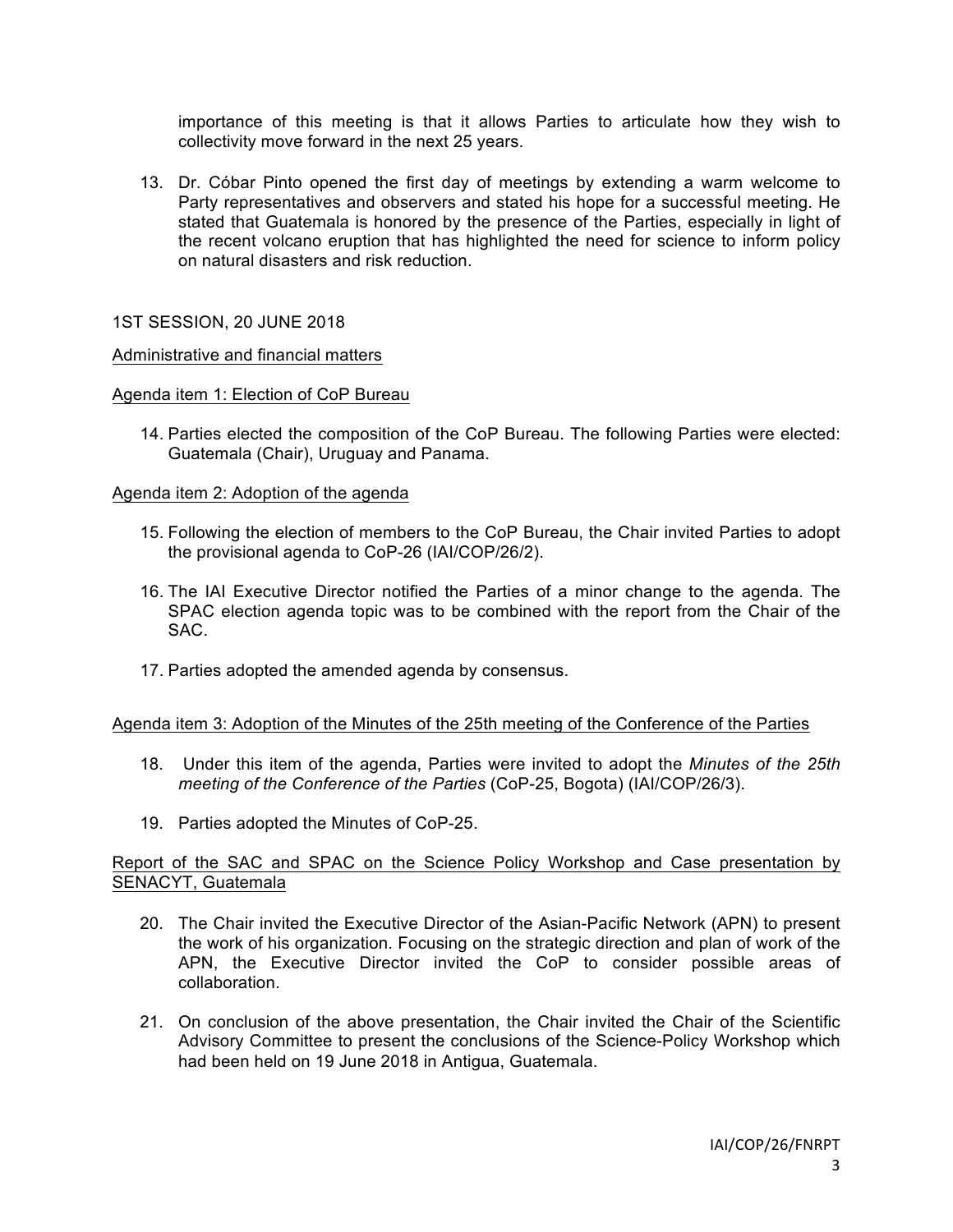- 22. The Chair of the SAC gave a summary of the presentations made during the 2nd Science Policy Workshop<sup>1</sup> including the Intergovernmental Science-Policy Platform on Biodiversity and Ecosystem Services (IPBES) *Assessment Report on Biodiversity and Ecosystem Services for the Americas<sup>2</sup>* , the IAI Open Data Initiative, and science-policy advances from three IAI-supported projects.
- 23. He underlined the importance for CoP-26 to articulate a vision for the IAI's direction in the coming years. He discussed the work of the SAC and SPAC presented in the workshop, related to, inter alia, the IAI open data initiative, the drafting of a new IAI strategic plan, and science diplomacy. He also highlighted work related to dry forests, nitrogen cycles and AGUASCAPES as examples of how the IAI promoted scientific research and linked research to the national and international policy agendas.
- 24. The Science-Policy Workshop participants discussed in depth the complexity of systems, the need to study urban issues and poverty to better understand challenges facing biodiversity and the need for researchers to be trained in science-policy processes.
- 25. On conclusion of the presentation on the Science-Policy Workshop, the Chair invited the officials from the National Secretariat of Science, Technology and Innovation to present on how science, technology and information supports national priorities in Guatemala, how the organization funds research, and how Guatemala is structuring research on global and climate change research.
- 26. Prior to the presentations, the Chair described science and technology in the Guatemalan context, and outlined the ways in which financing is provided for research and science projects in his country. He noted that investment in science, technology and innovation (STI) represents only 0.029% of Guatemala's GDP, the lowest in the region. He continued by noting that Guatemala is one of the few countries in the region with a constitutional article on science and technology<sup>3</sup>; two laws have been passed to operationalize the article; and the budget exclusively for funding science and technology totals around US\$3 million annually. He called for, inter alia: more student involvement in knowledge generation; building research skills; building a "knowledge society" based on STI; and more government investment in STI.
- 27. With regard to Guatemala's *National Climate Change Action Plan* (*Plan de Acción Nacional de Cambio Climático*, PANCC), Dr. Edwin Castellanos, speaking in his capacity as professor at the Universidad del Valle de Guatemala, emphasized the need to accelerate national action towards reducing the impacts of climate change and bridging the gap between the current situation in Guatemala and what is required under the Paris Agreement.
- 28. He also described the establishment of the Guatemalan System of Climate Change Science (SGCCC), a national, multi-stakeholder science body on climate change,

 <sup>1</sup> See: *Report of the 2nd Science-Policy Workshop of the IAI* (http://www.iai.int/wp-content/uploads/iai-cop26-spwfnrpt-e.pdf) <sup>2</sup> See: *IPBES Assessment Report on Biodiversity and Ecosystem Services for the Americas*

<sup>(</sup>https://www.ipbes.net/assessment-reports/americas) <sup>3</sup> See: *Constitución Política de la República de Guatemala*, Article 80: Artículo 80.- Promoción de la ciencia y la

tecnología. El Estado reconoce y promueve la ciencia y la tecnología como bases fundamentales del desarrollo nacional. La ley normará lo pertinente.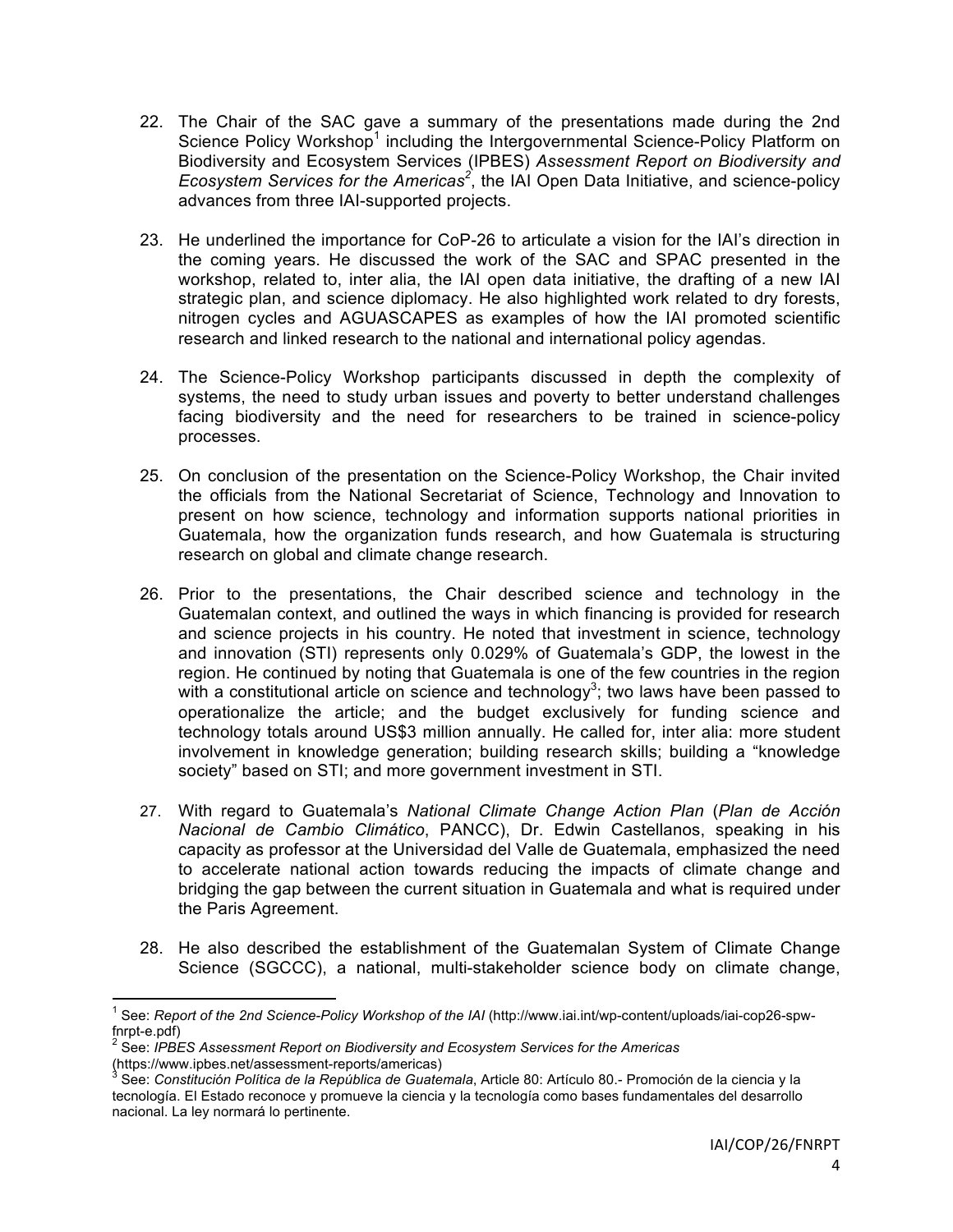which evaluates and generates scientific information on climate science and adaptation and mitigation. This information is submitted to policymakers for their consideration. He concluded by emphasizing the importance of indigenous knowledge and traditional ways of life in Guatemala and how this science can benefit current research.

- 29. The Chair opened the floor to discussion. Comments were made by the representative from Brazil.
- 30. During the ensuing discussion, Brazil stated that cooperation was fundamental to science which aimed to understand regional challenges. He also described how uncertainty was discussed as something that scientists had to deal with every day but it was important to work with policy makers to understand uncertainty and how it did and did not affect decisions.
- 31. On conclusion of discussion, the Chair opened the floor to presentations on Mayan science and civilization.
- 32. Mr. Tata Felix Sarazua, a representative from the Sotz'il, a Mayan community, stated that Mayan science is "an energy" that fosters research and provides advice to their communities. He explained the concept of 'cosmovision' in which Mayan science and technology combine ancestral knowledge, spirituality and epistemology.
- 33. Following his presentation, Ms. Nana Francisca Salazar, representative from the Sotz'il, conducted a Mayan ceremony representing appreciation of, and communication with, nature.
- 34. The Chair continued by inviting Dr. Tomás Barrientos, Universidad del Valle de Guatemala, to speak on a new perspective on Mayan civilization.
- 35. In his presentation, Dr. Barrientos stated that while the Mayan civilization existed for more than 1,000 years, the focus of research has been on the abandonment of cities, rather than on the origins of Mayan civilization and on how it survived for so long. He highlighted the Mayan's efficient social and political organization, public order and leadership, and well-managed resources, noting that agriculture, and water and resource management sustained a population of approximately 11,000,000 people.

### 2ND SESSION, 20 JUNE 2018

### Agenda item 4: Administrative and financial matters

## Agenda item 4(a): Report of the Credentials Committee

36. Agenda item 4(a) was taken up during the 2nd session of the meeting on 20 June 2018. In accordance with the *Standing rules of the Conference of the Parties (CoP) of the Inter-American Institute for Global Change Research*, rule 25, the Chair of the Credentials Committee informed the Conference of the Parties that 12 Parties were registered attending the meeting and that their credentials were in full compliance with the *Standing Rules*.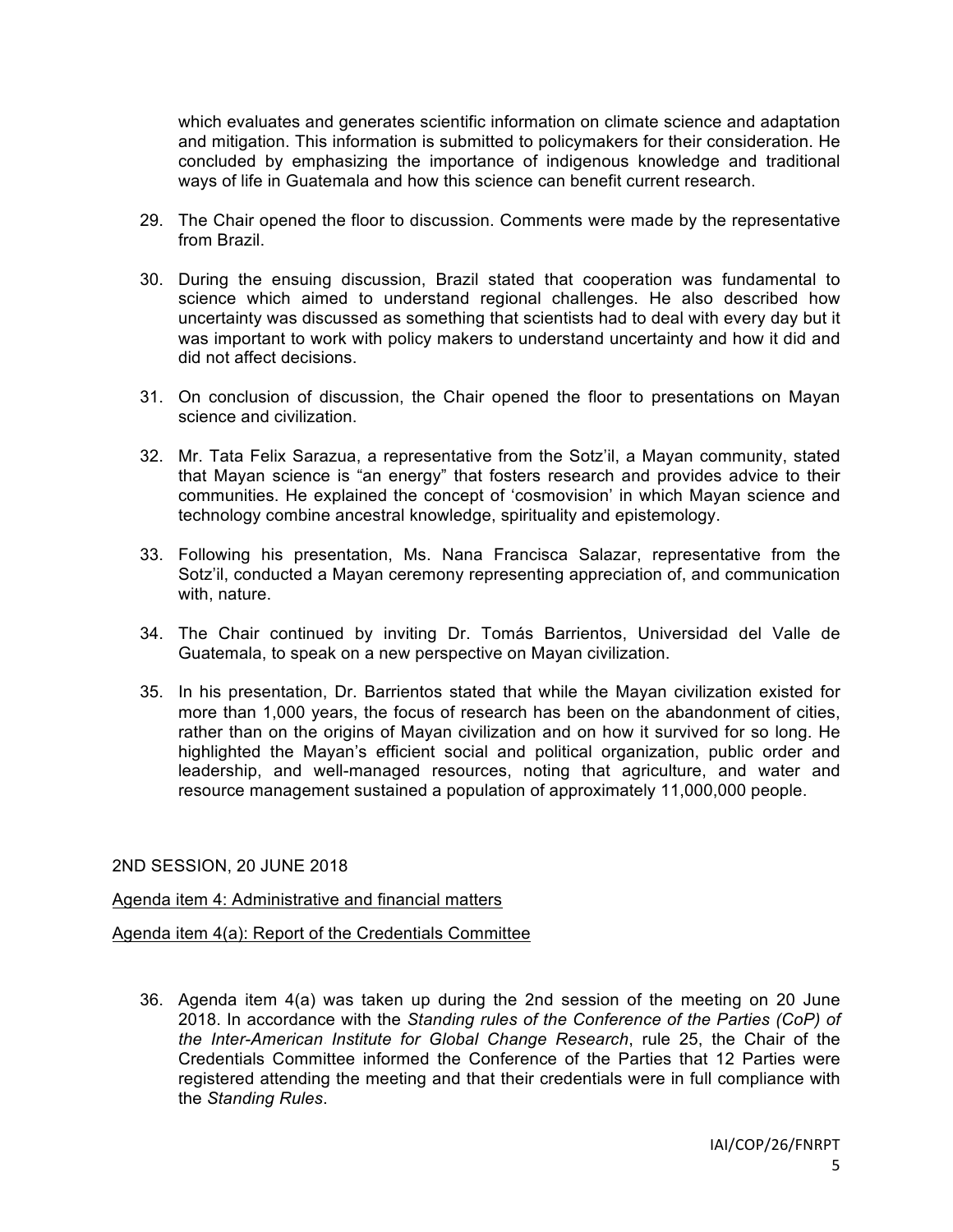- 37. Credentials that were fully compliant were received from the representatives of the following Parties to the Agreement: Brazil, Canada, Chile, Costa Rica, Guatemala, Ecuador, United States, Mexico, Panama, Peru, Dominican Republic, and Uruguay.
- 38. The Chair of the Credentials Committee, Mr. Paul Filmer, United States, informed the Conference of the Parties that a quorum of accredited Representatives of one-half of the active IAI Parties<sup>4</sup> had been achieved in accordance with rule 25 of the *Standing Rules*.

### Agenda item 4(b): Report of the Standing Committee for Rules and Procedures

- 39. Agenda item 4b was presented by the Chair of the Standing Committee for Rules and Procedures, Mr. Paul Filmer, United States.
- 40. In his presentation, the Chair noted the recommendation in his report that amendments are not required to the Rules of Procedure at CoP-26.
- 41. The Chair referred to notification no. NT 2018/002 which was published on 9 February 2018 and which invited Parties to submit nominations to the Standing Committee for Rules and Procedures.
- 42. At the time of writing of document *Report of the Standing Committee for Rules and Procedures*, no. IAI/COP/26/4b, nominations had not been received by the IAI Directorate.
- 43. On 13 April 2018, Argentina submitted a nomination to the Standing Committee for Rules and Procedures. The candidate's curriculum vitae was shared with the Chair of the Committee and representatives at the Conference of the Parties.
- 44. The IAI Directorate noted that the *Standing rules of the Conference of the Parties of the Inter-American Institute for Global Change Research*, Chapter VIII, rule 46, states that *the Conference of the Parties shall elect a Standing Committee for Rules and Procedures of three (3) individuals*.
- 45. Accordingly, at its 26th meeting, the Conference of the Parties elected by consensus the candidate from Argentina.
- 46. The Standing Committee for Rules and Procedures is currently comprised of 2 members: one from Argentina and one from the United States.

#### Agenda item 5: Financial and budgetary matters

## Agenda item 5(a): Annex 1: Overview of the financial status for the financial year 2017-2018

47. The Chair invited the IAI Directorate to provide an overview of the financial status for the fiscal year 2017-2018 and to highlight any matters of concern.

 <sup>4</sup> Rule 24 of the Standing rules provides a definition of an inactive Party: *If a Party has not participated in any of the three previous Conferences of the Parties and the Party has not over this three-year period designated a Permanent Representative for the IAI, that Party shall be considered to be not active.*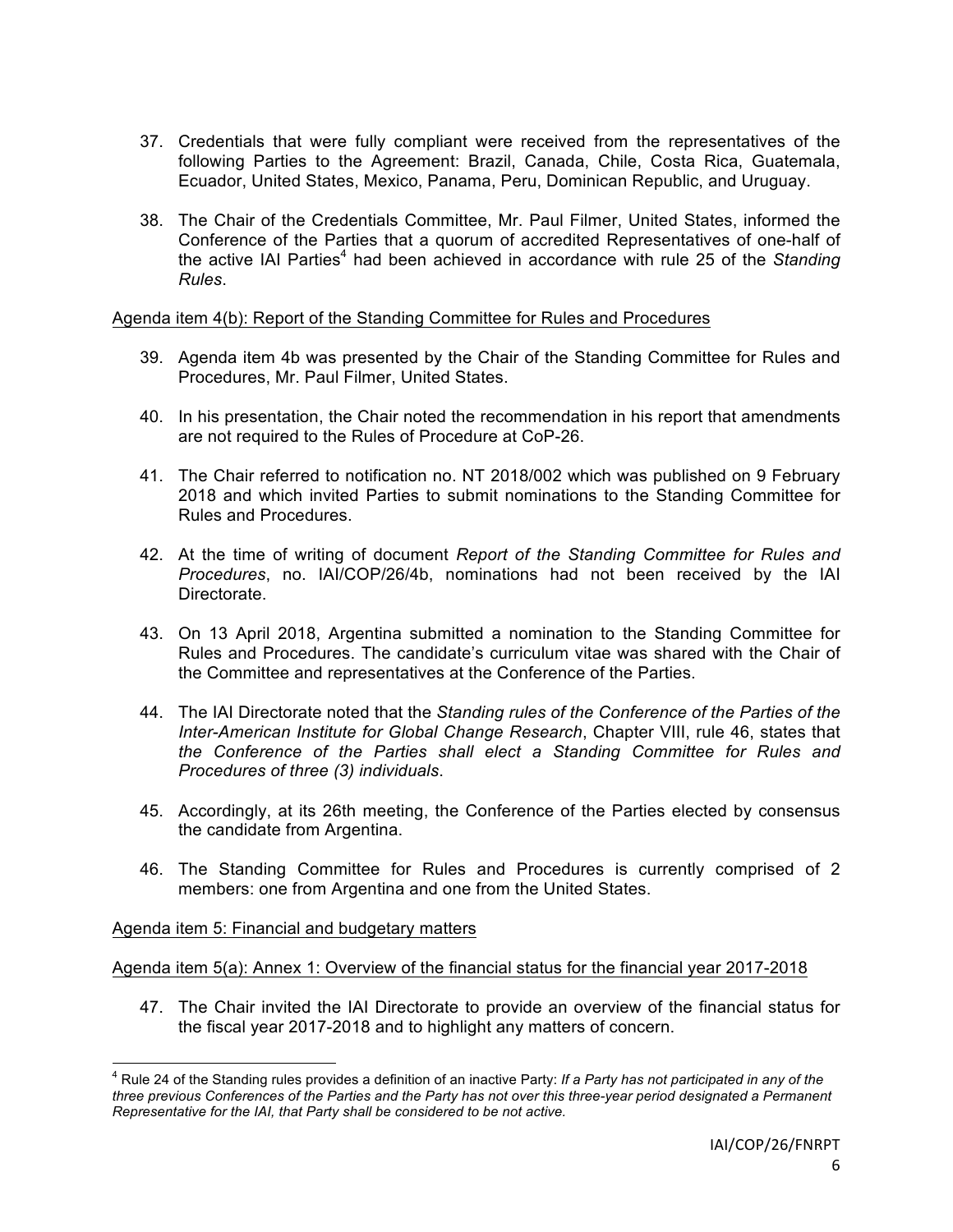- 48. The IAI Acting Administration, Finance and Operations Officer presented a comparison of the budgets from previous years. She noted that expenses remained stable and that the IAI Directorate continues to evaluate and review procedures with a view to eliminate duplication of work and increase efficiency. This exercise has resulted in a savings of USD 6,000 in expenses related to information, communication and network technologies. The 2019-2021 preliminary budget has increased slightly but the requested contributions have not increased.
- 49. The Conference of the Parties took note of the document.

Agenda item 5(b): Annex 2: Core Budget and Country Contributions for FY 2018-2019 and Preliminary request 2019-2021

- 50. The IAI Directorate was invited by the Chair to provide a summary of the proposal for the core budget and country contributions for fiscal year 2018-2019 and the preliminary request for 2019-2021.
- 51. The summary began by noting that this proposal had been reviewed by the Financial and Administrative Committee (FAC), who forwarded its recommendation of approval to the IAI Executive Council. The IAI Executive Council had forwarded its recommendation for approval to CoP-26.
- 52. The IAI Acting Administration, Finance and Operations Officer presented the Core Budget and the Preliminary request. She noted the proposed FY 2018-2019 core budget of US\$1.4 million and the preliminary request of US\$1.5 million each for FY 2019-2020 and FY 2020-2021. EC Chair, Dr. Maria Uhle, clarified that the preliminary requests for FY 2019-2021 are a projection and should not be considered for approval. The preliminary request for fiscal years 2019-2021 shows an increase of USD100,000 which requires a corresponding slight increase in Party contributions. The EC Chair informed representatives that since 2014, Party contributions had not increased. Contributions, as of April 2018, represent 52% of expected Party contributions, a situation that is unsustainable to the operations of the IAI Directorate in the long-term.
- 53. The IAI Executive Director stated that the lack of Party contributions is placing a serious strain on the ability of the IAI Directorate to meet its workplan. He reiterated that this situation cannot continue in the long-term and that the IAI Directorate will need to curtail services and will not be able to support many activities as obliged by the decisions under discussion. He concluded by informing representatives that the contributions to the IAI are significantly smaller than those of other American regional organizations, the Amazon Cooperation Treaty Organization and the Organization of American States being cases in point. He invited Parties to consider this situation. He expressed his hope that Parties late in contributions would consider his comments.
- 54. The Chair invited representatives and observers to comment on this agenda item. Comments were made by representatives from Brazil, Canada, Chile, Panama, Mexico, Peru, the United States, and Uruguay.
- 55. With regard to Party contributions, Uruguay shared his country's fundraising experience of establishing a national committee for the IAI to engage relevant line ministries, including the ministry of housing and environment. Through this committee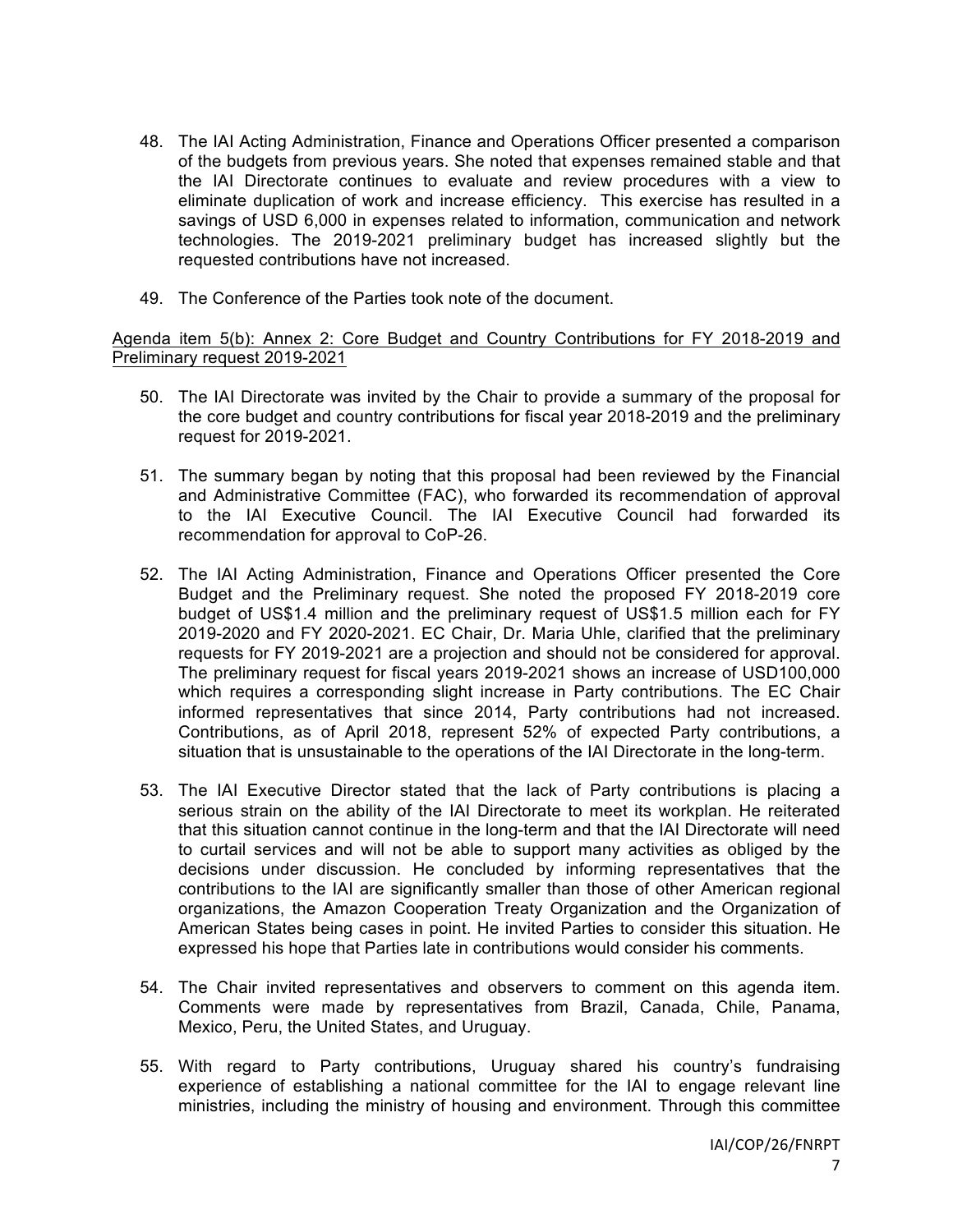Uruguay's support to the IAI has been shared by more than one agency. The representative from the United States highlighted a similar experience in her country, the United States Global Change Research Program, which establishes dialogues among 13 federal agencies. She encouraged Parties to consider undertaking similar exercises.

- 56. The discussion included a statement from a Party that the debt from lack of contributions is equal to a year of operations costs. It was suggested that the Parties consider creating a Working Group to analyze the state of Party contributions, how long the IAI can function under the current situation, and the relative contribution of the IAI to the member Parties. The Financial and Administrative Committee is encouraged to be part of the committee.
- 57. The Executive Director informed that Parties have been contacted about contributions in arrears and that it is possible that in-kind and other resource contributions could be included with monetary contributions.
- 58. The representative from Chile reminded representatives that, per Decision XXIII/18, the *CoP decided to charge the EC with creating a committee that would analyze member country participation in the IAI in terms of participation in IAI meetings, payment of contributions and participation in IAI science projects*. The committee was established at CoP-23 (Lima, 2015), and presided by Chile. A presentation on the analysis undertaken by the Committee was made during CoP-24 (Santiago, 2016). Representatives were invited to review the presentation<sup>5</sup>.
- 59. Delegates also highlighted the importance of raising the visibility of the IAI with regards to the knowledge and support that may be provided to Parties, according to their needs and priorities.
- 60. Discussion also focused on how to support Parties that face difficulties in securing funds to attend the CoP.
- 61. In this regard, the IAI Directorate stated that it would be helpful to establish a sponsored delegate program to assist Parties facing financial challenges to allow their participation in meetings of the CoP.
- 62. A Working Group comprised of Uruguay, United States, Brazil, and the Financial and Administrative Committee was formed to review Party Contributions and the relative value of the IAI. The report will be presented to CoP-27 for consideration.
- 63. The Conference of the Parties adopted the draft decisions contained in document *Financial and budgetary matters Annex 2: Core budget and country contributions for FY 2018-2019 and preliminary request 2019-2021*, no. IAI/COP/26/5/ANNEX/b.

## Agenda item 5(c): Auditors report

64. On conclusion of the summary on agenda item 5b, the Chair invited the IAI Directorate to present the findings of the Auditors report.

 <sup>5</sup> See: *IAI Member Country Contributions and Participation: A Path Forward* (http://www.iai.int/wpcontent/uploads/IAI\_Member\_Country\_Contributions\_and\_Participation\_Presentation-2.pdf)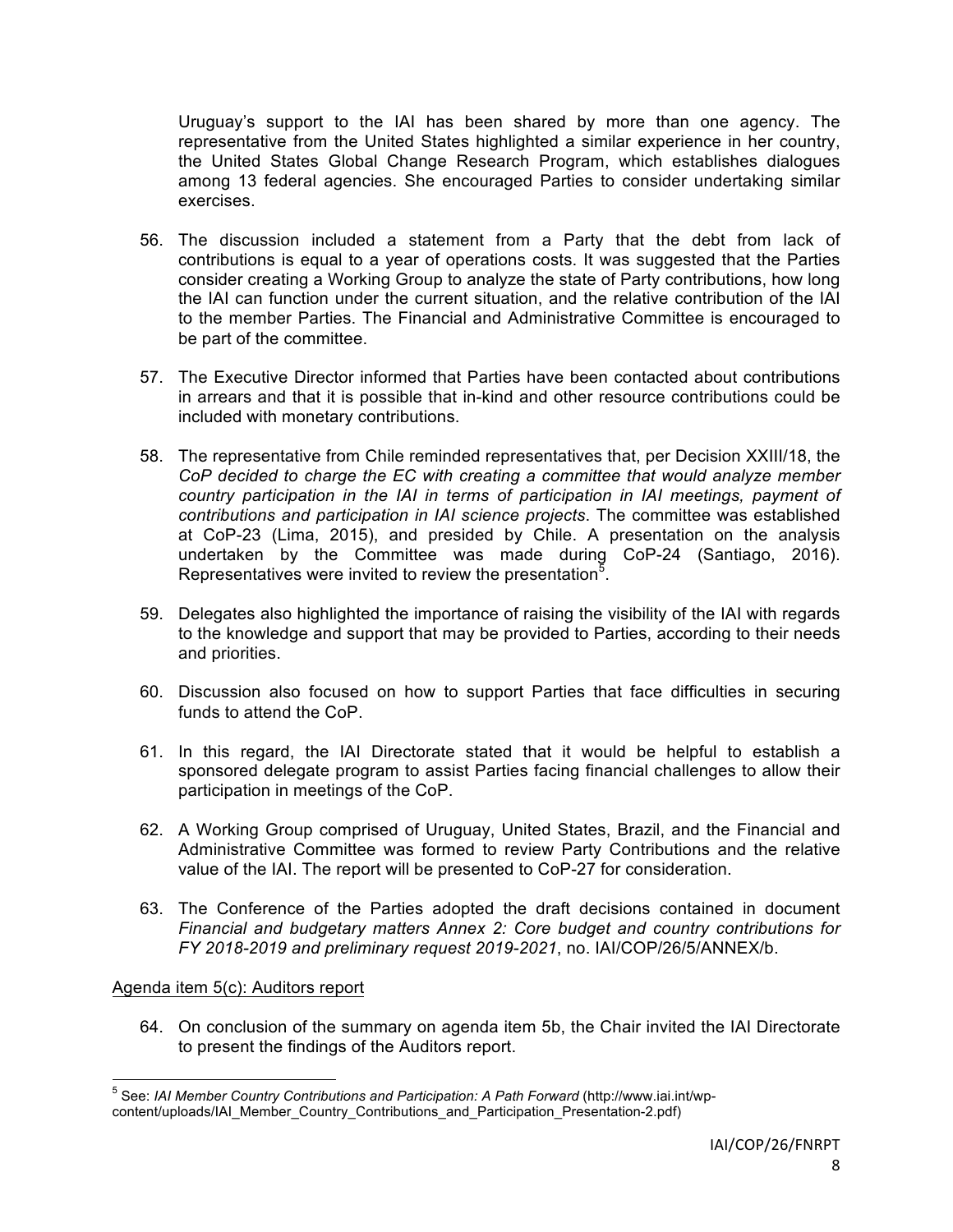65. In the presentation by the IAI Directorate, the Conference of the Parties was informed that the Auditors report reached an opinion that the IAI's financial statement presented fairly in all material respects the financial position of the IAI.

### Agenda Item 5(d): Report of the Financial and Administrative ad hoc Committee

- 66. The representative of the United States presented, on behalf of the Chair of the FAC to the Conference of the Parties, its review of the planning, preparation and implementation of IAI financial, administrative and project management issues.
- 67. The representative noted that it was recommended to the Executive Council that it forwarded the IAI's core budget request for the fiscal year 2018-2019 to the Conference the Parties for approval. The FAC recommended moving towards the United Nations pay scale but to delay use of the United Nations post adjustment. The IAI Directorate was commended for receiving an unqualified audit.
- 68. The Conference of the Parties approved the report (IAI/COP/26/5/ANNEX/d).

## Agenda item 6: Decision XXV/20: Membership of the Financial and Administration Committee (FAC)

- 69. The Chair invited the IAI Directorate to introduce agenda item 6.
- 70. The IAI Directorate informed representatives that a notification was sent on 29 January 2018 inviting Parties to submit nominations to the IAI Directorate for membership in the FAC.
- 71. At the time of writing of document *Decision XXV/20: Membership of the Financial and Administration Committee (FAC)*, no. IAI/COP/26/6, nominations had not been received by the IAI Directorate.
- 72. On 13 April 2018, Argentina submitted a nomination to the FAC. The candidate's curriculum vitae was shared with the Chair of the FAC, members of the Executive Council and representatives at the Conference of the Parties.
- 73. The IAI Directorate noted that the *Standing rules of the Executive Council of the Inter-American Institute for Global Change Research*, Chapter VII, rule 30, provides the mandate to the Executive Council for the election of members to the FAC.
- 74. Accordingly, at its 45th meeting (Antigua, 2018), the Executive Council elected by consensus the candidate from Argentina.

## Executive Council

## Agenda item 7: Report from the Executive Council

75. The Chair opened the 1st session of the meeting of 21 June 2018 and invited the Chair of the Executive Council (EC) to introduce its report.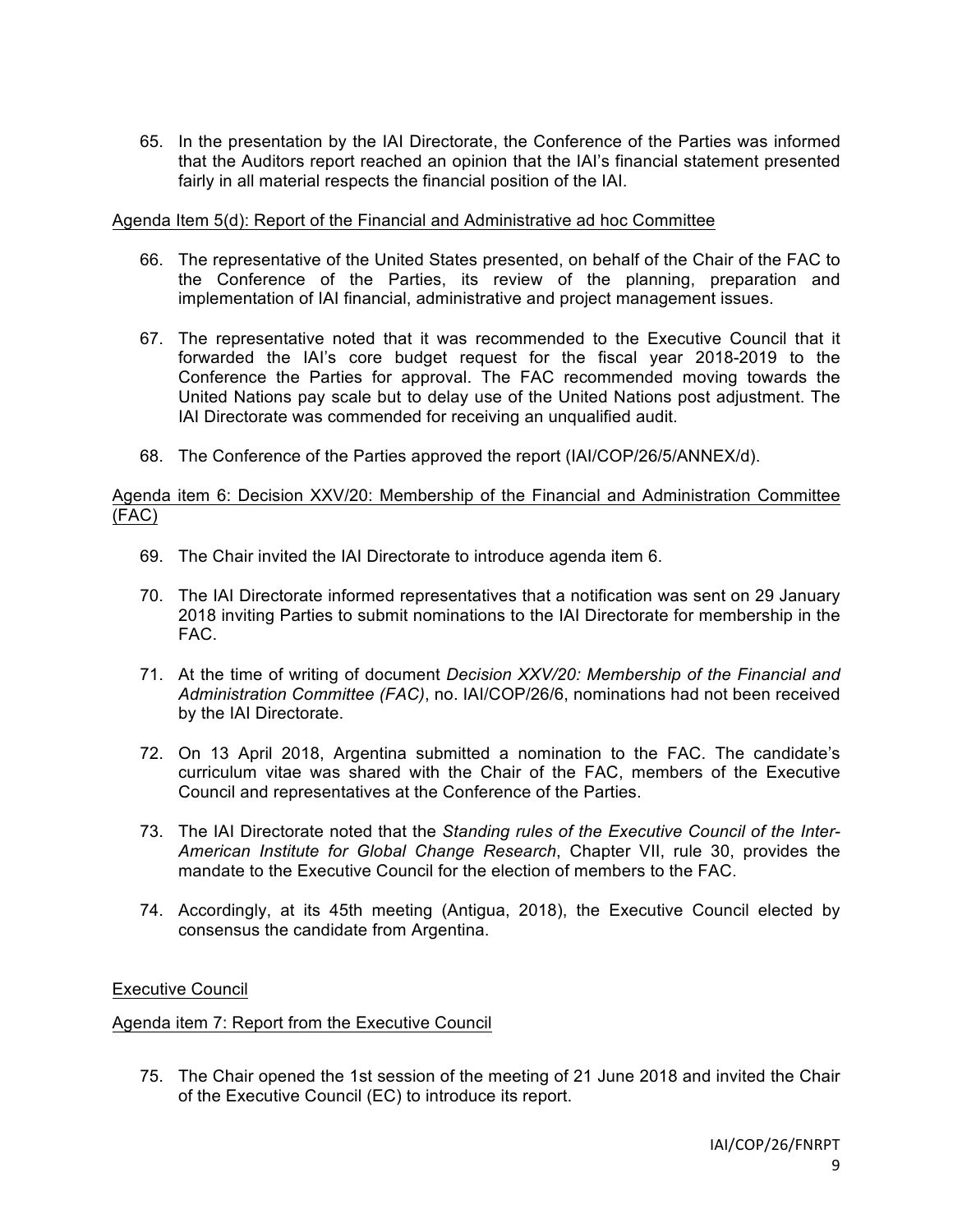- 76. The Chair of the EC announced that nominations for the Executive Council are open and mentioned the need to consider geographic diversity.
- 77. The Chair of the EC highlighted the results from the 45th EC meeting $6$ . She thanked the IAI Open Data initiative project team for their contributions to the IAI community. With regard to the draft decision on the IAI Strategic Plan, she emphasized the need for the EC, SAC, SPAC, and Parties to contribute to its development. She also noted that the draft IAI long-term communications strategy will be discussed at this meeting along with the long-term funding strategy.
- 78. The Chair of the EC announced to the Parties that the IAI Directorate had submitted an Expression of Interest to host the Secretariat of the Belmont Forum in Uruguay. The submission was successful. Uruguay was acknowledged for their hospitality as the host for the IAI and the IAI Directorate was commended for having the most competitive Expression of Interest to host the Belmont Forum<sup>7</sup>.
- 79. The Chair followed with an overview of the discussions during the 2nd Science-Policy Workshop $<sup>8</sup>$  that was held jointly with the 45th EC meeting on 19 June 2018. She spoke</sup> on the need to also consider socio-economic data and give focus to urban systems. She continued by noting the importance of the discussions on IAI Open Data and acknowledged the contributions by the partners that made this initiative possible.
- 80. On the new IAI Strategic Plan, the Chair stressed the importance of understanding the priorities of the Parties, and where the IAI would be able to add value. The IAI Strategic Plan should refer to the role of the social, natural and physical sciences, promote transdisciplinary research and focus on Party needs for food security, social and governmental security, and meeting targets found in international framework agreements.
- 81. Following her introduction, representatives were invited to make comments. Comments were made by representatives from Guatemala, Mexico and Uruguay and the Executive Director.
- 82. The importance of the association with the Belmont Forum was highlighted and the Parties were invited to view the Belmont Forum's website to see the potential of bringing resources to the region.
- 83. Parties discussed the recommendation from the EC-45 for the CoP to direct the Directorate in collaboration with the EC, SAC and SPAC, and interested Parties to draft a new Strategic Plan for consideration at CoP-27. The Executive Director explained that the IAI Strategic Plan adopted at CoP-18 (Asuncion, 2011) through Decision XVIII/16, was no longer in force as CoP-18 approved it for one year only.

 <sup>6</sup> For more information, see: *Report of the 45th meeting of the IAI Executive Council*, http://www.iai.int/wp-

content/uploads/ec-45-fnrpt-e.pdf<br>
<sup>7</sup> For more information see notification 2017/003, IAI Directorate to host the Belmont Forum Secretariat in Montevideo<br>
(http://www.iai.inf/wp-content/uploads/nt-2017-003-en.pdf)<br>
in the

See: *Report of the 2nd Science-Policy Workshop of the IAI* (http://www.iai.int/wp-content/uploads/iai-cop26-spwfnrpt-e.pdf)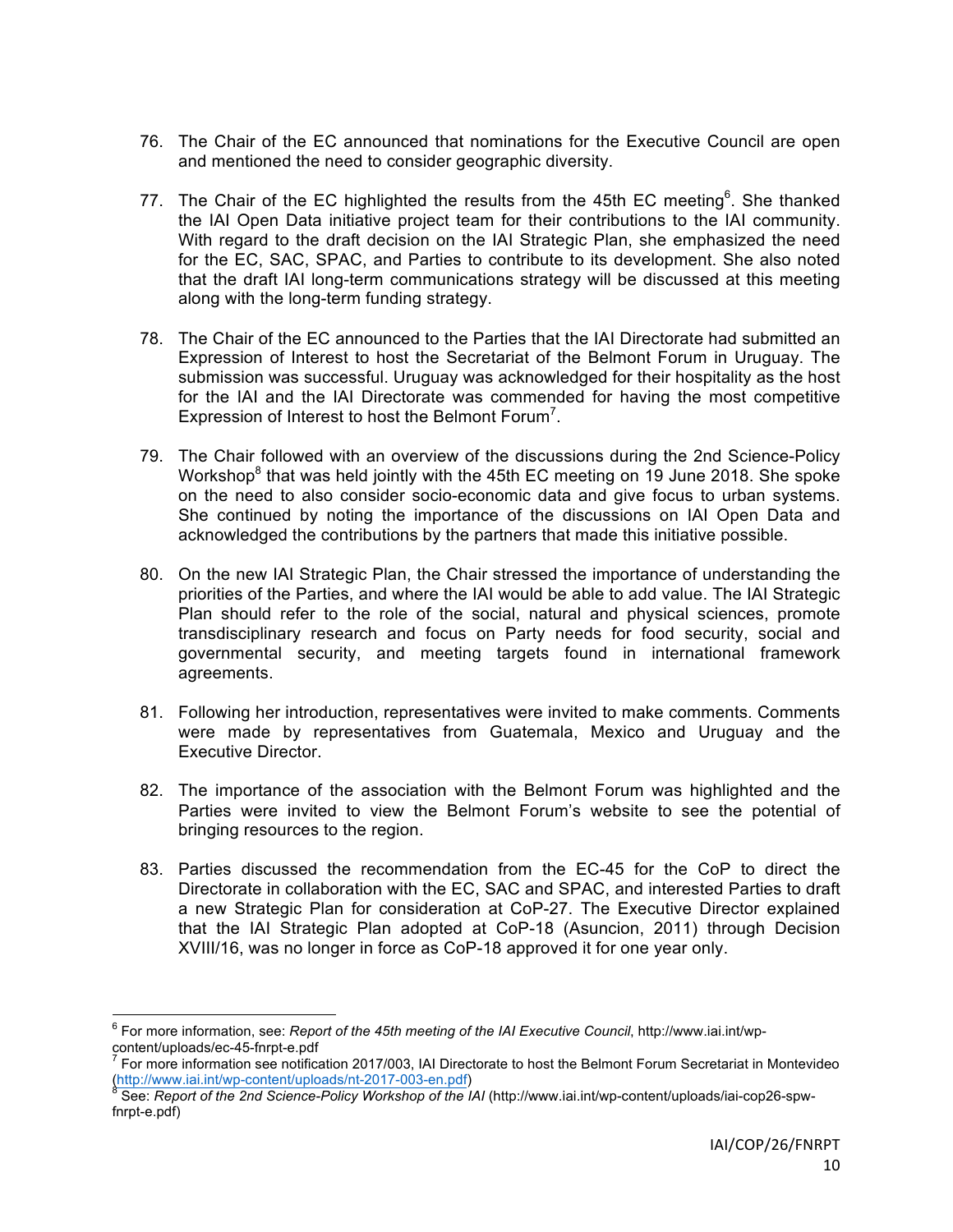- 84. The discussion on the above recommendation stated that the EC should be involved in the strategic planning process. It was also reiterated that the EC and the Directorate should reach out to the Parties to align the Strategic Plan with Party priorities and needs.
- 85. Parties asked for the setting of milestones for the completion of the IAI Strategic Plan with sufficient time for their review and comments. It was agreed that an outline of the Strategic Plan would be available to Parties for their review in three months from the date of the closure of CoP-26. A first draft would be available in 5 months from that date. In both cases, Parties would be given a month to complete their reviews. The final draft would be presented at CoP-27 for consideration. Guatemala requested to be included in the IAI Strategic Plan working group.
- 86. The Chair of the EC noted the recommendation from the joint meeting of the SAC and SPAC to re-schedule elections of members to the SPAC and request that rules of procedure be drafted for the Committee. She reiterated the call from the joint meeting to hold SAC-SPAC meetings, physical and virtual, jointly. She concluded by informing representatives that these recommendations are presented as decisions from the EC for consideration by CoP-26.
- 87. Finally, the Chair informed participants of her participation in the Planning meeting of the authorities of the Inter-American Committee on Science and Technology of the Organization of American States (OAS), which was held in Washington, D.C., United States, on 21 to 22 May 2018. She highlighted the interest of participants on the IAI's scientific and capacity building programs and described the opportunities for collaboration and joint activities.
- 88. On the margins of this agenda item, the IAI Executive Director presented the request from the Organization of American States (OAS) to adopt a decision on collaboration with the IAI. The United States suggested the Directorate ask the OAS to include similar language regarding the IAI in its equivalent process. Mexico stated that such a decision should focus on continuing dialogue with the OAS on potential collaboration, rather than on approval of a formal partnership. It was agreed that the draft MoU would be shared with the IAI Executive Council for comments and approval.
- 89. The Chair invited the Conference of the Parties to consider the Decisions agreed to at EC-45. The Conference of the Parties adopted the Decisions of the 45th meeting of the Executive Council<sup>9</sup> including the draft amended decision on the establishment of an MoU with the OAS

# The Scientific Advisory Committee and the Science Policy Advisory Committee

## Agenda item 8: Report of the SAC

90. The Chair of the SAC, Dr. Edwin Castellanos, was invited to present its report and to highlight issues of relevance and concern.

<sup>&</sup>lt;sup>9</sup> See: Decisions of the 45th meeting of the IAI Executive Council, document no. IAI/EC/45/dec (http://www.iai.int/wpcontent/uploads/EC-45-dec-e.pdf)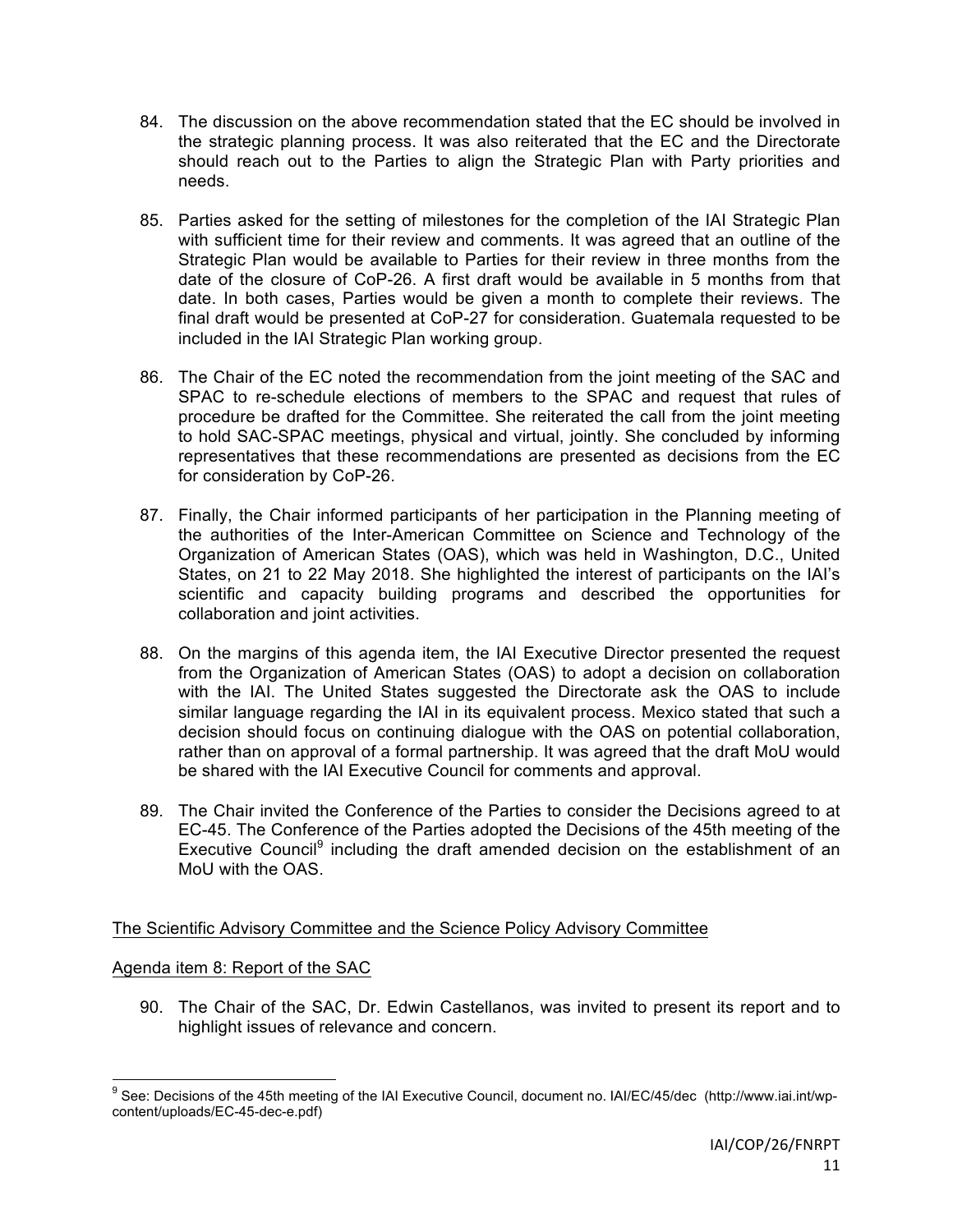- 91. He described how the SAC serves as the science advisory committee to the IAI. He also reported on the current SAC election process and described the participation of the SAC in the new IAI *Co-funded Small Grant Program: the role of ecosystem services in adaptation to global change for human wellbeing* (SGP-HW) call for proposals.
- 92. The Chair described the SAC as being comprised of 10 members, per paragraph 2, Article VII, of the *Agreement establishing the Inter-American Institute for Global Change Research.* He noted that, during the intersessional period, the SAC had achieved gender balance with five male members and five female members. The knowledge and expertise held by members represent a variety of scientific disciplines. He noted that the majority of members have expertise in the natural and physical sciences but that two members have expertise in the social sciences. The Chair requested, on behalf of the SAC, to have more balance of disciplines in future elections of the SAC. There were five nominations for two vacancies on the SAC.
- 93. He stated that one of the principle responsibilities of the SAC is to assist in the peer review of proposals and proposal selection, per paragraph 4(b), Article VII of the *Agreement*. During this intersessional period, the IAI held a call for proposals for small projects focusing on ecosystem services and adaptation, i.e.: *the SGP-HW*. The call opened on 21 March 2018 and closed on 27 May 2018. The IAI received 92 preproposals. The SAC and SPAC met on 17 June 2018 to review the pre-proposals and recommended a total of 11 pre-proposals to move to the next phase of the process. The call asked for projects that adhere to a participatory approach with policy makers and stakeholders. It also emphasized the need for interdisciplinary and transdisciplinary research. This modality of research is the most recent effort from the IAI to pioneer methods to better understand the science to policy processes, make use of its leadership in transdisciplinarity and design projects in this regard.
- 94. The Chair also reported on the Collaborative Research Network (CRN3) Researchers meeting which was held in Cancun, Mexico from 29 November to 1 December 2017<sup>10</sup>. Several SAC and SPAC members attended and participated actively in activities and discussions of the meeting.
- 95. The Chair provided a brief report on the 2nd joint SAC and SPAC meeting and quickly summarized the recommendations arising from the meeting, namely, the need to draft a new IAI strategic plan and establish better procedures for the coordination of the SAC and SPAC.
- 96. Representatives were invited to comment on the report on conclusion of the presentation. Comments were made by the representative from United States.
- 97. She praised the work of the SAC and emphasized its important role in the development of the new IAI Strategic plan.
- 98. The Chair of the SAC and the IAI Directorate were thanked for their work related to the SGP-HW and their efforts to ensure that scientific research supported by the IAI includes transdisciplinarity as one of its core elements. She mentioned that

<sup>&</sup>lt;sup>10</sup> For more information see: http://www.iai.int/wp-content/uploads/report-crn3-meeting-cancun2017.pdf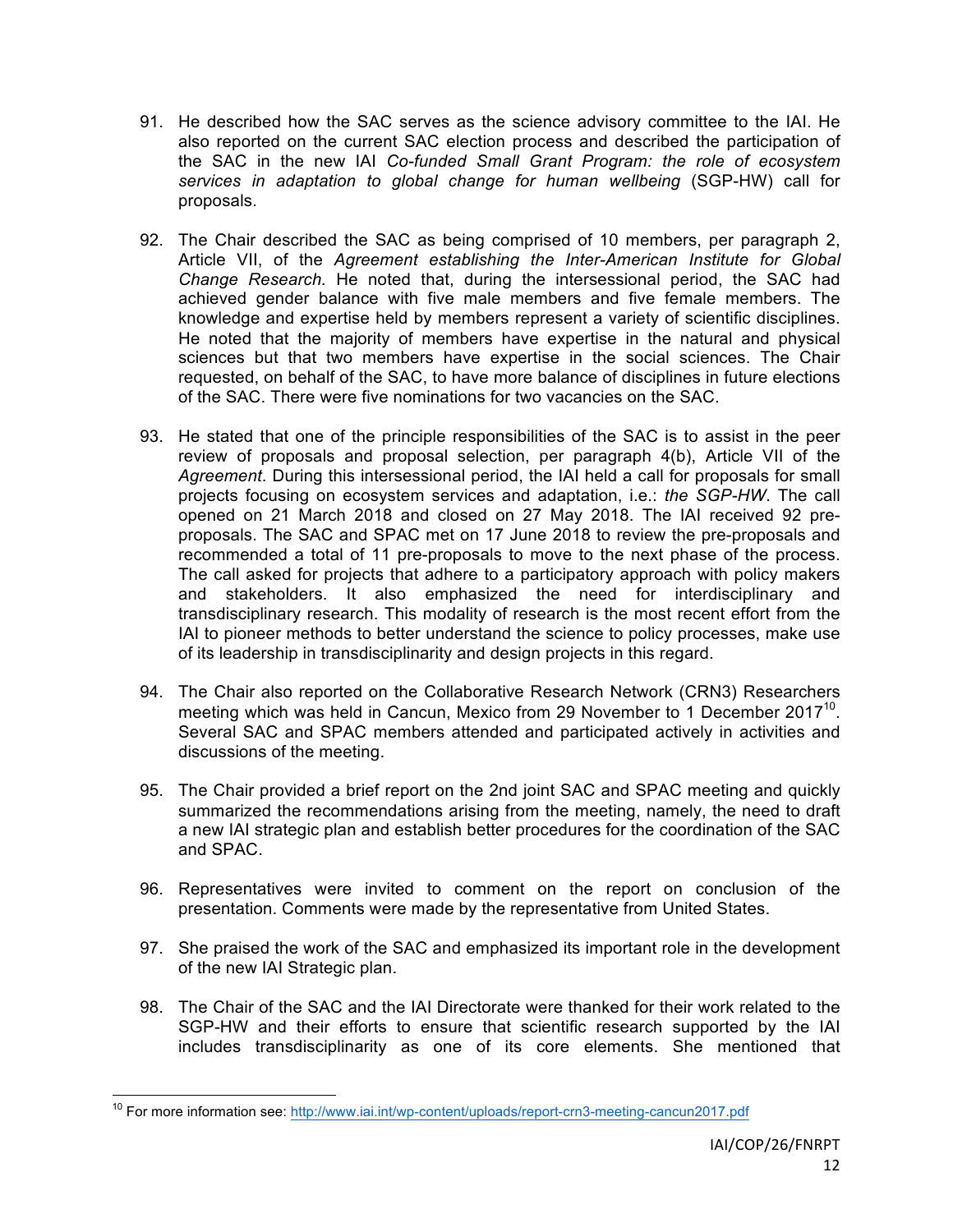transdisciplinary research is not taught in graduate school and acknowledged the IAI's capacity building program to raise awareness and expertise in this topic.

99. The Conference of the Parties was invited to take note of the report (IAI/COP/26/8).

### Agenda item 9: Report of the SPAC

- 100. On conclusion of the report by the Chair of the SAC, a representative of the SPAC was invited by the Chair to present the report of the SPAC and to highlight issues of relevance and concern.
- 101. The representative of the SPAC reported on the joint meeting of the SAC and SPAC from Monday, 18 June 2018. He informed participants that SPAC is seeking ways to strengthen its function and better articulate its role. SPAC meetings have not been consistently attended, nor have members felt that the Committee was provided with a clear mandate. He reported that it was decided that the SAC and SPAC would work more closely together by holding joint meetings, physical and virtual. The representative asked the CoP to review the purpose of the SPAC and provide more guidance.
- 102. Representatives were invited to make comments on the report on conclusion of the presentation. Comments were made by representatives from Brazil, Mexico, Panama, United States, and Uruguay; the Chair of the SAC and the IAI Executive Director.
- 103. The ensuing discussion explored the causes of the current challenges faced by the SPAC and suggested ways to better support the SPAC. The establishment of the SPAC was to provide advice to the CoP and the IAI Directorates on how to use and design science for policy and decision-making, per Decision XXI/13. It was suggested that there may not have been sufficient opportunities for the SPAC to become embedded in IAI activities.
- 104. The IAI Executive Director informed participants on the establishment of a new post at the IAI Directorate on science-policy. He noted that the post was made possible through the generous support of the United States. One of the responsibilities of the new science-policy officer will be support to the SPAC.
- 105. It was requested by Parties that the rules and roles of the SPAC should be clearly outlined in the new IAI Strategic Plan. Both the SAC and SPAC need to work better as advisors to the CoP.
- 106. The Conference of the Parties took note of the report (IAI/COP/26/9).

### Agenda item 9(a): Decision XXV/19: Joint SAC, SPAC and EC-CoP meetings

- 107. The Chair noted Decision XXV/19 which *directed the Directorate to ensure that the SAC, SPAC, and CoP meetings overlapped to favor interaction*. He invited the IAI Directorate to report on its efforts to fulfill this Decision.
- 108. The IAI Directorate reported that every effort was made to ensure that the meetings overlap as indicated by the organization of the Joint SAC and SPAC meeting of 18 June 2018, which was held back-to-back with the 45th meeting of the Executive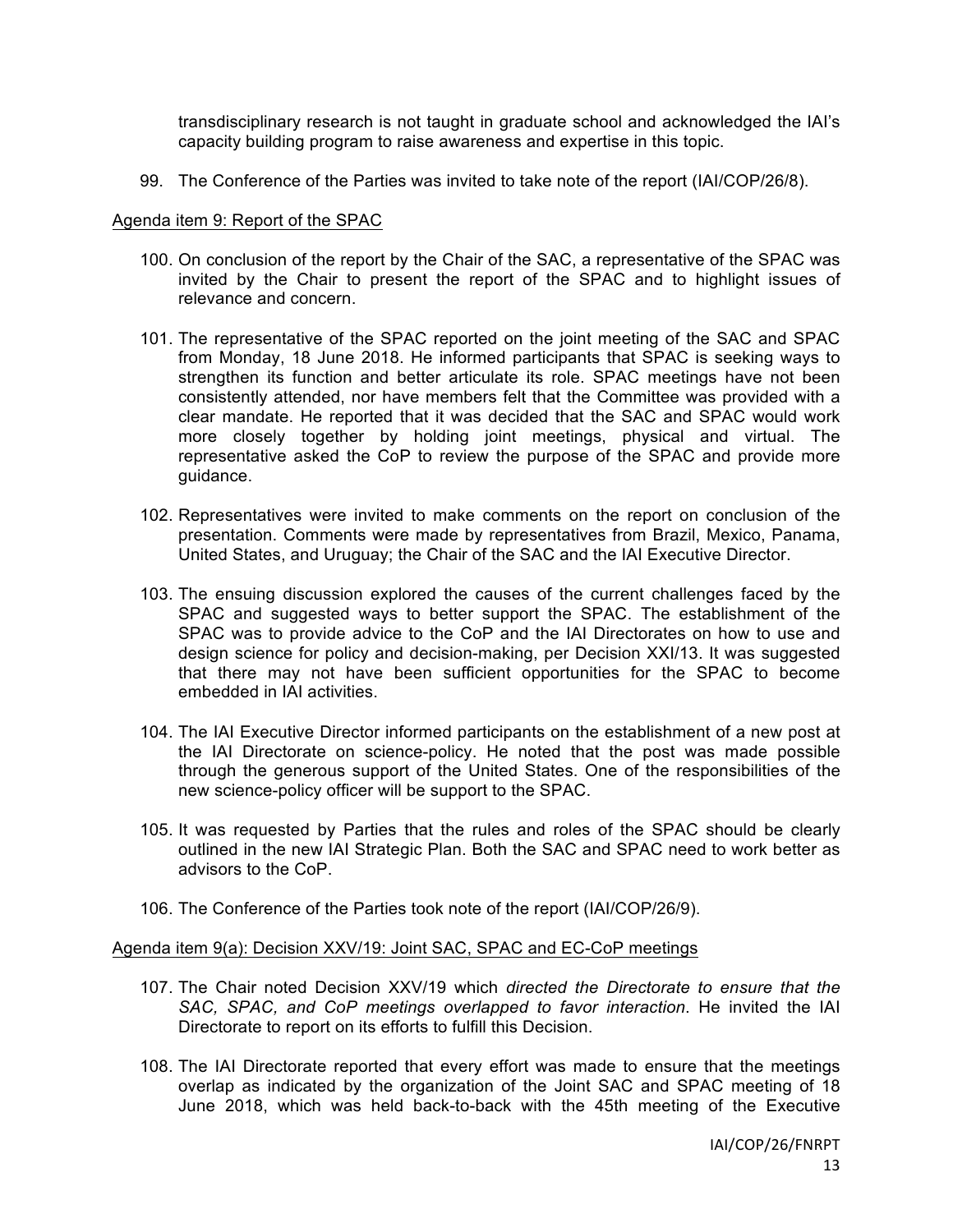Council which in turn was held back-to-back with CoP-26 (Antigua, 2018). He also referred to the recommendation and Decision from the Joint SPAC and SAC meeting and EC-45 to hold SAC and SPAC meetings jointly, including physical and virtual meetings.

- 109. The many positive outcomes of organizing these meetings to overlap were highlighted, particularly with regard to opportunities in stimulating discussions related to the science to policy processes, introduction of the IAI's scientific output to SPAC members and the possibility of greater interaction between the IAI scientific community and its representatives.
- 110. The Conference of the Parties was invited to take note of the report (IAI/COP/26/9a).

## Agenda item 10: Report of the Committee to recommend candidates for the election of the SAC members

- 111. On taking up agenda item 10, the Chair referred to the *Standing rules of the Conference of the Parties*, Chapter X, rules 65 to 67 on the election of members.
- 112. He referred to notification no. IAIUYDIR/2018/008 which informed Parties on nominations by Parties received for membership in the SAC and the SPAC. At the time of writing the notification, two (2) vacancies were open and five (5) nominations were received for the SAC: Argentina: Dr. Alicia Fernández Cirelli, Guatemala: Dr. Edwin Castellanos, Peru: Dr. Sara Purca and Dr. Jhan Carlo Espinoza and Uruguay: Dr. Mariana Meerhoff Scaffo. The curricula vitae of candidates were made available to Parties. The Chair opened the floor for nominations or volunteers to join the Committee to recommend candidates.
- 113. The Conference of the Parties established the Committee with representatives from Brazil, Mexico and the United States.

## Agenda item 11: Report of the Committee to recommend candidates for the election of the SPAC members

- 114. The Chair continued by noting Decision XXI/13 which established the SPAC and the need to elect new members to the SPAC. Similar to discussion under agenda item 10, reference was also made to notification no. IAIUYDIR/2018/008. At the time of writing the notification, one (1) vacancy was open and two (2) nominations were received from Argentina and Peru.
- 115. The IAI Executive Director presented a report on issues related to SPAC elections. He first mentioned the lack of rules of procedures to guide elections. He continued by mentioning the Decision adopted under agenda item 7 to hold joint meetings and that it would be difficult to organize virtual meetings with a large number of participants. He concluded by also noting the Decision, adopted under agenda item 7, to re-schedule the election to CoP-27.
- 116. The Chair opened the floor to discussion; there were interventions by Brazil, the United States, the Chair of the Standing Committee for Rules and Procedures, and the IAI Executive Director.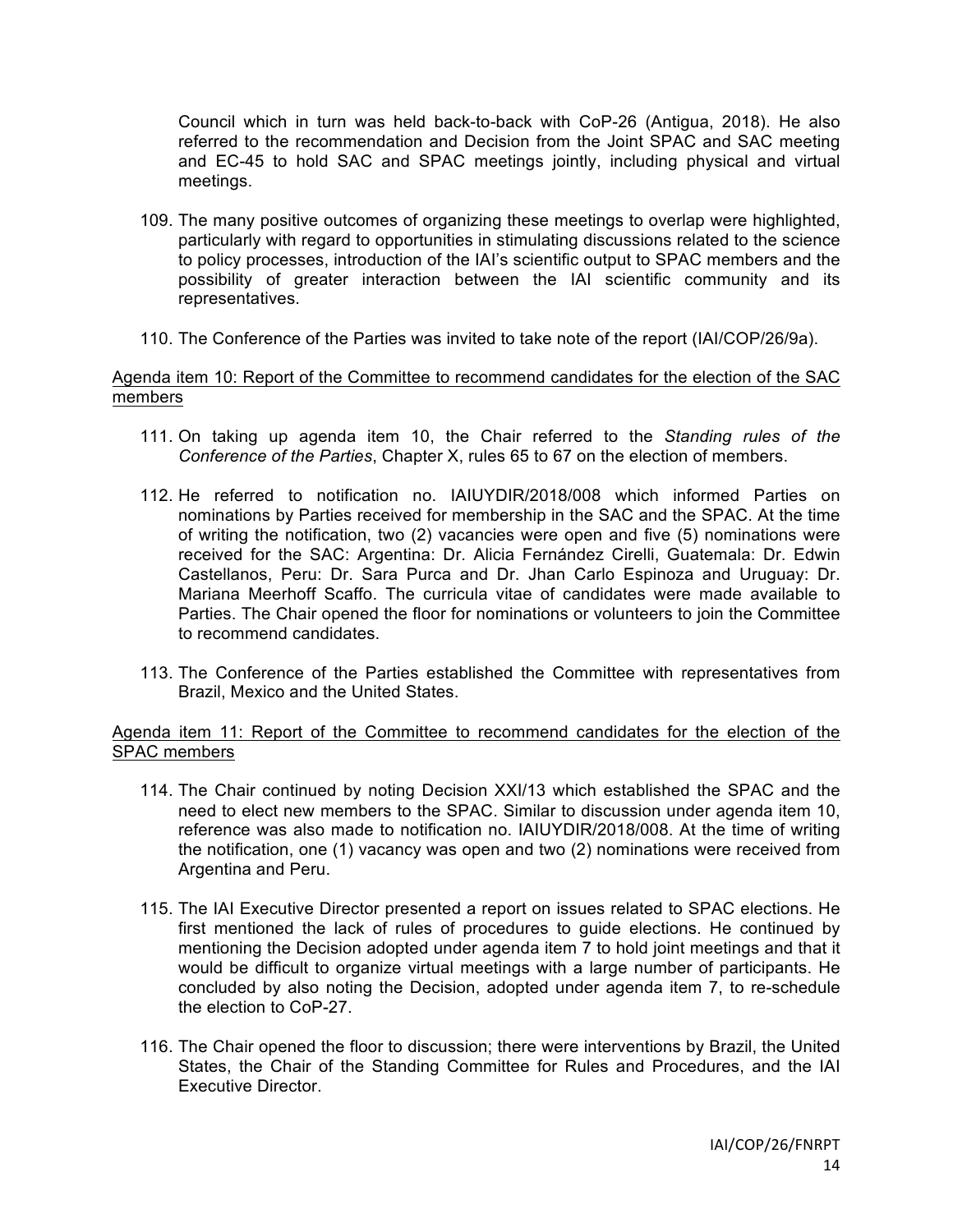- 117. During the ensuing discussion, it was asked if the same rules of procedure already established for the SAC could be used for the SPAC elections. The Chair of the Standing Committee for Rules and Procedures informed the CoP that the SAC is a committee formed by the IAI *Agreement* whereas the SPAC is a committee formed by the CoP, so the rules of procedure are not interchangeable. Two options were presented: the SPAC could be invited to create their own rules of procedure or the CoP could form a working group to write them.
- 118. It was agreed that the SPAC would be invited to draft their own rules of procedure to be approved by the CoP.
- 119. The Conference of the Parties noted the report.

## CLOSURE OF 2ND SESSION, 20 JUNE 2018

120. The Chair closed the 2nd session of the meeting at 5:30pm.

# 1ST SESSION, 21 JUNE 2018

## Ad hoc Committee reports

Agenda item 12: Ad hoc Committee reports: Ad hoc committee report on Decision XXV/25: Enhancing activity of IAI Member Country representatives

- 121. The Chair invited the IAI Directorate to present document no. IAI/COP/26/12 on *Ad hoc committee report on Decision XXV/25: Enhancing activity of IAI Member Country representatives*.
- 122. The Directorate noted that it had worked closely with some Parties including Brazil, the United States and Uruguay, to analyze Party participation in the IAI in terms of, inter alia, payment of contributions and participation in IAI science projects.
- 123. The Conference of the Parties took note of the report.

## Agenda item 12(a): Ad hoc Committee reports: Article XI: Associates of the Institute (Rede Clima)

- 124. In his introduction to agenda item 12a, the Chair reminded representatives of Article XI of the *Agreement* which stipulates the procedures for the Conference of the Parties to invite States outside the region, regional or intergovernmental organizations, and industries other non-governmental and private organizations to become Associates of the IAI.
- 125. On completion of his introduction, he invited the representative from Brazil to present his document, no. IAI/COP/26/12a, recommending Rede Clima as an Associate of the IAI.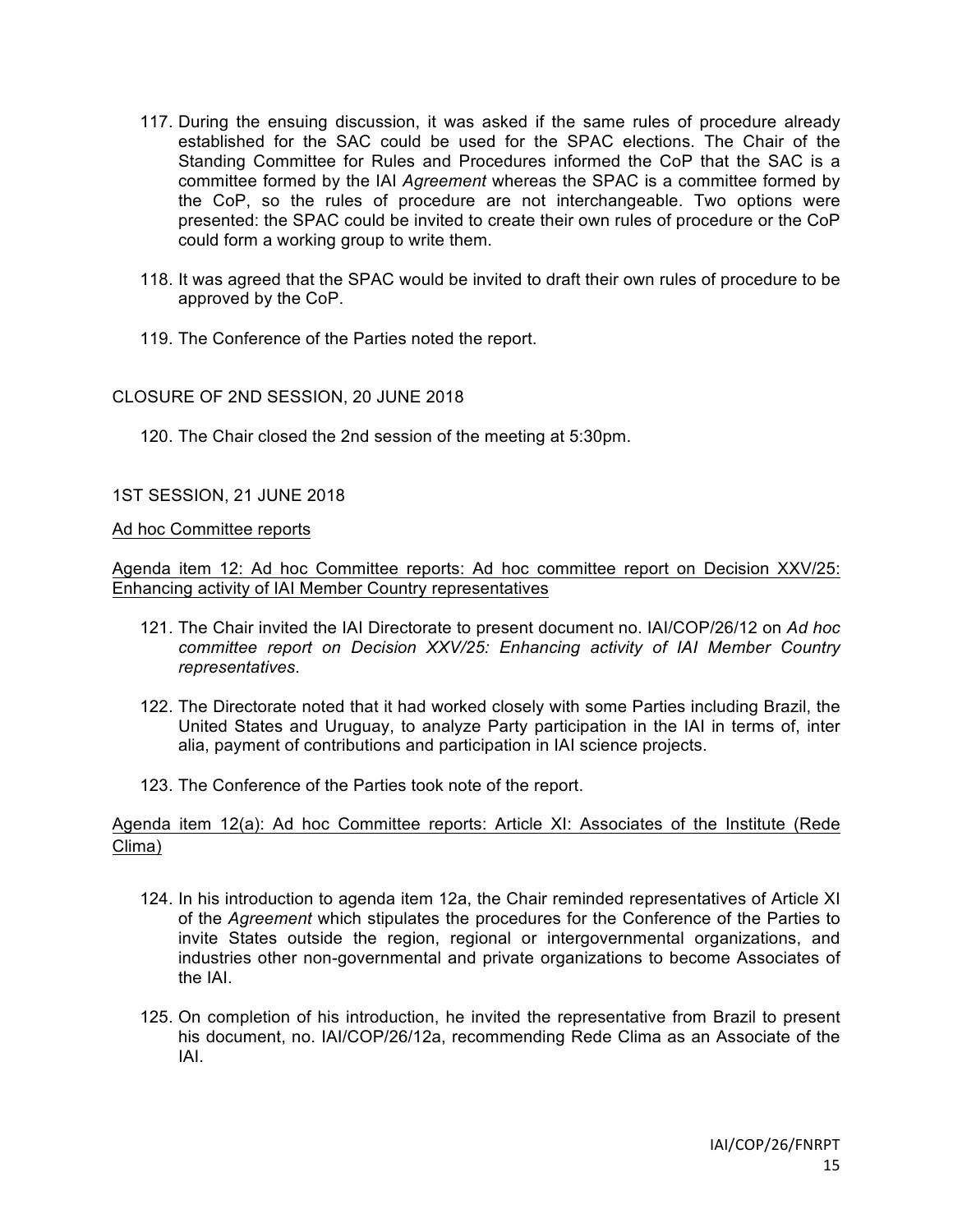- 126. Brazil introduced this document, noting that Rede Clima is a Brazilian network of scientists that works closely with the Government of Brazil and provides climate change analysis and studies on climate change by contributing to IPCC assessment reports. He stressed Rede Clima's connections to other organizations in implementing the Paris Agreement. He extended his gratitude to the Parties for considering Rede Clima as an Associate to the IAI.
- 127. On completion of Brazil's presentation, the Chair opened the floor for comments. Comments were made by the representatives from United States and Uruguay; the Chair of the Standing Committee for Rules and Procedures and the Chair of the SAC.
- 128. Comments supported the draft decision from Brazil inviting CoP-27 to invite Rede Clima to become an Associate of the IAI.
- 129. The Chair of the SAC was invited to comment on the invitation and stated his support for the invitation.
- 130. The Chair continued by inviting the Conference of the Parties to consider adoption of the draft decisions in document no. IAI/COP/26/12a.
- 131. The Conference of the Parties adopted the draft decisions.

## Agenda item 12(b): Ad hoc Committee reports: Article XI: Associates of the Institute (AAAS)

- 132. The Chair continued by inviting the representative from the United States to introduce the document, no. IAI/COP/26/12b, recommending the American Association for the Advancement of Science (AAAS) as an Associate of the IAI.
- 133. The representative introduced this agenda item, noting that the AAAS has played a key role in developing science diplomacy in the United States. She also informed representatives that it is the world's largest general scientific society, and publishes the journal *Science.* She emphasized that the IAI has already worked jointly with the AAAS on projects in Argentina, Chile, Mexico, Panama and elsewhere. She concluded by describing a fellowship program by the AAAS in the United States where the candidates are embedded in a federal agency for 2-3 years. Moreover, she noted the AAAS's success at fundraising. The United States invited the representatives to consider the draft decision.
- 134. After the concluding remarks by the United States, the Chair invited representatives and observers to make comments and to consider adoption of the decisions contained in document no. IAI/COP/26/12b.
- 135. Comments were made by the representative from Uruguay, the Chair of the SAC and the IAI Executive Director.
- 136. Parties acknowledged that the AAAS has the potential to be an essential partner with the IAI on science diplomacy in the Southern Cone and in the Caribbean. An invitation to the AAAS would formalize a relationship that can be mutually beneficial and enhance activities in the region on science-policy and science-diplomacy.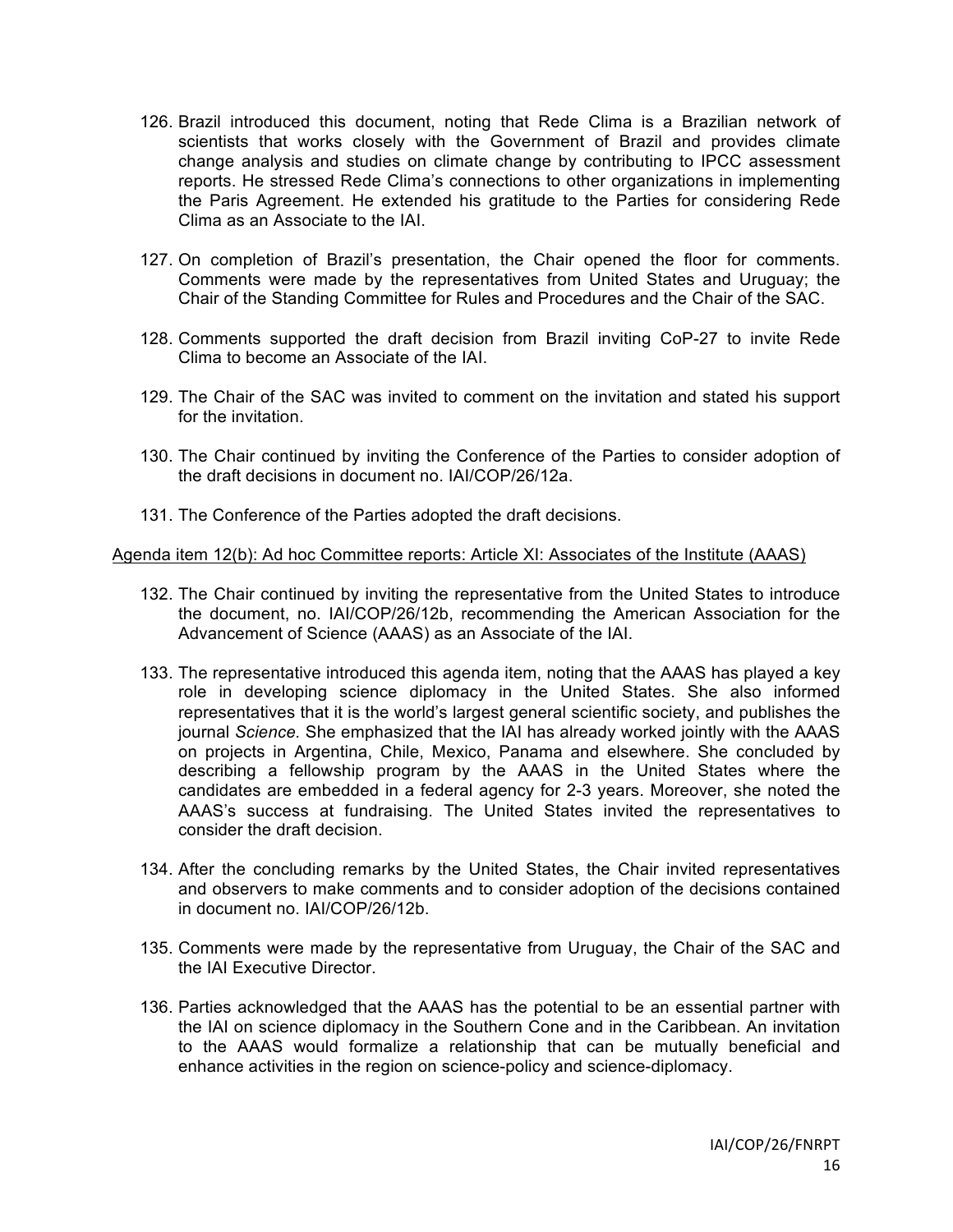- 137. The Chair invited the representatives to consider the draft decisions contained in document no. IAI/COP/26/12b.
- 138. The Conference of the Parties adopted the draft decisions.

Agenda item 12(c): Ad hoc Committee reports: Article XI: Associates of the Institute (Future Earth)

- 139. After the introduction of agenda item 12c, the Chair invited the representative from the United States to introduce the recommendation of Future Earth as an Associate of the IAI.
- 140. The representative of the United States introduced Future Earth as a nongovernmental organization with hubs in Japan, France, Canada, Sweden, and the United States. It also counts on an established network of regional partnerships in Cyprus, Egypt, and South Africa. She noted that Future Earth and IAI have been actively working to connect science to policy processes with shared missions.
- 141. She continued by describing that Future Earth and the IAI share the same mandate to develop knowledge-action networks that bring together scientists and policy makers to co-produce knowledge. They have similar science diplomacy and capacity building activities. Moreover, Future Earth has been working with the Belmont Forum to host workshops and support activities. They play a leading role in IPBES and the United Nations Framework Convention on Climate Change; a member of Future Earth serves on the SPAC.
- 142. Following the comments by the United States, the Chair opened the floor for discussion and comments.
- 143. Comments were made by the representatives from Brazil, Mexico, United States and Uruguay; and the Chair of the SAC, a SAC member, and the IAI Executive Director.
- 144. In the following discussion, Parties indicated that it would be an advantage to have Future Earth working formally with IAI. Future Earth is a non-governmental organization with a well established global scientific network.
- 145. Uruguay stated that it would be interested in hosting a Future Earth hub in the future in some capacity.
- 146. The IAI Executive Director informed participants that Future Earth lacks a Central and South American hub. Currently, Future Earth activities are coordinated from the hub in North America. However, establishing such a hub may duplicate efforts with the IAI. In this regard, closer collaboration makes sense in that it may facilitate joint work in science, capacity building, and other activities.
- 147. Parties requested that the invitation should emphasize complementarity and not competition between the organizations.
- 148. The Chair invited the representatives to consider the draft decisions contained in document no. IAI/COP/26/12c.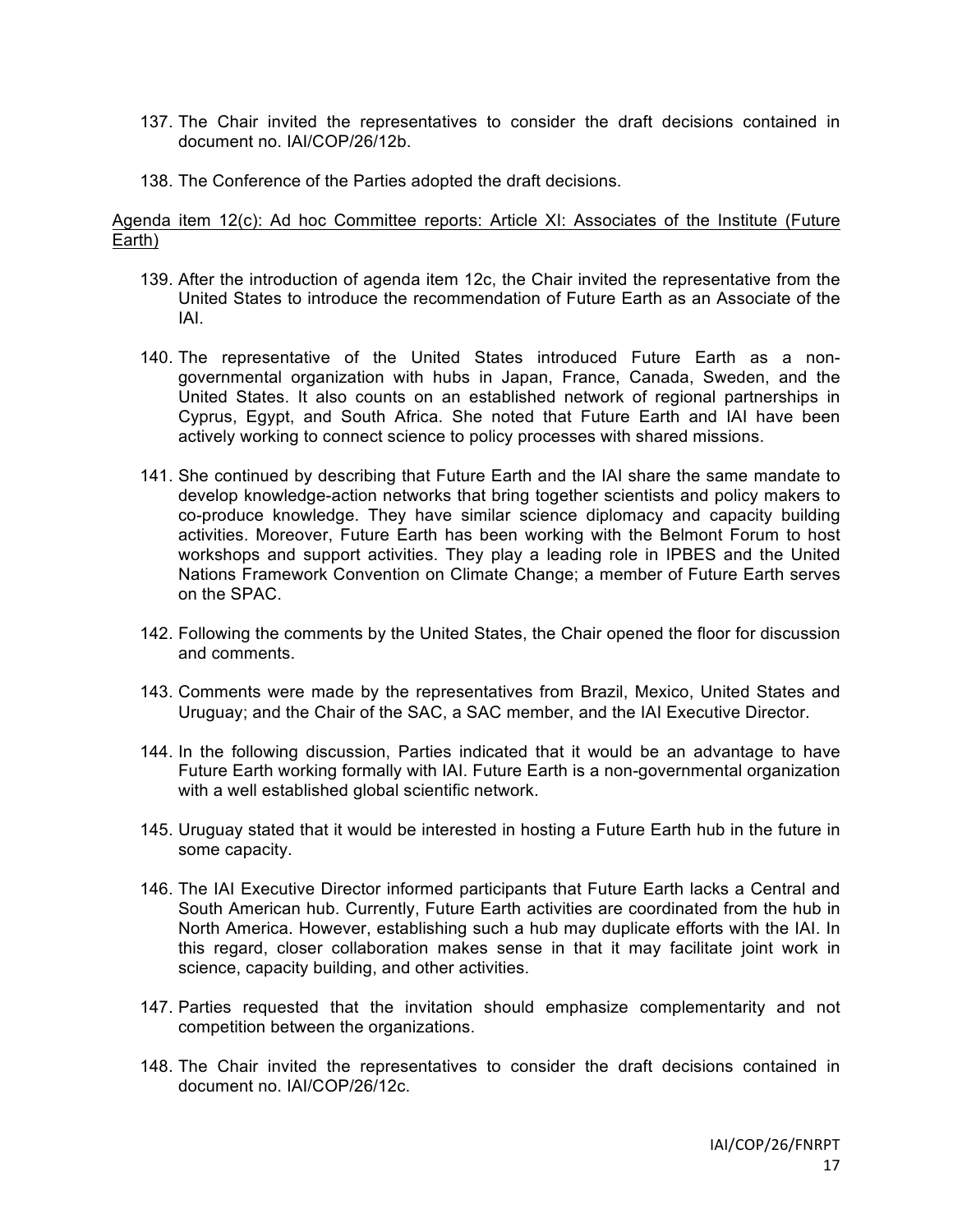149. The Conference of the Parties adopted the draft decisions.

Agenda item 13: Ad hoc Committee reports: Decision XXV/30: Implementation Committee for the Tripartite Structure of the IAI

- 150. The Chair gave the floor to the United States as Chair of the Implementation Committee of the Tripartite Structure of the IAI to introduce agenda item 13, document no. IAI/COP/26/13, *Implementation of the Tripartite Structure of the IAI*.
- 151. The Chair of the Implementation Committee began her introduction by acknowledging the support of Uruguay to the IAI Directorate and their hospitality for the IAI team.
- 152. She described the continuing discussions with Argentina and Brazil and that the moment was opportune to examine alternate models, including centralization in Montevideo.
- 153. She noted that discussions on establishing the IAI Science-Policy Liaison Directorate in Argentina and the Science Development Directorate in Brazil have shed light on challenges faced by these countries regarding hosting the offices and supporting staff. She proposed that the CoP consider merging these functions with the IAI Directorate in Uruguay.
- 154. Noting the importance of utilizing the expertise and capabilities of Brazil and Argentina to be able to liaise with the Directorate in Uruguay, she suggested the CoP consider retiring Decision XX/10 and Resolution 5 (CoP-20) on the Tripartite Proposal.
- 155. Immediately after her presentation, representatives were invited by the Chair to make comments on the documents and on the draft decisions.
- 156. Comments were made by the representatives from Brazil, Mexico, and Uruguay; FAPESP and IAI Executive Director.
- 157. Parties thanked Uruguay for hosting the Directorate and its support.
- 158. It was agreed that an integrated Directorate would be more cost-effective and provide more timely services to Parties.
- 159. The Chair invited the representatives to consider the draft decisions contained in document no. IAI/COP/26/13.
- 160. The Conference of the Parties adopted the draft decisions.

## Report of the IAI Directorate Agenda item 14: Report of the IAI Directorate: Science

161. The meeting continued with the introduction of agenda item 14 by the IAI Executive Director. In his introduction, he noted that scientific research on global issues requires cooperation among research institutes, among states and among different parts of the Inter-American region and with regional and international global change research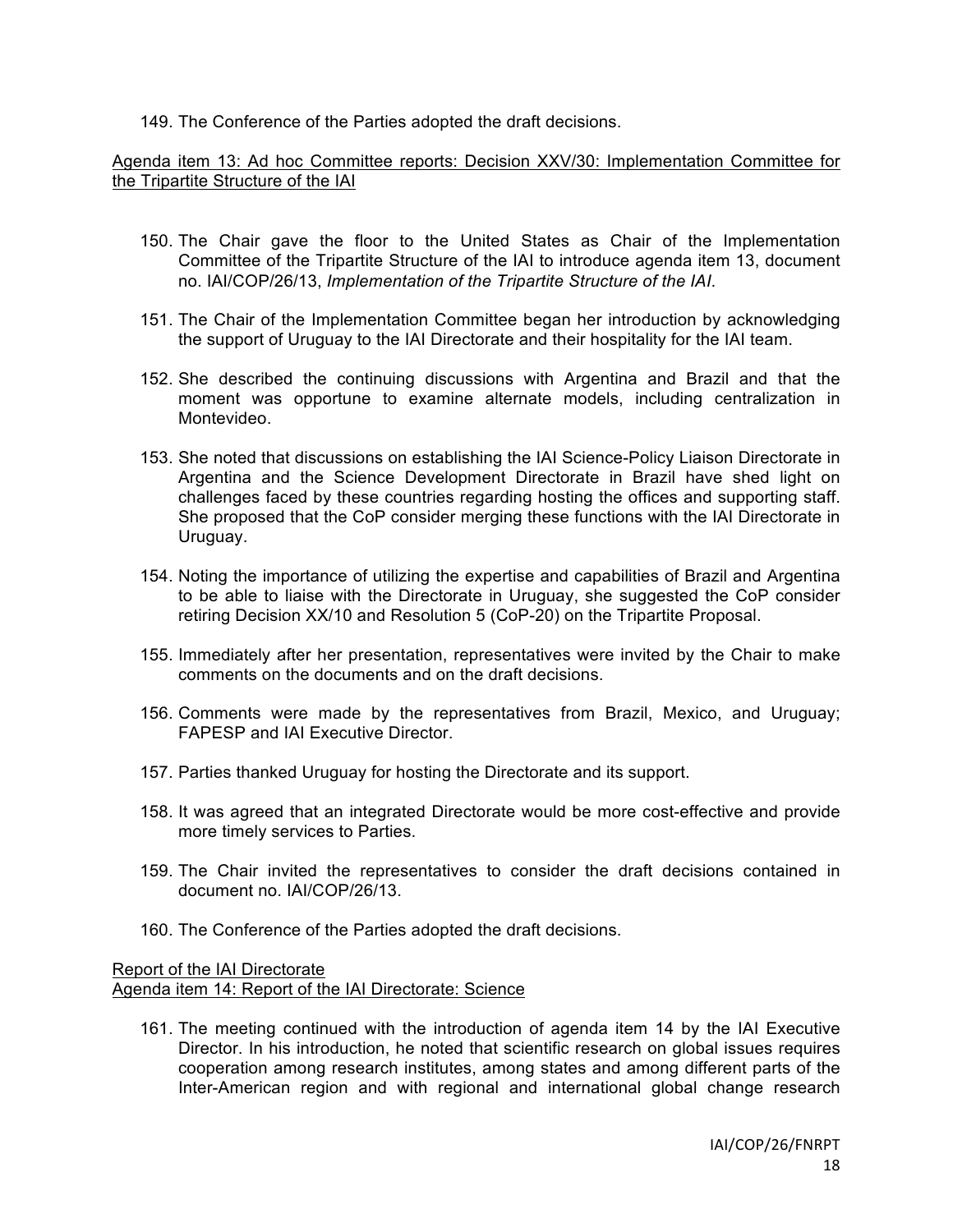programs. The reports of the Directorate summarized the work during the intersessional period.

- 162. The IAI Director for Science Programs was invited to present document no. IAI/COP/26/14. In her presentation, she highlighted the exceptional science achieved by the IAI in the past 25 years and the participation of SAC and SPAC to develop science capacity. She also described the leadership of the IAI in the design of science projects, including the use of co-design and transdisciplinary research.
- 163. She also discussed the work related science achieved during the intersessional period: (1) maintaining the scientific standards of the IAI through the monitoring of its sponsored research; (2) increasing peer review through enhanced participation by SAC, SPAC and scientific community in IAI scientific activities; and (3) increasing the provision of scientific information to policy makers by making greater use of results from the CRN3 and other projects.
- 164. She reported on a proposed Special Issue in an open peer review journal to synthesize and celebrate the 25 years of IAI science through papers drafted by CRN3 researchers. Moreover, as the CRN3 research program comes to a close, there will be continued efforts to highlight the policy relevance of the projects. A special journal issue highlighting the CRN3 and its relevance to policy would advance efforts by the IAI to provide policy makers and their communities with scientific information needed for informed decision making.
- 165. She continued by describing the current call for small grant proposals that requires the inclusion of policy makers and stakeholder in project design and includes a capacity building component in the form of a proposal writing workshop. She noted that cofunding is a requirement of the proposals.
- 166. She described discussions related to future projects, including the upcoming CRN4 and the importance of the new IAI strategic plan in that regard.
- 167. She ended by informing participants on a new initiative to support work in mega-cities among partners in municipal governments, the scientific community and civil society. This initiative has resulted in a proposal to QIAO Plan on Climate Change and Nature Conservation of the United Nations Office for South-South Cooperation and the Beijing Qiaonyu Foundation in the amount of USD1,500,000<sup>11</sup>.
- 168. The topic of poverty alleviation is also a focus for science-policy research through partnerships with the Comparative Research in Poverty program (CROP). The IAI science program will continue its work to build scientific expertise in the region while continuing to be leaders in the field of co-design and transdisciplinary research in the future.
- 169. The Chair thanked the IAI Directorate for its presentation and opened the floor for discussion.

 $11$  For more information on the QIAO Plan on Climate Change and Nature Conservation see:

https://www.unsouthsouth.org/partner-with-us/the-qiao-united-action-plan-on-climate-change-and-conservation/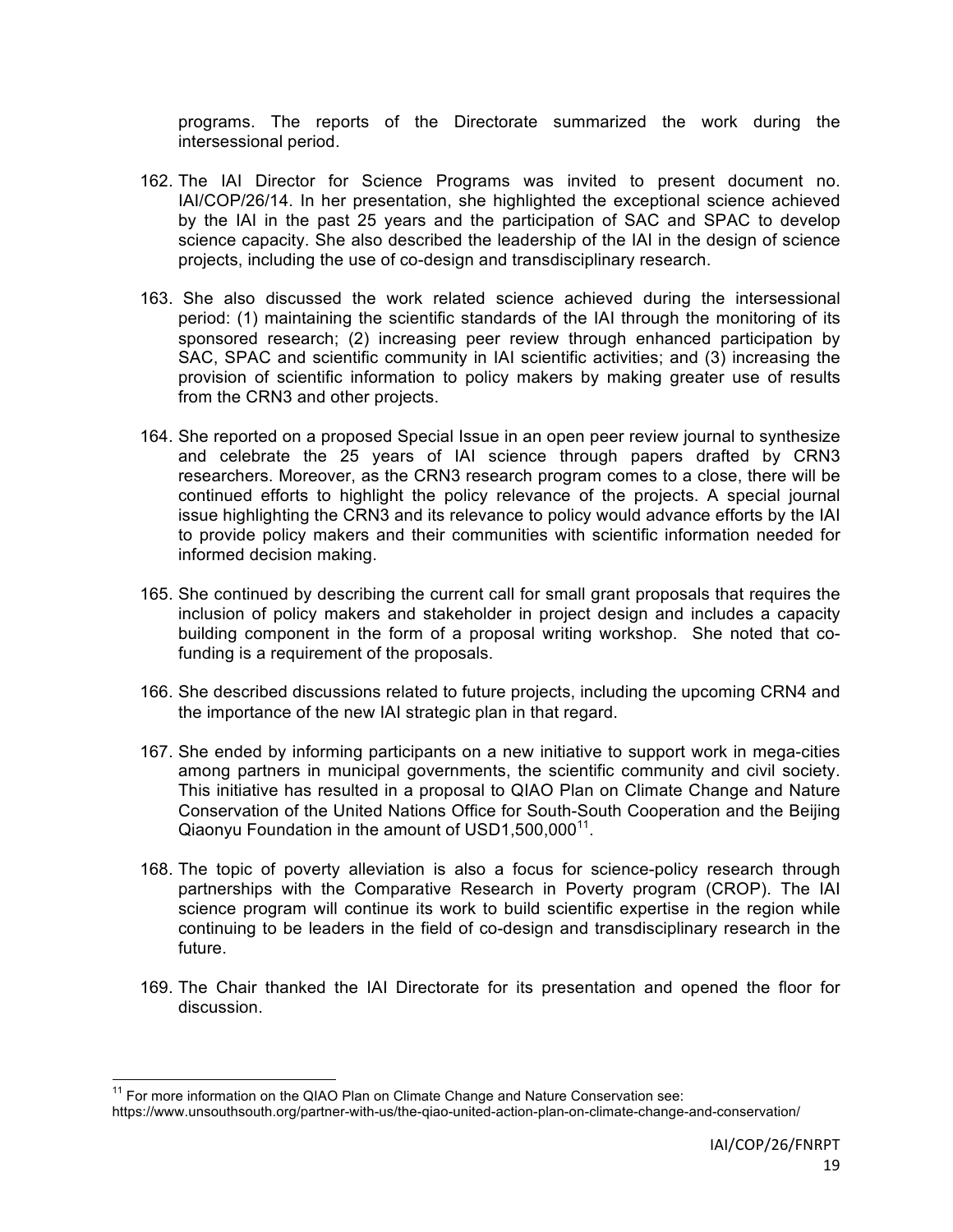- 170. In the ensuing discussion, comments were made by representatives from Brazil, Canada, Chile, United States, and Uruguay; and the IAI Executive Director.
- 171. The United States underscored the "groundbreaking" nature of the co-design process. The IAI Directorate welcomed letters from governments expressing support for the codesign process, noting this provided legitimacy to the process. The United States suggested reaching out to Future Earth's Urban Knowledge-Action Network.
- 172. On compiling information on Parties' national priorities on science and science policy, Canada asked that the IAI Directorate develop a structured method for gathering this information, for example, in the form of a questionnaire similar to those used in the IPCC report scoping process. The IAI Executive Director responded that the Directorate is in the process of developing such a survey.
- 173. On closure of discussions, the Chair invited the representatives to consider the draft decisions contained in the document.
- 174. The Conference of the Parties adopted the decisions contained in document no. IAI/COP/26/14.

### Agenda item 15: Report of the IAI Directorate: Capacity building

- 175. The next item in the agenda, capacity building, was introduced by the IAI Executive Director. In his introduction, he noted the critical role of capacity building in the objectives of the IAI and that national and regional efforts to address global change must be supplemented by regional cooperation among States. He concluded his introduction by inviting the Director of Capacity Building to present document no. IAI/COP/26/15.
- 176. She began by noting that all activities related to capacity building took into account concerns and priorities identified by Parties, namely, science-policy, sciencediplomacy, communications, transdisciplinary science, and issues related to the provision of scientific information to policy makers.
- 177. She reported on the development of the IAI Professional Development Seminars, particularly the seminars held in the Dominican Republic and Canada in 2016 and 2017, which focused on developing transdisciplinary approaches to integrating policy and science for sustainability. An important outcome of these seminars included the establishment of 4 new transdisciplinary networks addressing policy relevant themes for the Americas and incorporating scientists, decision-makers from the civil society and indigenous communities. Two projects are being funded by the private sector. One project addresses water governance in Chile, Colombia and Brazil, and the other project addresses improvement of livelihoods and resilience of cocoa production in the Dominican Republic and Colombia.
- 178. She reported that for three years (2016, 2017 and 2018), the IAI Directorate has developed partnerships with top universities in the state of São Paulo, Brazil to jointly develop three São Paulo Schools of Advanced Science on key global change topics, such as nitrogen cycles, climate change and ocean governance. These activities have supported over 300 young scientists from more than 40 countries. The Schools have been funded by the São Paulo Research Foundation (FAPESP) with resources that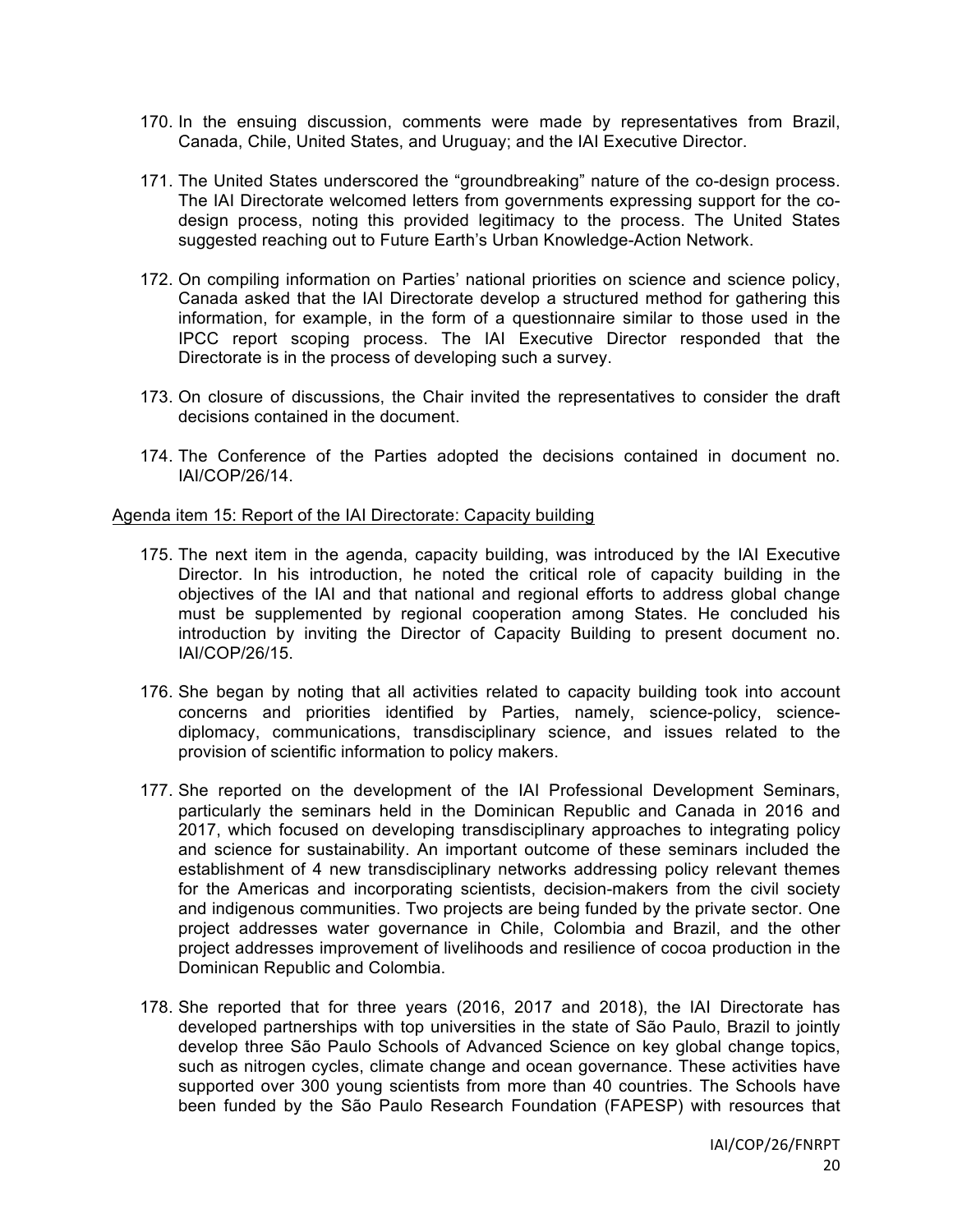exceed USD500,000. These financial resources are an important diversification of the funding for IAI capacity building activities.

- 179. Moreover, the engagement of the IAI with partners such as AAAS is important in the development of science-policy and science diplomacy activities and courses. The Directorate is working with SENACYT Panama to develop a workshop on science diplomacy for Central America in October 2018. Other Central American Parties will be invited to participate in this activity.
- 180. In addition, the IAI Directorate participated in and contributed to the First Mexican Congress on Science-Informed Policy organized by Mexico's Science Advisory Council for the Presidency and AAAS in October of 2017. In all capacity building activities, the Directorate has invited or involved Party delegates, SAC and SPAC members to participate as host, co-organizers, or speakers, thus strengthening the Directorate relationships with its representatives.
- 181. On conclusion of the presentation, the Chair invited representatives and observers to open discussion on the topic. Comments were made by representatives from Brazil, United States, and Uruguay.
- 182. Brazil stressed the importance of including students in the capacity-building programs. The United States suggested that the IAI should ensure that capacity-building activities are more systematic and that the IAI could potentially become a regional leader in this field. Uruguay underscored the need to conduct "training the trainer" programs on transdisciplinary approaches.
- 183. The Chair continued by inviting representatives to consider the draft decisions contained in the document.
- 184. The Conference of the Parties adopted the draft decisions contained in document no. IAI/COP/26/15.

## Agenda item 16: Report of the IAI Directorate: Global outreach and cooperation

- 185. The introduction by the Chair on agenda item 16 stressed the need for the IAI to promote regional cooperation among states and multilateral environmental agreements and organizations. He then invited the Director of Policy, Partnerships and Communication to present on document no. IAI/COP/26/16.
- 186. In her presentation, the recent progress in developing partnerships across the region and around the world was emphasized. For example, during the intersessional period, the IAI has gained observer status with the United Nations Economic and Social Council and the Intergovernmental Panel on Climate Change (IPCC). She additionally noted activities and efforts developed and implemented by the IAI Directorate to enhance partnerships with multilateral environmental agreements (MEAs), and intergovernmental and non-governmental organizations, highlighting recently signed MOUs with Future Earth and IPBES.
- 187. She continued by informing representatives that the IAI Directorate has developed partnerships with the UN Office for South-South Cooperation (UNOSSC), the UNFCCC Regional Collaboration Centre (RCC) for Latin America and the Caribbean, and the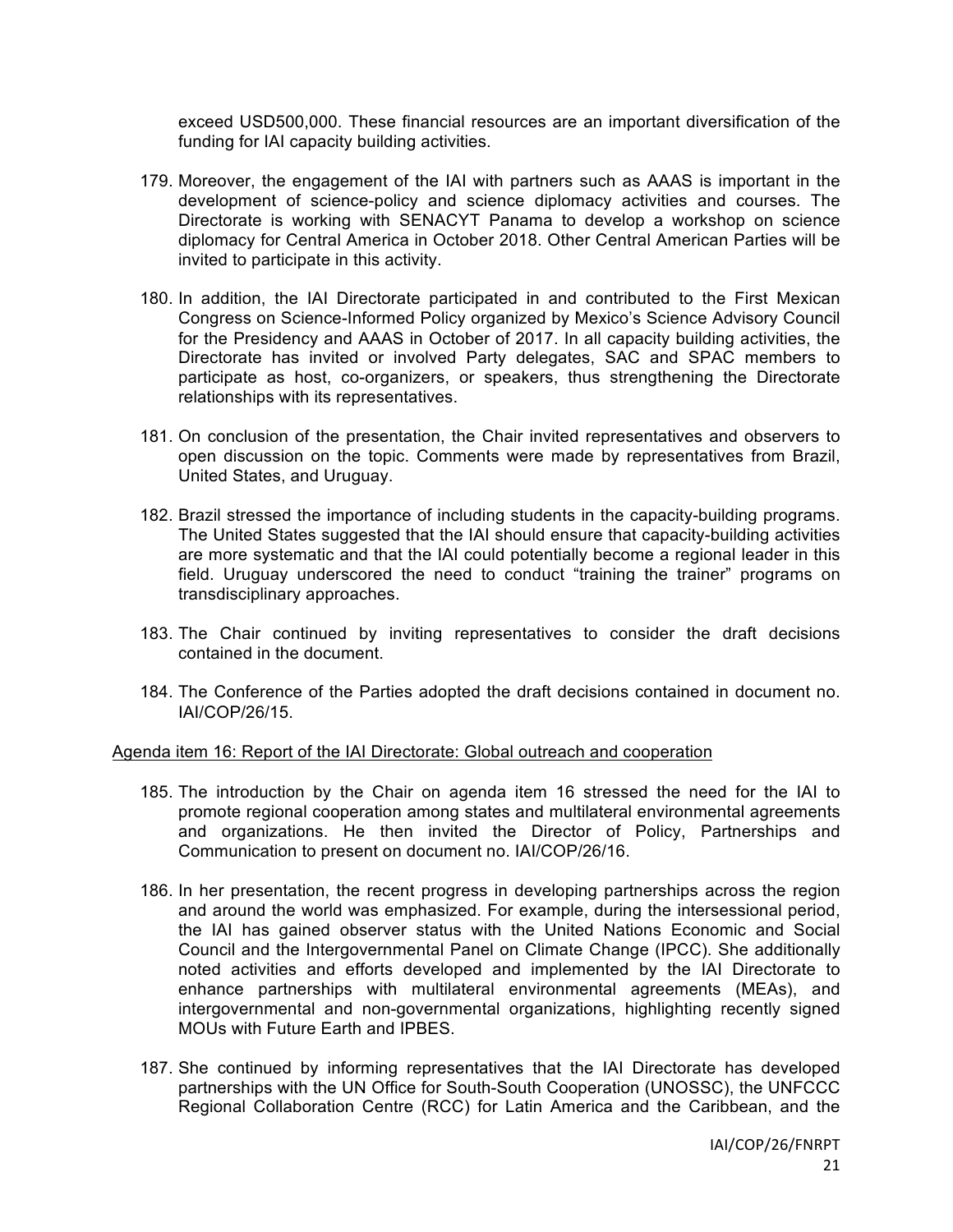PVBLIC Foundation, an organization that harnesses the power of media to drive social change.

- 188. Representatives of these partner organizations addressed the CoP via video statements.
- 189. Mr. Jorge Chediek, UNOSSC Director and Envoy of the Secretary-General on South-South Cooperation, noted the importance of the IAI's leadership on climate change in the Americas and stressed that his office is ready to intensify collaboration with the IAI on efforts towards achieving the Paris Agreement and the SDGs.
- 190. Mr. Carlos Ruiz, Regional Coordinator, UNFCCC RCC for Latin America and the Caribbean, highlighted that working with the IAI on science diplomacy would help foster evidence-based policymaking.
- 191. Mr. Sergio Fernandez de Cordova, Chairman, PVBLIC Foundation, noted his organization's mission to generate impact on policymaking and society through media outreach. He said partnering with the IAI would enable the provision of robust solutions through science communication and scientific knowledge.
- 192. After the presentation by the IAI Directorate, the Chair opened the floor for discussion. Comments were made by the representatives from Brazil, Mexico, United States, and Uruguay; and the IAI Executive Director.
- 193. Representatives were supportive of the IAI's efforts to establish cooperation with multilateral environmental framework conventions and organizations. A request was made to also establish a partnership with the United Nations Convention to Combat Desertification (UNCCD). The IAI Directorate replied that it had applied for observer status with the UNCCD and that it will report to Parties on progress of its submission.
- 194. The Chair thanked the representatives for their comments and requested them to consider the draft decisions in document no. IAI/COP/26/16 and the draft decision on collaboration with the OAS.
- 195. The Conference of the Parties adopted the draft decisions contained in the document and the draft decision on collaboration with the OAS.

### Agenda item 17: Report of the Directorate: Science-Policy

- 196. The Chair began his introduction of agenda item 17, document no. IAI/COP/26/17, by inviting the IAI Executive Director to present the report on science-policy. The Executive Director began by noting that the *Agreement establishing the Inter-American Institute for Global Change Research* recognizes that policy makers are in need of accurate scientific information and sound policy analyses concerning the causes and the physical, social, economic and ecological impacts of global change.
- 197. In his presentation of the report, the IAI Executive Director began by acknowledging the generous contribution by the United States for the establishment of a post on sciencepolicy in the IAI Directorate. He stated that this post would contribute greatly to efforts by the IAI Directorate in meeting the needs of its Parties.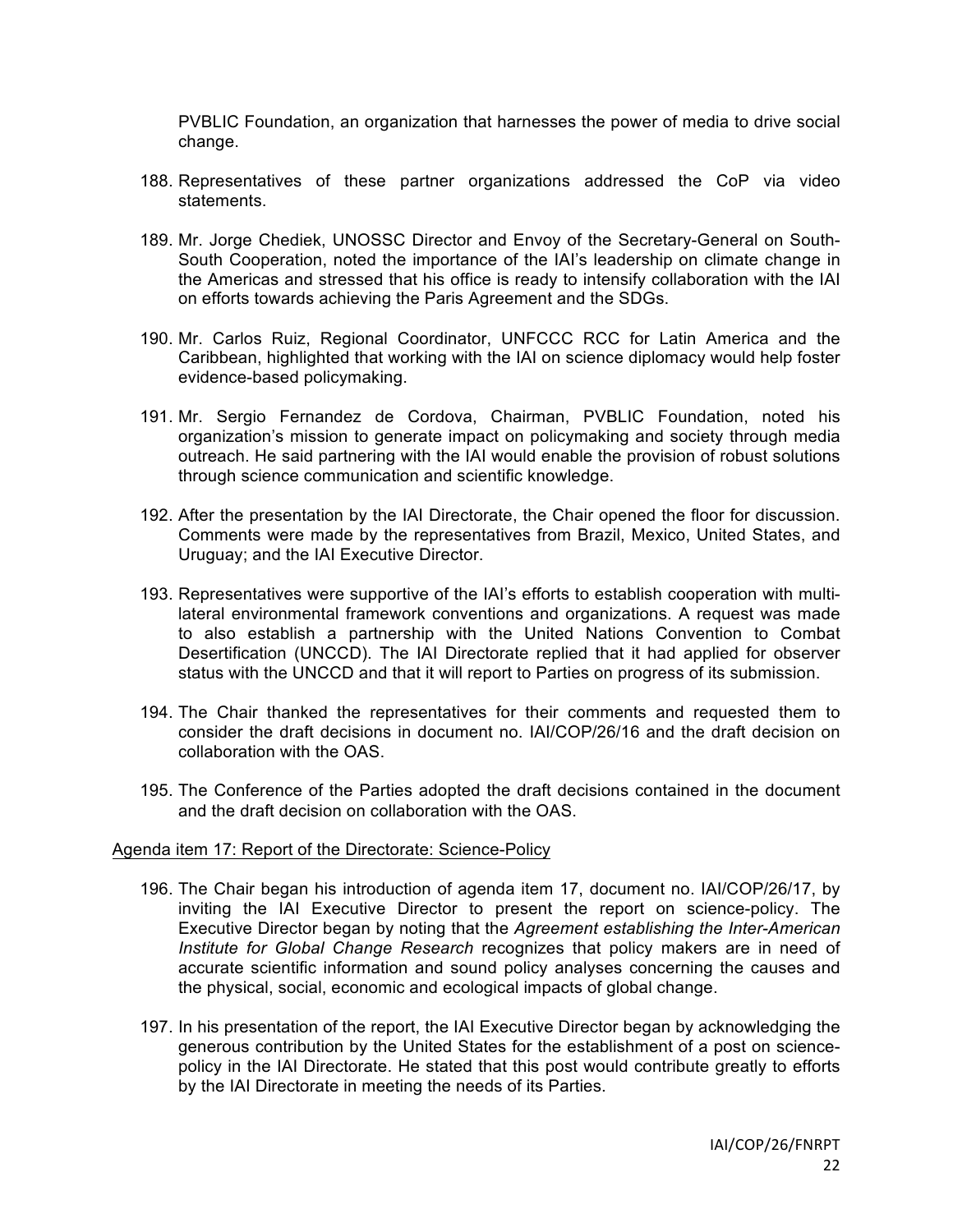- 198. The IAI Executive Director continued by highlighting the importance of working across multiple governance levels, including local communities, municipalities, national governments. The needs and priorities of the local and municipal levels are articulated at the national level. The priorities and needs are then contextualized at the regional and international levels.
- 199. The IAI Directorate has targeted all levels in its scientific and capacity building activities. He noted the submission on megacities which included close cooperation with the municipal governments of Buenos Aires, Santiago and São Paulo. The submission, namely, the *International collaborative initiative for decarbonization and climate resilient governance in megacities of South America*, aims to support efforts to improve governance, provide capacity building and develop communication tools necessary to achieve the needed transformations into more resilient cities.
- 200. Following the presentation, the Chair opened the floor for discussion. Comments were made by the representatives from Brazil, Mexico, and Uruguay.
- 201. Issues related to synergies among the conventions was raised by Parties. There are seven different conventions on biodiversity alone. The issue of synergies is complex and is currently under discussion in different fora. If need be, the IAI can work with Parties on the articulation of national and regional needs related to science and its role in discussions on synergies.
- 202. Representatives were then invited by the Chair to consider the draft decisions contained in document no. IAI/COP/26/17.
- 203. The Conference of the Parties adopted the draft decisions.

### Agenda Item 18: Report of the Directorate: Communications and outreach

Agenda item 18(a): Report of the Directorate: Communications and outreach: Decision XXV/23: IAI long-term communication strategy and plan

- 204. In his introduction to agenda item 18a, the IAI Executive Director noted the critical importance of a well-defined communications strategy for the IAI. He continued by inviting the Director of Policy, Partnerships and Communication to present document IAI/COP/26/18a.
- 205. In her presentation of this agenda item, she emphasized the importance of a long-term communications strategy. She noted Decision XXV/23 which was adopted at CoP-25 (Bogota, 2017). The draft strategy has attempted to include the items identified by Parties necessary to enhance knowledge and public awareness of the IAI by governments and civil society.
- 206. She continued by introducing report writers from the *Earth Negotiations Bulletin* (ENB) mentioning that engaging ENB in the CoP is part of a strategy to disseminate the IAI CoP report through their website and social media platforms which reaches close to 80,000 subscribers. It also includes an audience of international negotiators of multilateral agreements. Working with ENB will raise the visibility of the IAI to delegates of United Nations framework conventions and other processes.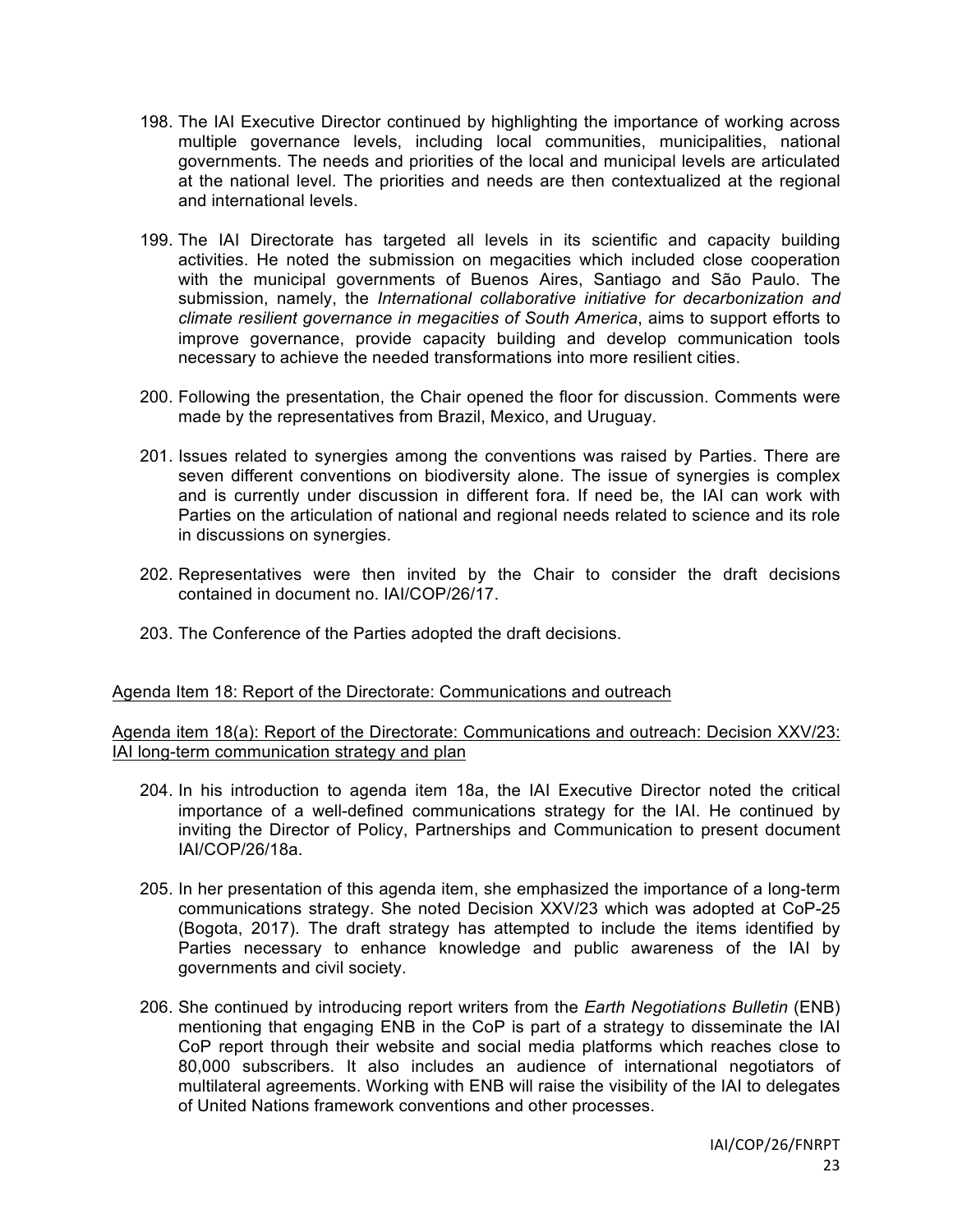- 207. The Directorate has collaborated with Parties to organize side events at meetings of the multilateral conventions. She invited Parties to consider joint events with the IAI at UNFCCC, United Nations High-level Political Forum on Sustainable Development (HLPF) meetings and asked that Parties consider how they can be better served through such activities and science-policy discussions.
- 208. She introduced the PVBLIC Foundation, a non-governmental organization that works with film, advertising agencies that is working with the United Nations Secretariat to promote the Sustainable Development Goals. She cited the example of the hashtag #ScienceforAction, created by the IAI during the Science for Action social media campaign during the UNFCCC COP-23 in 2017. Parties were encouraged to use the hashtag to disseminate their communications on CoP-26. The Directorate reported that with Pvblic, they were able to reach 2.5 million people with an investment of only USD300 during COP-23.
- 209. The Directorate shared three short videos to illustrate the Science for Action campaign, in collaboration with PVBLIC Foundation to highlight some of the steps taken by the IAI Directorate with regards to communications.
- 210. The Directorate thanked Guatemala for their support with the videos, press conference and other communications during the CoP-26.
- 211. The Chair thanked the IAI Directorate for its presentation and invited representatives to discuss the document and the long-term communication strategy and plan. Comments on this agenda item were made by representatives from Brazil, Costa Rica, Mexico, United States, and Uruguay.
- 212. The Parties thanked the Directorate for its hard work.
- 213. A suggestion was made to introduce the IAI to meteorological institutes, which have experience in providing climate services to users and could potentially be IAI partners. It was also suggested that IAI researchers compile important findings from IAI-funded projects and knowledge achieved through the IAI's work to increase IAI visibility.
- 214. Discussions with other conventions, in addition to the UNFCCC were noted and that specific reference to them was needed. The CoP agreed to add a general reference to "other conventions, organizations and strategic partners" to the draft decision on organizing regional science communication initiatives.
- 215. Parties also recommended that the Directorate communicate with the scientific community through Special Issues in peer-reviewed journals. The IAI Directorate noted that this topic would be discussed under agenda item 18d.
- 216. The Directorate mentioned that it will explore engaging the Inter-American Associated Press and their scholarship program and will report to CoP-27 on the progress of this initiative.
- 217. The Decision on the long-term communications strategy was revised/broadened to include other strategic partners in addition to UNFCCC.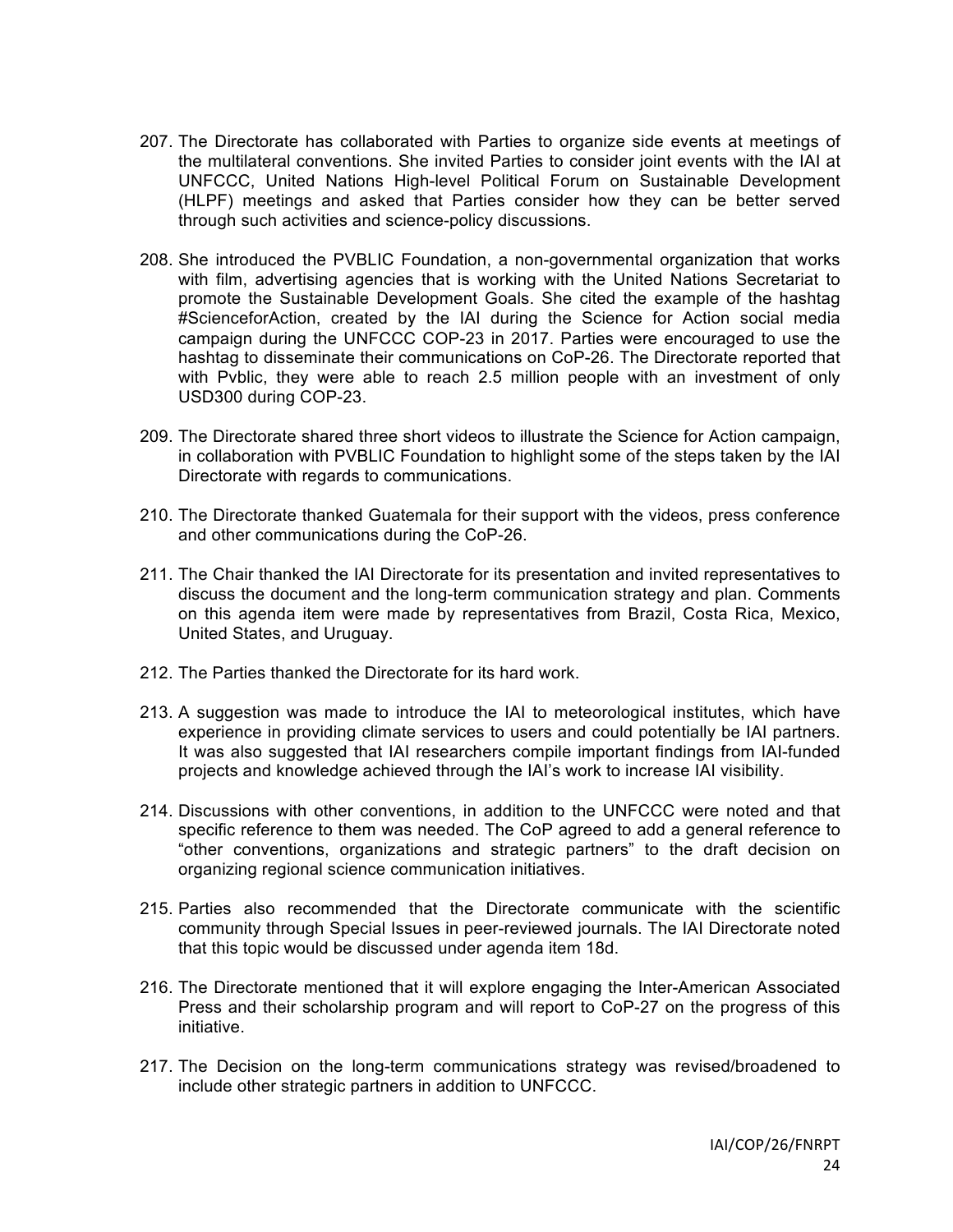- 218. Representatives were then invited to consider the draft decisions contained in document no. IAI/COP/26/18a.
- 219. The Conference of the Parties adopted draft the decisions.

Agenda item 18(b): Report of the Directorate: Communications and outreach: Decision XXV/26: Outreach brochure of the IAI

- 220. The Chair invited the IAI Directorate to present agenda item 18b.
- 221. The IAI Directorate began by stating that the IAI possessed few communications materials and that there exists a pressing need to improve on this situation. It continued by introducing document no. IAI/COP/26/18b and its annex 1 which contains a draft bifold outreach mockup to be used in the publication of a brochure.
- 222. It was also mentioned that the massive open online course (MOOC) on Climate change in Latin America, an online capacity building tool with over 9000 participants, is a public awareness tool. Participants to the MOOC include professionals, high school students, and other audiences.
- 223. The Chair invited representatives to consider adoption of the draft decision contained in document no. IAI/COP/26/18b.
- 224. The Conference of the Parties adopted the draft decision.

Agenda item 18(c): Report of the Directorate: Communications and outreach: Decision XXV/28: Augmenting science communication capacities in IAI research projects

- 225. The Chair opened agenda item 18 and invited the IAI Directorate to present document IAI/COP/26/18c.
- 226. The IAI Directorate gave a presentation on efforts to fulfill Decision XXV/28 and requested participation by Parties and observers to facilitate the increase of science communication in IAI research projects. The document outlines the efforts of the Directorate, including an overview of the CRN3 Principal Investigator's meeting in Cancun in November 2017.
- 227. On conclusion of discussion, the Chair invited the Conference of the Parties to take note of the document.

Agenda item 18(d): Report of the Directorate: Communications and outreach: Decision XXV/29: 25th anniversary publication

- 228. Agenda item 18d was introduced by the IAI Executive Director, who provided a background to Decision XXV/29. He concluded by inviting the IAI Director for Science Programs to present document no. IAI/COP/26/18d.
- 229. In her presentation, the IAI Director for Science Programs stated that a CoP Decision stays in force until it is completed. Usually, activities required in a Decision should be completed during the Decision's inter-sessional period.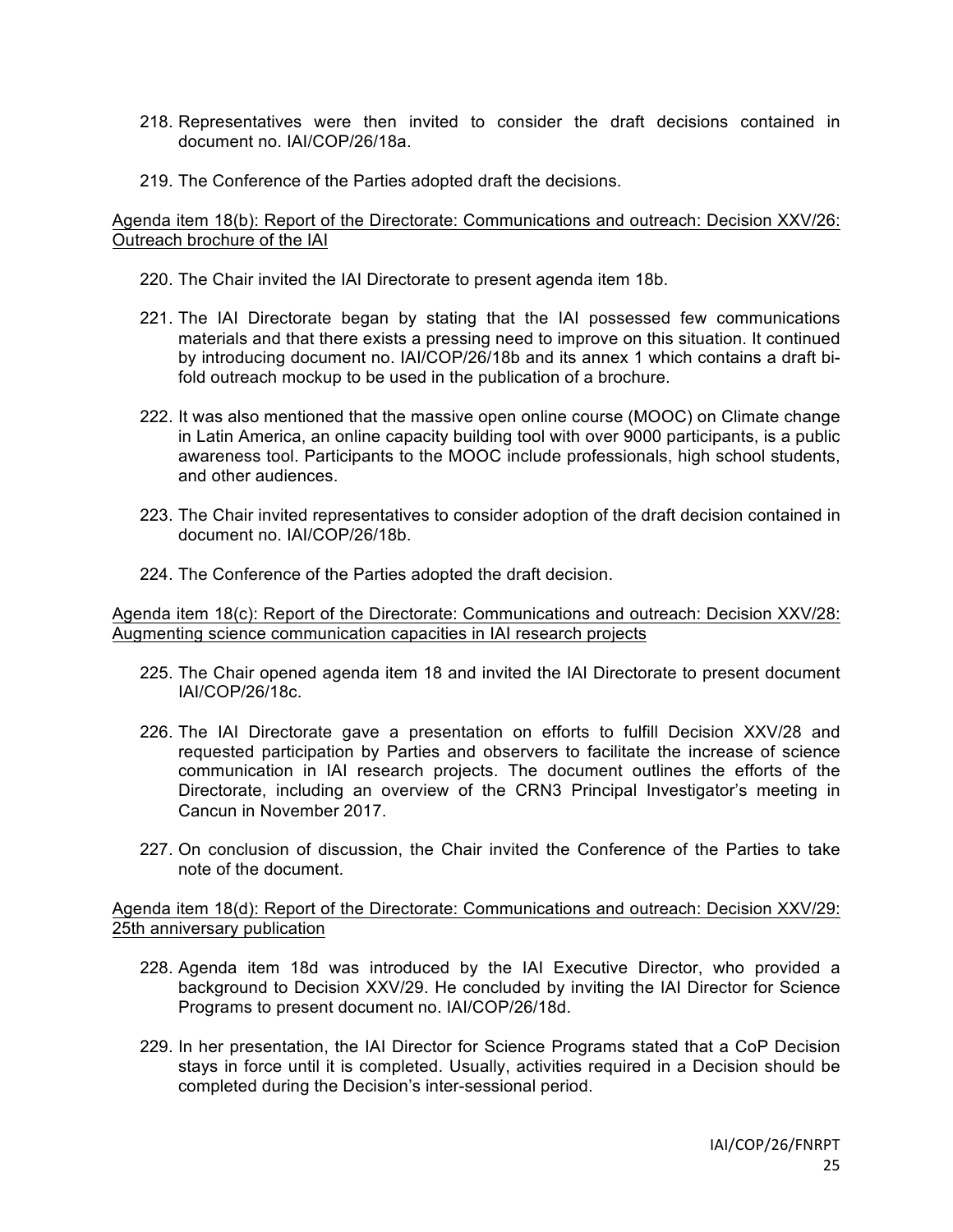- 230. She continued by discussing the results of the *CRN3 Researchers Meeting: Results and Outcomes* which was held in Cancun, Mexico from 29 November to 1 December 2018. The work achieved in the meeting will also contribute to the publication of a special issue in a peer-reviewed, open-access journal on the CRN3 in specific and the CRN in general.
- 231. Following the presentation, the Chair opened the floor for discussion. Comments were made by representatives from Brazil, Costa Rica, and the United States; and the Chair of the SAC.
- 232. The Parties were concerned about reaching wider audiences than just the scientific community. There was also concern that the publication would likely be published in English. The IAI Directorate replied by explaining that it intends to offer to translate the articles to Spanish and provide the translations to the journal free of charge, or at a minimum, to place the translated articles on the IAI website.
- 233. On conclusion of discussion, the Chair invited representatives to consider the draft decision contained in the document.
- 234. The Conference of the Parties adopted the draft decision in document no. IAI/COP/26/18d.

### Agenda item 19: Report of the Directorate: Fundraising

Agenda item 19(a): Decision XXV/24: Report of the Directorate: Fundraising: IAI long-term funding strategy

- 235. The meeting continued with discussion on agenda item 19a. The Chair introduced this item by noting the need for alternate funding sources to support the scientific agenda of the IAI and its capacity building program. He commended the support from Parties to encourage activities by the IAI Directorate in this regard. Following his introduction, he invited the IAI Directorate to introduce document no. IAI/COP/26/19a.
- 236. The IAI Executive Director began his presentation by mentioning that he had sought the advice from experts in the field in the drafting of the long-term funding strategy. He also highlighted the need for continued expert advice.
- 237. He concluded his presentation by emphasizing the importance of fundraising and the need to seek non-traditional donors, the private sector being a case in point. The longterm strategy should be fine-tuned and revised during the inter-sessional period as new opportunities become possible. It is a dynamic strategy and should be under constant review.
- 238. The Chair invited representatives to discuss the IAI long-term funding strategy.
- 239. Comments were made by representatives from Brazil, Canada and United States.
- 240. The discussion indicated that all IAI related strategies should have a Party-driven approach. The Parties are central to any activity and their input and feedback are essential to the success of all activities.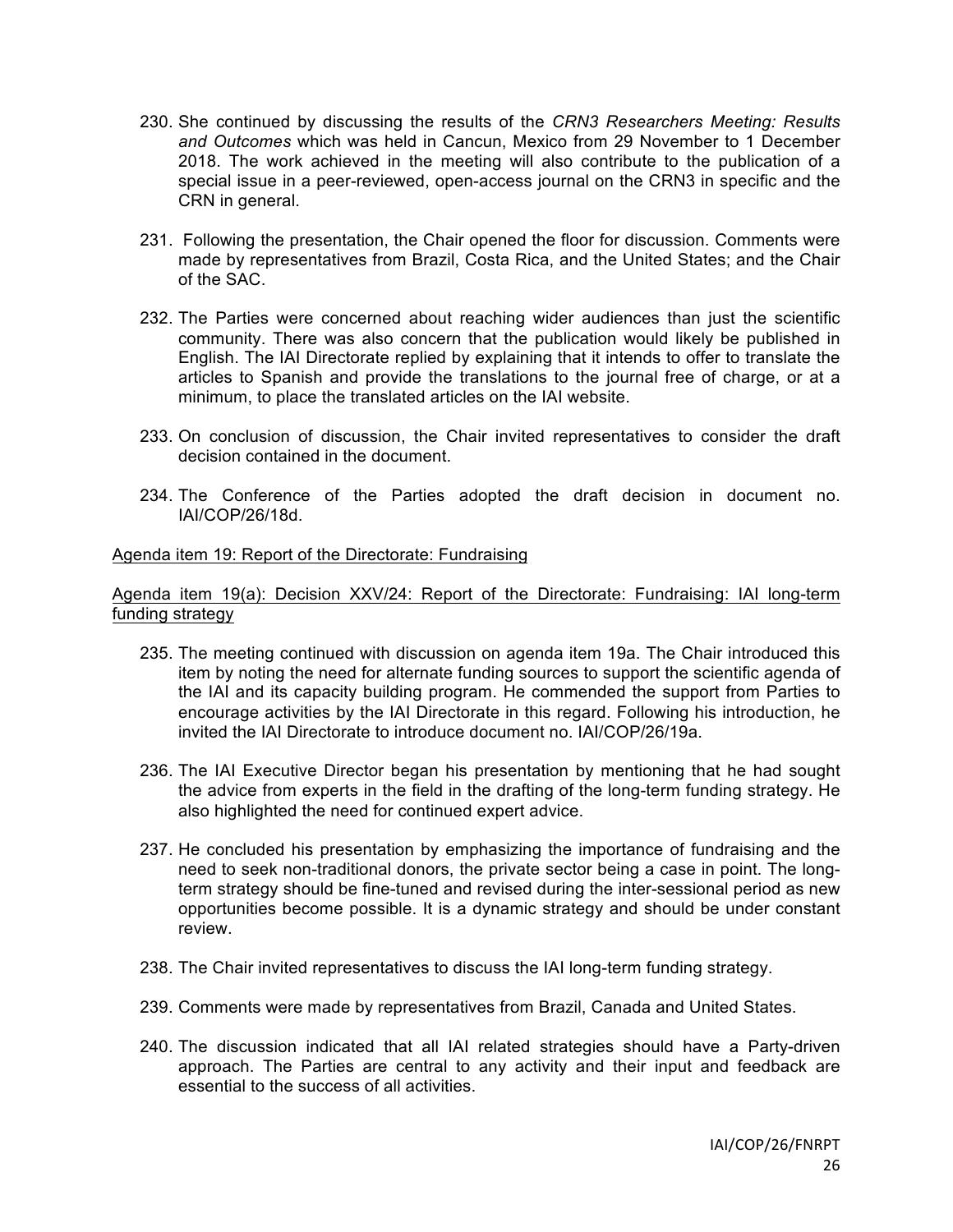- 241. The IAI Executive Director was asked to elaborate on the types of donors the strategy is targeting. The Director responded by describing two sources of funding for the IAI. There is the Core Budget based on Party voluntary contributions to cover salaries, official travel, office spaces, among others. The other IAI activities, including those under the scientific agenda and the capacity building program, are supported through extra-budgetary sources.
- 242. The IAI Executive Director noted paragraph 3, Article XIII of the *Agreement* which states: *The Executive Council, with the assistance of the Executive Director, will propose to the Conference of the Parties, for its approval, the establishment of an endowment fund which would generate income through an interest-bearing arrangement, as well as options to obtain resources through other means*. The establishment of an endowment fund of approximately USD100,000,000 would provide the IAI with sustainability in the long-run and sufficient resources to implement largescale projects on a yearly basis.
- 243. He continued by describing the efforts of the Directorate to gain tax exemption from federal income tax under Title 26 section  $501(c)(3)$  of the United States Code. Such non-profit status would provide the IAI greater flexibility in reaching out to United States based donors and foundations.
- 244. However, the IAI Executive Director explained that professional help is needed to provide the expertise and experience with this level of fundraising.
- 245. The United States suggested crowdfunding as another alternate source of external funding and the IAI Directorate will incorporate this approach in the IAI Strategic Plan. The United States also mentioned that the Belmont Plenary meeting to be held in London later in 2018 would be a useful opportunity to engage in discussions related to fundraising.
- 246. Following discussions, the Chair invited representatives to consider adoption of the draft decision contained in annex 2 to the document.
- 247. The Conference of the Parties adopted the draft decision.

Agenda item 19(b): Report of the Directorate: Fundraising: Decision XXV/27: Participation in the Belmont Forum Americas Information Days

- 248. The Chair invited the IAI Directorate to introduce agenda item 19b.
- 249. The IAI Executive Director informed participants that the IAI Directorate submitted an expression of interest to the Belmont Forum Executive Council to host its Secretariat in Montevideo, Uruguay and that it was successful.
- 250. The Chair followed by inviting representatives to comment on this agenda item. Comments were made by representatives from Brazil, Mexico, and the United States.
- 251. The ensuing discussion included an overview of the Joint Program Initiative (JPI), a European Commission initiative that aims to pool national research efforts in order to make better use of public research and development resources. The United States highlighted that JPI is keen to work in Latin America, noted communications between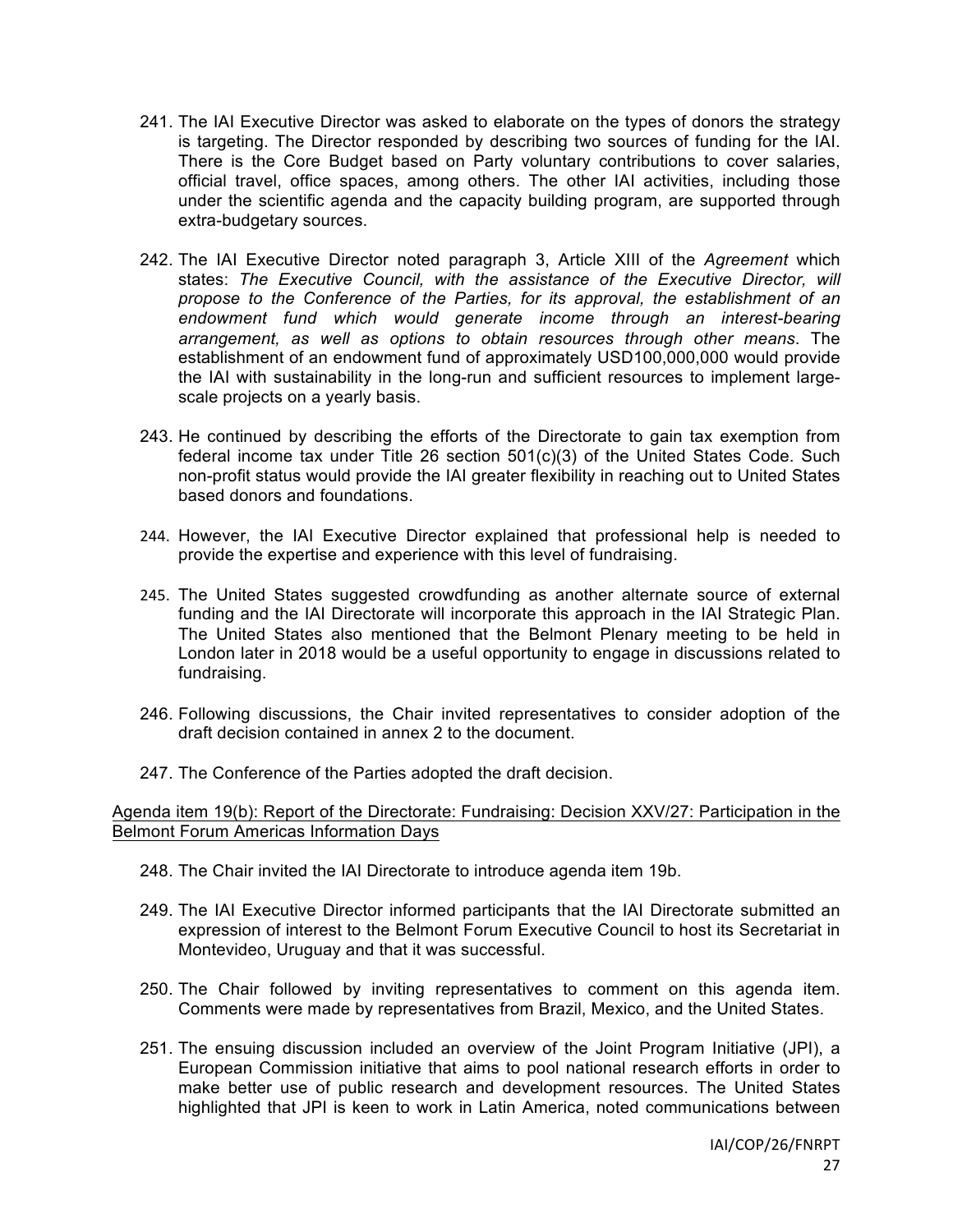the Belmont Forum and the JPI, and said the JPIs are addressing cities, climate change, biodiversity, and science and innovation.

252. The Chair closed this agenda item by inviting representatives to note document no. IAI/COP/26/19b.

Agenda item 19(c): Report of the Directorate: Fundraising: Decision XXV/31: Reporting to CoP on fundraising activities by the Executive Director

- 253. The Chair invited the Executive Director of the IAI to report on funding activities achieved during the intersessional period of 2017 to 2018.
- 254. In his presentation, the IAI Executive Director described efforts to seek advice from experts in the field of fund-raising and his discussions with organizations that have used crowdfunding and social media to secure external funds. He reiterated the urgent need for alternate sources of funding to support the scientific agenda of the IAI and encouraged Parties to support the Directorate's efforts.
- 255. He also summarized his meetings with development banks and organizations such as the Development Bank of Latin America, the Inter-American Development Bank and the Belmont Forum. The Development Banks have their own calendars and mechanisms, which add a layer of complexity to joint initiatives, but discussions are ongoing.
- 256. Finally, he described the results of a brief consultancy with the IAI Directorate and the results achieved from this work.
- 257. On conclusion of his remarks, the Chair invited representatives to comment on the report.
- 258. The Chair closed this agenda item by inviting the Conference of the Parties to take note of the report.

Agenda item 19(d): Report of the Directorate: Fundraising: Donor's session and Party contributions (Program and project activities, core budget, international collaboration)

- 259. Agenda item 19d was introduced by the Chair.
- 260. The IAI Executive Director noted that the Donor's session provides Parties with the opportunity to pledge new or to summarize previous contributions to the core budget to support the work of the IAI. He continued by informing representatives that donor sessions have also evolved to provide Parties and donors with the opportunity to announce extra-budgetary contributions independent from the core budget.
- 261. The following representatives commented on this agenda item: Brazil, the United States and Uruguay.
- 262. The Chair concluded this agenda item by thanking Parties for their continued support to the IAI. He then invited representatives to consider adoption of the draft decision in document no. IAI/COP/26/19d.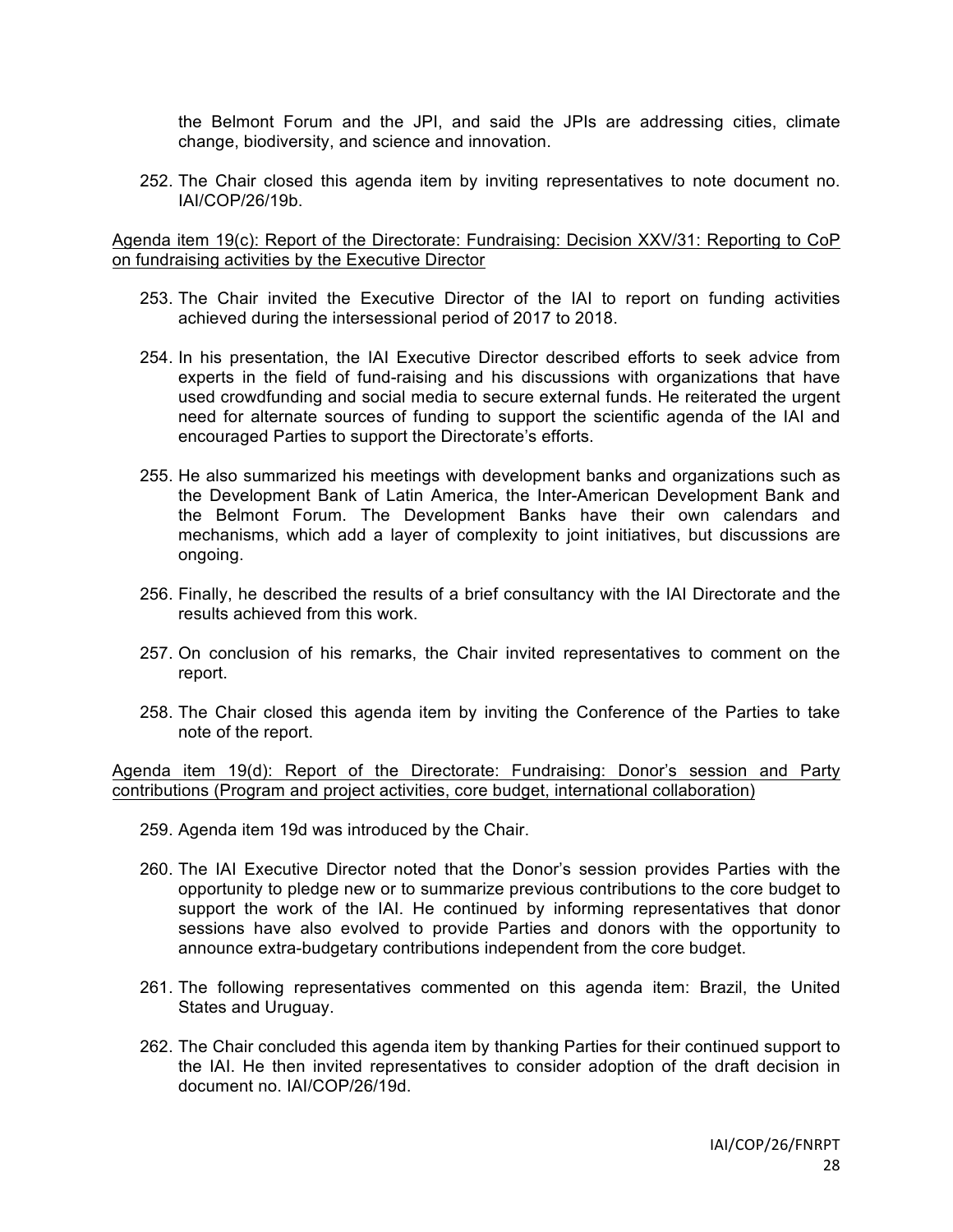263. The Conference of the Parties adopted the draft decision.

### Agenda Item 20: Data and information

- 264. The Chair invited representatives to take note of this agenda item and requested the IAI Directorate to introduce document no. IAI/COP/26/20.
- 265. The IAI Directorate informed participants of recent activities related to improvement of the information and communication technologies used by staff in support of program activities and administration.
- 266. His presentation focused on improvement of services through centralization of providers, acquiring software licenses, installation of anti-virus software and updating of server operating systems. An IP telephony system was likewise installed along with the purchase of new laptops for staff use. These new procedures and acquisitions resulted in an annual net saving of USD 6,000.
- 267. The IAI Directorate concluded by explaining that the IAI website did not provide the information services required by the Parties and encouraged the Parties to support the re-design of the website.
- 268. On conclusion of the IAI Directorates presentation, the Chair invited comments from the floor. Comments were made by representatives from Brazil, Costa Rica, Guatemala, Mexico, Panama, the United States, and Uruguay.
- 269. The IAI Directorate suggested that technical support could be provided, as appropriate, by Parties to improve website.
- 270. Parties suggested an open contest for web design including schools and other organizations or individuals. The idea of an IAI "hackathon" was also raised.
- 271. It was requested that the first Decision on this topic should be rephrased to invite Parties rather than encourage and include technical support in addition to extraordinary resources in support of the website.
- 272. The Chair invited representatives to consider adoption of the draft decisions, including the first amended draft decision, contained in document no. IAI/COP/26/20.
- 273. The Conference of the Parties adopted the draft decisions.

### Agenda item 20(a): Data and information: Decision XXV/6: Open data policy and principles

- 274. The meeting continued with discussion on agenda item 20a. The Chair requested the IAI Directorate to report on this agenda item and to introduce the *Open data policy and principles*.
- 275. The IAI Directorate acknowledged the assistance of the Belmont Forum, the Center for International Earth Science Information Network, the United States National Science Foundation, and the government of Uruguay in the development of the Policy.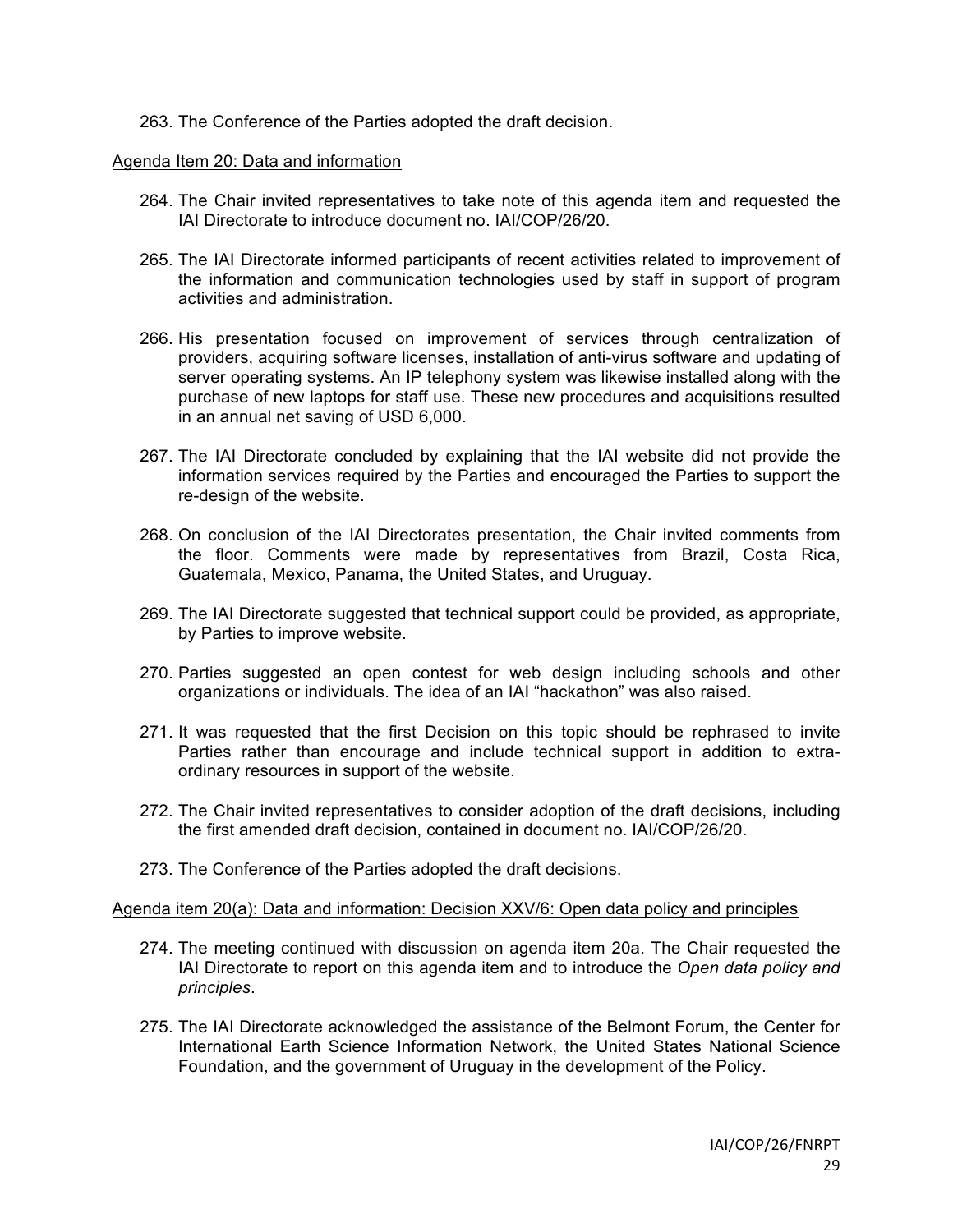- 276. Following the presentation by the IAI Directorate, the Chair invited representatives and observers to comment on the presentation and on the *Open data policy and principles*. Comments were made by representatives from Costa Rica and Guatemala.
- 277. Parties noted the need for an IAI open data policy, and supported the initiative. Parties also noted the need to exercise caution with private or sensitive data and noted that indigenous peoples would require prior and informed consent in the use of their data.
- 278. The Chair then invited representatives to consider adoption of the draft decision contained in document no. IAI/COP/26/20a.
- 279. The Conference of the Parties adopted the decision.

## Agenda item 20(b): Data and information: Decision XXV/21: Member country sheets

- 280. The Chair introduced agenda item 20b and requested the IAI Executive Director to present document no. IAI/COP/26/20b.
- 281. The IAI Executive Director reported that Party country sheets were posted on the IAI website but, at the time of writing, they were available in PDF format making the information difficult to manipulate and re-use.
- 282. He continued by describing how a database-driven system would greatly enhance use of the information and provide the tools to make comparisons among countries and projects.
- 283. After the presentation, the Chair invited representatives and observers to comment on the presentation.
- 284. The Chair closed discussion on this item by inviting the Conference of the Parties to take note of document IAI/COP/26/20b.

### Agenda item 20(c): Data and information: Decision XXV/22: Access to IAI official documents

- 285. Discussion on data and information continued with agenda item 20c. The Chair invited the IAI Executive Director to report on its efforts to provide public access to IAI official documents.
- 286. He reported that official IAI documents were made open to the public immediately following CoP-25 (Bogota, 2017). He informed participants that care was taken to ensure that confidential information remained restricted.
- 287. The IAI Executive Director also informed representatives that previous Decisions were enumerated and compiled into a single file to facilitate the searching, locating and retrieval of specific Decisions or Decision text. He continued by thanking the intern from the Republic of Korea for compiling the Decisions and making them searchable.
- 288. Additionally, all official documents will now be enumerated, as the case with CoP-26, EC-45 and EC-46 and the joint SAC-SPAC meeting documents, to facilitate citation and archival.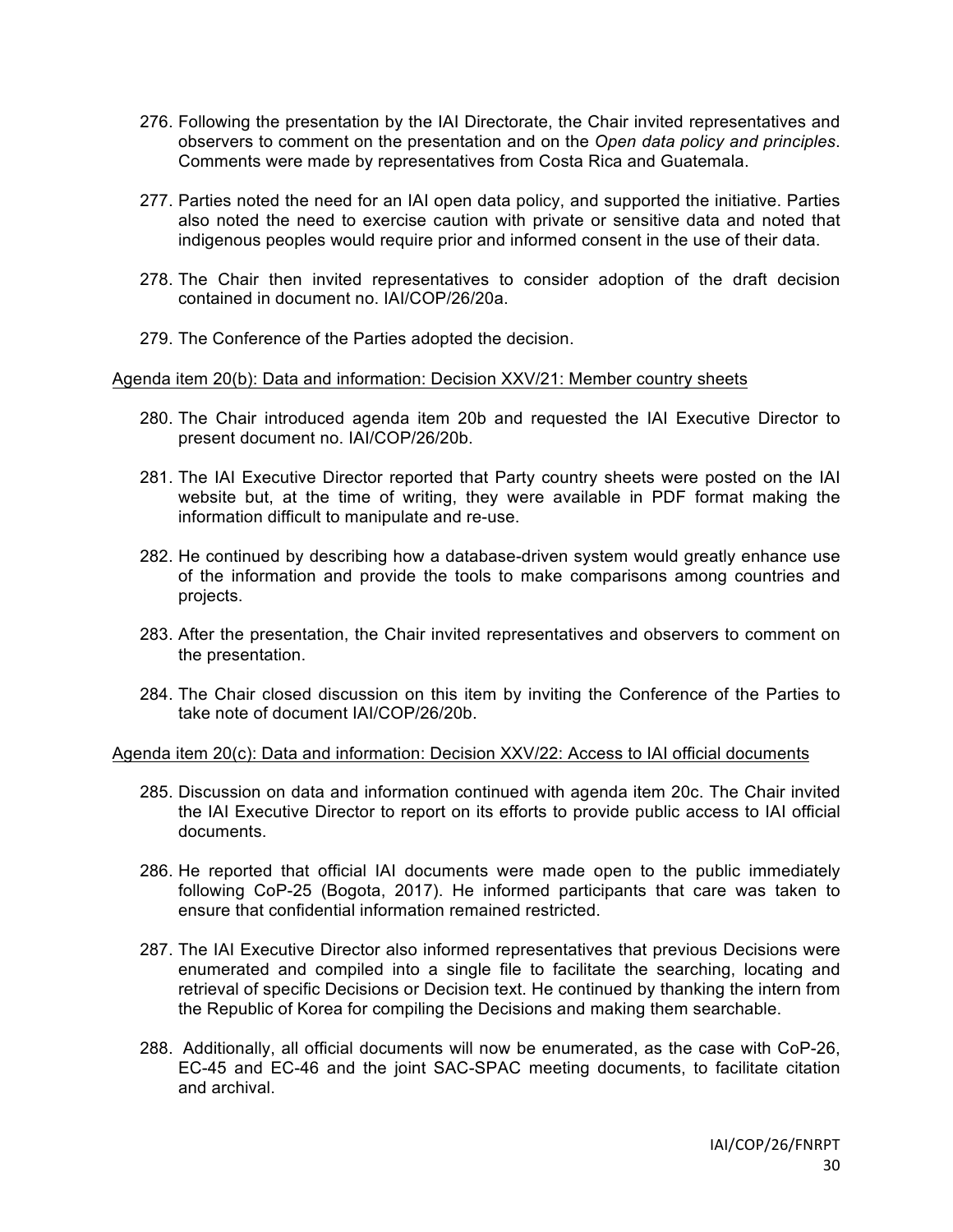- 289. The Chair followed by inviting representatives and observers to comment on this agenda item.
- 290. The Chair closed this agenda item by inviting the Conference of the Parties to take note of the report.

### **Elections**

#### Agenda item 21: Election of EC members

- 291. The Chair invited the United States, as Chair of the Standing Committee for Rules and Procedures, to report on the election of Party representatives to the EC.
- 292. The Chair of the Standing Committee for Rules and Procedures began by recommending that the CoP elect a maximum of nine members, including the EC Chair, for the years 2018-2020. Several delegates questioned whether non-active Parties could be candidates. The Chair of the EC and the IAI Executive Director were of the opinion that voting should not exclude non-active Parties. Representatives to the meeting agreed that non-active Parties could be nominated.
- 293. The Chair asked for two representatives to serve as tellers for the elections of members to the EC and to the SAC.
- 294. Chile and Uruguay volunteered to serve as election tellers. The election was carried out according to the *Standing rules of the IAI Conference of the Parties*.
- 295. The Conference of the Parties elected Brazil, Chile, Colombia, Dominican Republic, Guatemala, Mexico, Panama, the United States and Uruguay to serve as members of the EC.
- 296. The Bureau of the EC would be elected during the 46th meeting of the Executive Council on 22 June 2018.
- 297. The Chair welcomed the new members to the EC and thanked the election tellers for their work.

#### Agenda item 22: Election of SAC members

- 298. The Chair opened this agenda item by asking the Chair of the Standing Committee for Rules and Procedures to describe the voting procedure in the *Standing rules of the IAI Conference of the Parties*.
- 299. The SAC Chair and current members of the SAC were requested to leave the meeting room during the election.
- 300. The Committee to recommend candidates for the election of the SAC members, which was composed of representatives from Brazil, Mexico and the United States, reviewed the curricula vitae of the candidates against the selection criteria. The criteria which included: academic excellence, publication record, understanding of issues related to the IAI, project management experience, cultural awareness and understanding the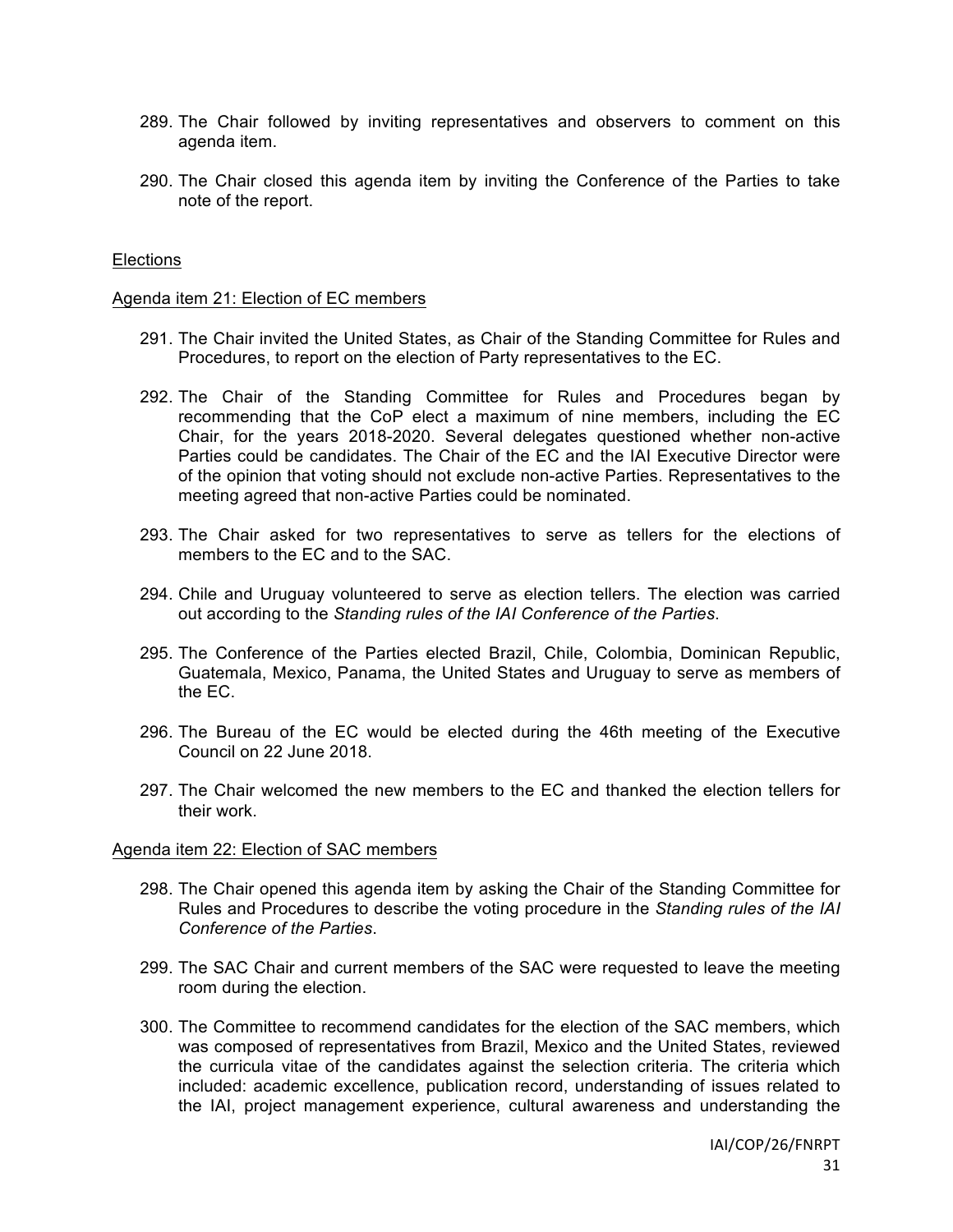role of, and relationships between, policymakers, resource managers, social scientists and natural scientists. The candidates recommended by the Committee were: Dr. Edwin Castellanos (Guatemala), and Dr. Maria Meerhoff (Uruguay).

- 301. The Chair of the Standing Committee for Rules and Procedures noted that five nominations were received and each Party should select two candidates from those nominations.
- 302. He informed representatives that the curricula vitae of candidates were circulated to members of the EC and to Party representatives. The candidates included: Dr. Alicia Fernandez Cirelli, Dr. Edwin J. Castellanos, Dr. Jhan Carlo Espinoza, Dr. Maria Meerhoff and Dr. Sara Purca.
- 303. The Conference of the Parties elected Dr. Edwin J. Castellanos and Dr. Maria Meerhoff to serve on the SAC.

### Agenda item 23: Election of SPAC members

304. The Chair reiterated discussions related to and Decisions adopted under agenda items 7, 9 and 11 and closed this agenda item.

## Outstanding items and conclusion of the meeting

#### Agenda item 24: Approval of decisions adopted by EC-45

305. The Chair noted that Decisions adopted by EC-45 were adopted by the Conference of the Parties under agenda item 7 and closed this agenda item.

#### Agenda item 25: Approval of the core budget and country contributions for FY 2018-2019

306. The Chair noted that this agenda item was discussed and the draft decision was adopted by the Conference of the Parties under agenda item 5b.

Agenda item 26: Determination of the time and venue of the next regular meeting of the Conference of the Parties

- 307. The Chair opened this agenda item by inviting Parties to express interest they may have in hosting the 27th meeting of the Conference of the Parties (CoP-27).
- 308. Ecuador stated that it would discuss with the Ministry of Foreign Affairs the possibility of hosting CoP-27 and that it would inform the Parties and the IAI Directorate of its decision in due time. Parties and the Chair expressed support to Ecuador for its consideration of hosting CoP-27

### Closing remarks

- 309. The Chair invited each of the Parties to make closing remarks.
- 310. Closing remarks were made by representatives from: Brazil, Canada, Chile, Costa Rica, Dominican Republic, Ecuador, Guatemala, Mexico, Panama, Peru, United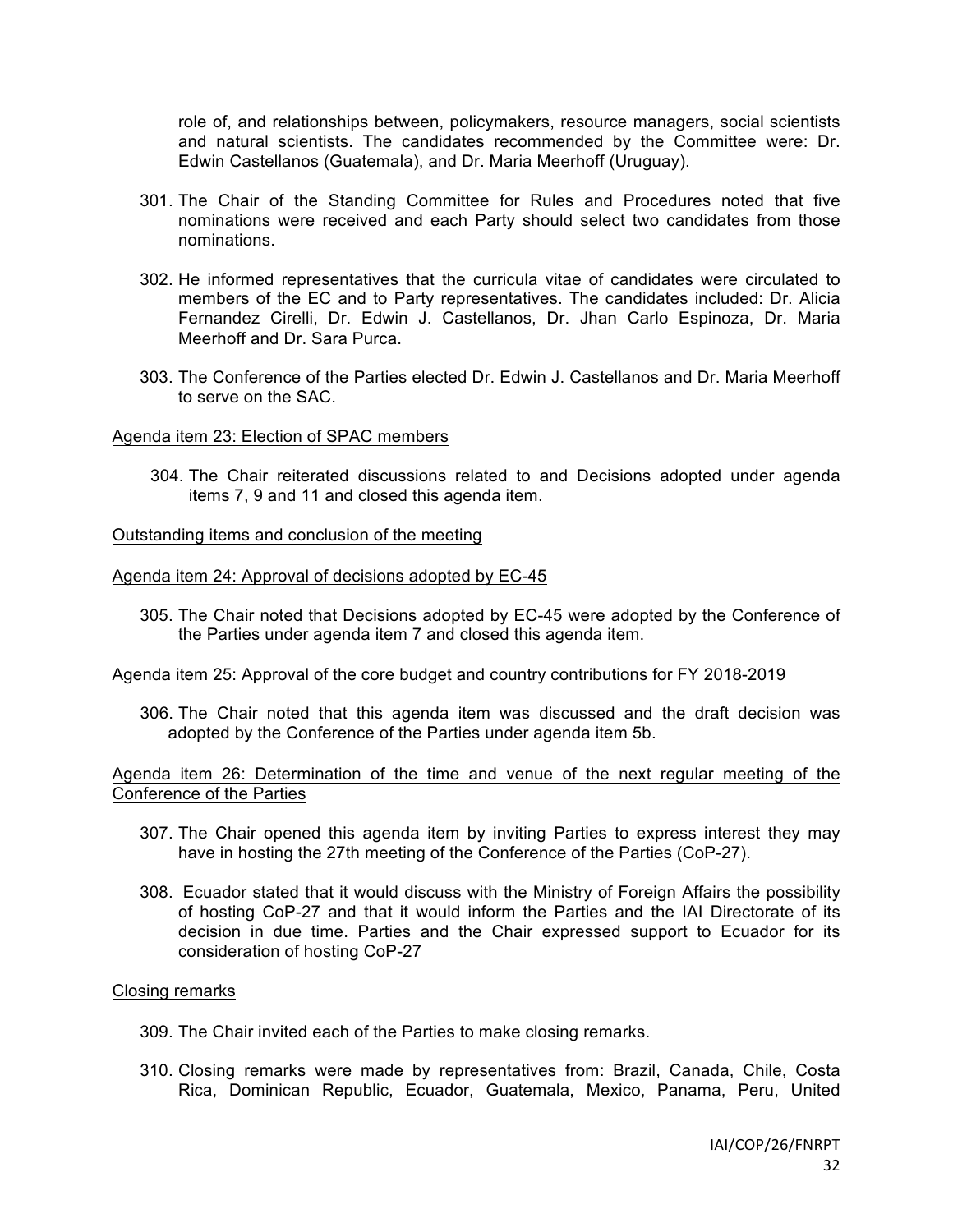States, and Uruguay; and the Chair of the Executive Council, Chair of the SAC, representatives of the SPAC and SAC, and the IAI Executive Director.

- 311. Representatives thanked the Government of Guatemala for hosting CoP-26, and the IAI Directorate for its work in the preparation of documents, facilitating the discussions and on the joint organization of the meeting with Guatemala. The representative from Peru stated that he would be promoting the IAI's work in his country. Panama stated that the meeting helped advance critical issues that will define the IAI in the years to come. Guatemala expressed his country's commitment to more actively participate in the IAI and involve more Guatemalan scientists. Ecuador noted her country's promotion of innovation and technology, mentioning, inter alia, the establishment of a university in the jungle. The Chair of the SAC called for increased CoP interaction with the SAC going forward. Chile said that the enhanced interaction with the SAC and SPAC enriched discussions at the Conference. The United States thanked Parties for their participation and the IAI Directorate staff for their dedication to the Institute.
- 312. The meeting was closed on 21 June at 3:45PM.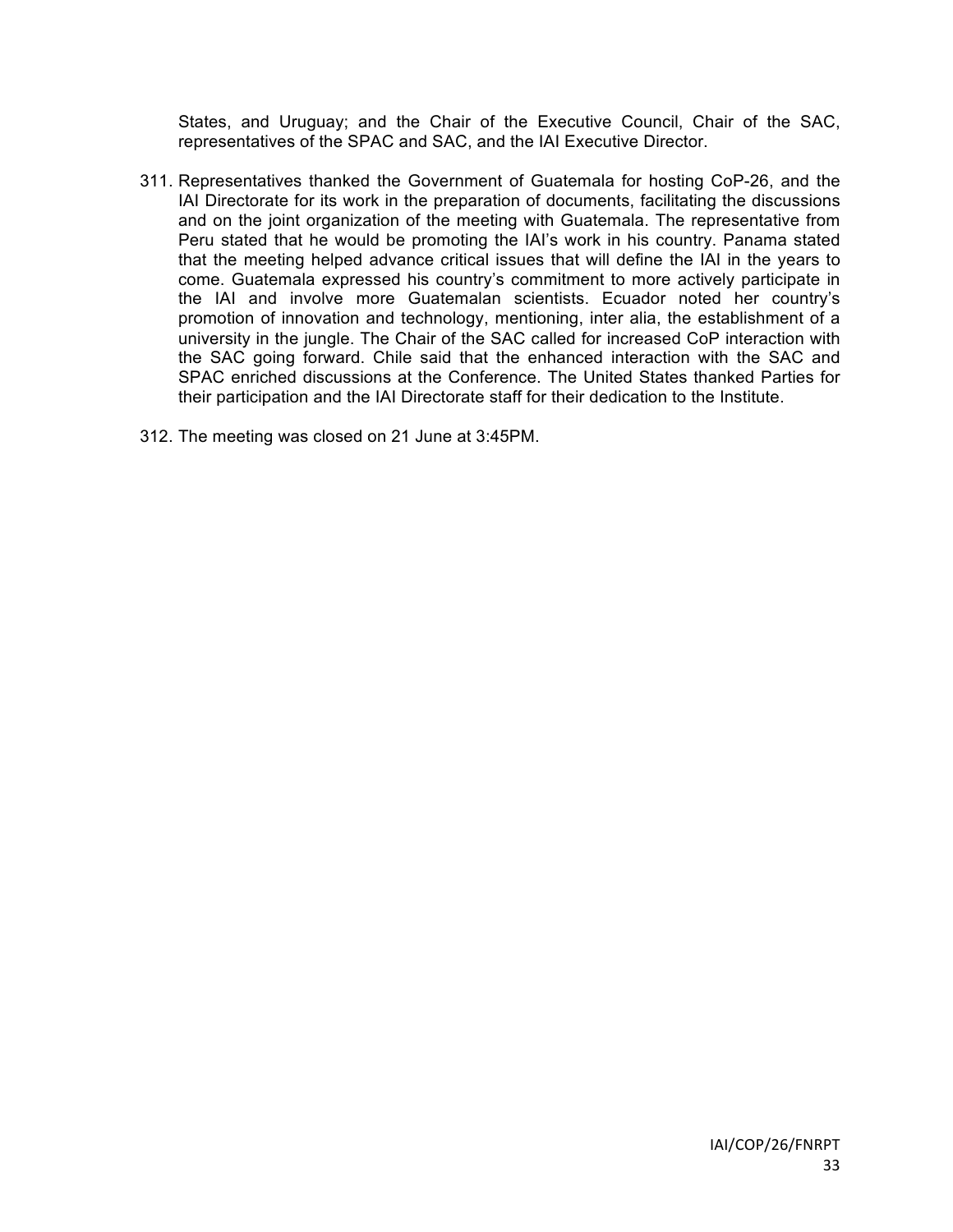Section II

Decisions adopted by the Conference of the Parties at its twenty-six meeting

## **Decisions of the 26th Meeting of the Conference of the Parties to the Inter-American Institute for Global Change Research**

## **CORE BUDGET / PRESUPUESTO OPERATIVO**

*Directed to the Conference of the Parties*

XXVI/1. The Conference of the Parties accepts and approves the Core Budget for fiscal year 2018-2019.

XXVI/2. The Conference of the Parties accepts and approves the Core Budget preliminary request for fiscal year 2019-2021.

## **PARTY CONTRIBUTIONS**

#### *Directed to the Conference of the Parties*

XXVI/3. The Conference of the Parties urges Parties to submit their contributions to the Core Budget in a timely manner and in accordance with the basic scale and encourages them to make extraordinary contributions above their regular contributions whenever possible and as appropriate.

XXVI/4. The Conference of the Parties invites Parties to submit their contributions as far as possible during the year prior to the one to which they relate or, otherwise, by the beginning of the calendar year to which the contributions apply.

#### *Directed to the IAI Directorate*

XXVI/5. The Conference of the Parties instructs the IAI Directorate to continue to monitor Parties that have pending contributions to the Agreement by sending reminders twice yearly, with copies to the permanent missions in Montevideo, Uruguay and initiating discussions with the permanent missions in Montevideo of the Parties with pending contributions for three or more years.

XXVI/6. The Conference of the Parties instructs the IAI Directorate to work with the Financial and Administrative Committee to present to CoP-27 different options regarding increases to Party contributions and possible use of United Nations post adjustment scales on professional staff salaries.

## **EXTRA-BUDGETARY CONTRIBUTIONS**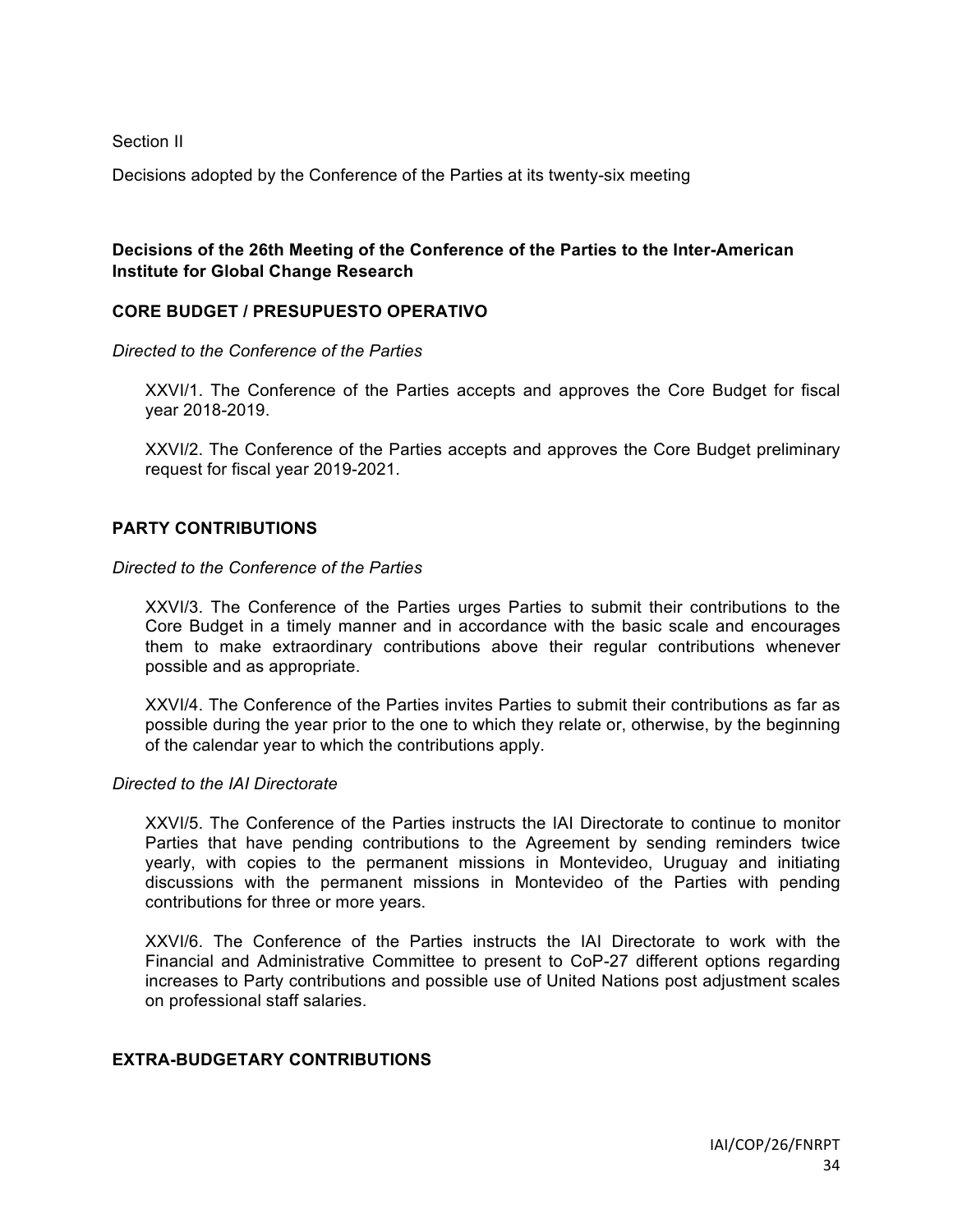### *Directed to the Parties*

XXVI/7. The Parties are urged to contribute extra-budgetary financial resources to support the work related to the scientific agenda of the IAI, its capacity building program and other activities not supported through the core budget.

## **SCIENCE-POLICY ADVISORY COMMITTEE**

## *Directed to the Conference of the Parties*

XXVI/8. The Conference of the Parties directs the Executive Council and the Standing Committee for Rules and Procedures, with the support of the IAI Directorate, to draft rules of procedure for election of the Science-Policy Advisory Committee for consideration at the twenty-seventh meeting of the Conference of the Parties.

XXVI/9. The Conference of the Parties directs the Scientific Advisory Committee and the Science-Policy Advisory Committee to hold its meetings, physical and virtual, jointly.

XXVI/10. Conference of the Parties decided to re-schedule elections to the Science-Policy Advisory Committee to its twenty-seventh meeting.

## **THE IAI STRATEGIC PLAN**

### *Directed to the Conference of the Parties*

XXVI/11. The Conference of the Parties instructs the Directorate, in collaboration with the Science Advisory Committee, the Science-Policy Advisory Committee and interested Parties, to draft a new IAI Strategic Plan for consideration at the twenty-seventh meeting of the Conference of the Parties.

## **INVITATION TO BECOME AN ASSOCIATE OF THE INSTITUTE**

### *Directed to Parties*

XXVI/12. The Conference of the Parties is encouraged to invite Rede Clima to become an Associate of the Institute.

XXVI/13. The Conference of the Parties is encouraged to invite American Association for the Advancement of Science (AAAS) to become an Associate of the Institute.

XXVI/14. The Conference of the Parties is encouraged to invite Future Earth to become an Associate of the Institute.

*Directed to the IAI Directorate*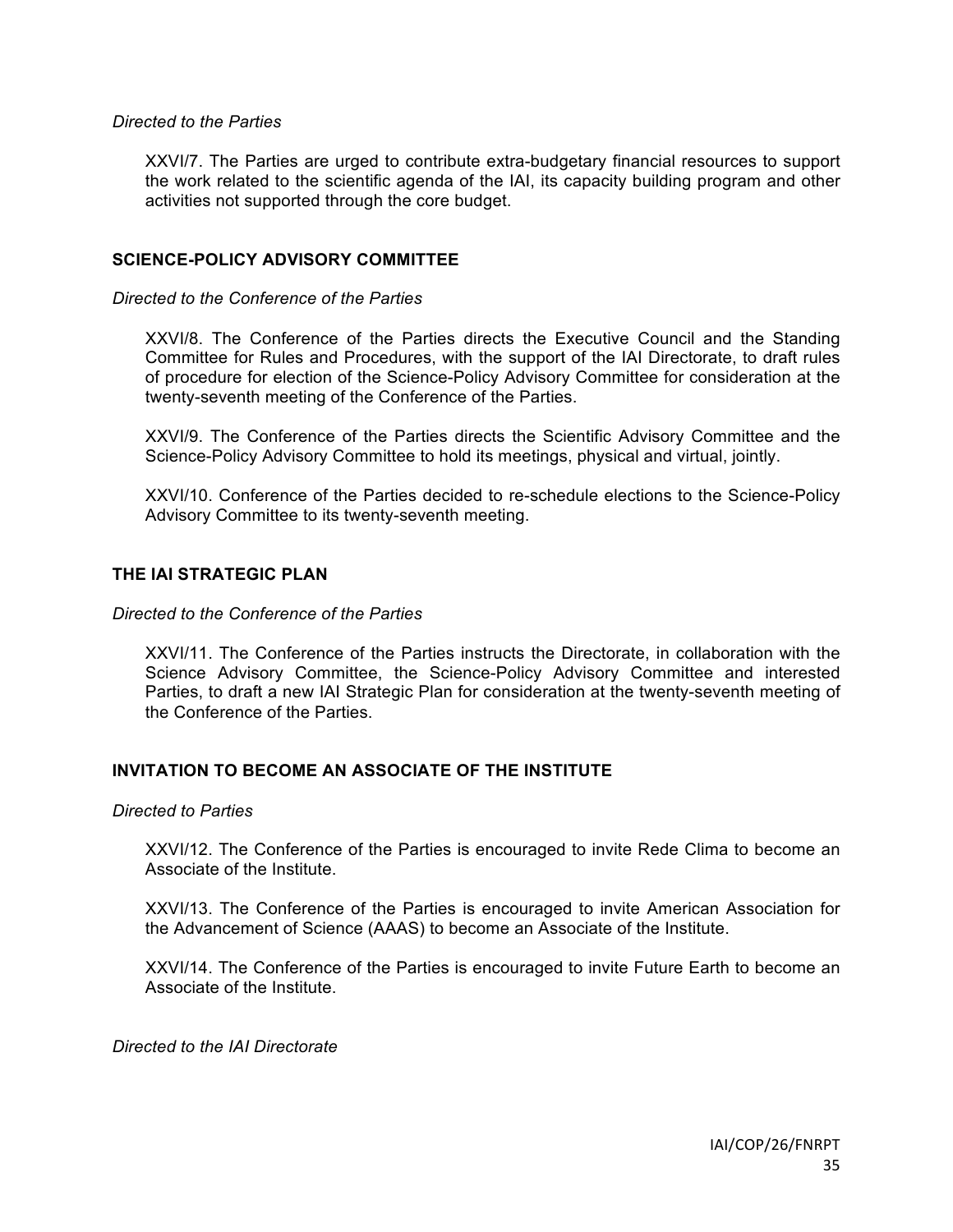XXVI/15. On behalf of the Conference of the Parties, the IAI Directorate is tasked with drafting an invitation to Rede Clima to become an Associate of the Institute and to prepare an Agreement of Association.

XXVI/16. On behalf of the Conference of the Parties, the IAI Directorate is instructed to draft an invitation to AAAS to become an Associate of the Institute and prepare an Agreement of Association.

XXVI/17. On behalf of the Conference of the Parties, the IAI Directorate is instructed to draft an invitation to Future Earth to become an Associate of the Institute and to prepare an Agreement of Association.

## **INTEGRATED OPERATIONS AND FINANCE DIRECTORATE IN MONTEVIDEO, URUGUAY**

### *Directed to Parties*

XXVI/18. The Conference of the Parties is invited to retire Decision XX/10, *Tripartite Proposal for hosting the IAI*.

XXVI/19. The Conference of the Parties is invited to instruct the Integrated Operations and Finance Directorate to merge with the Science Development Directorate and the Science-Policy Liaison Directorate in Montevideo, Uruguay.

XXVI/20. Parties are encouraged to support work related to science and science policy undertaken through an Integrated Operations and Finance Directorate in Montevideo, Uruguay.

### **SCIENCE**

### *Directed to the IAI Directorate*

XXVI/21. The IAI Directorate is directed to develop the synthesis and dissemination activities and products of the last phase of the CRN3 program, including a special issue in a peer-review journal and a catalog of science-policy experiences.

XXVI/22. The IAI Directorate is directed to continue working jointly with the CONICET of Argentina in the CONICET-IAI research program.

XXVI/23. The IAI Directorate is directed to gather information on the Parties' national priorities on science and science-policy, especially in the context of international environmental frameworks such as the SDGs, among others, necessary to implement the IAI scientific agenda, including the development of new science and science-policy programs, and a fourth round of Collaborative Research Networks, in particular.

XXVI/24. The IAI Directorate is directed to continue working in collaboration with the SAC/SPAC on the promotion of science by developing alliances, generating synergies with partners and seeking funds to develop scientific programs aimed at completing the scientific knowledge needed to respond to the challenges of global change, in the context of international environmental frameworks such as the SDGs, among others.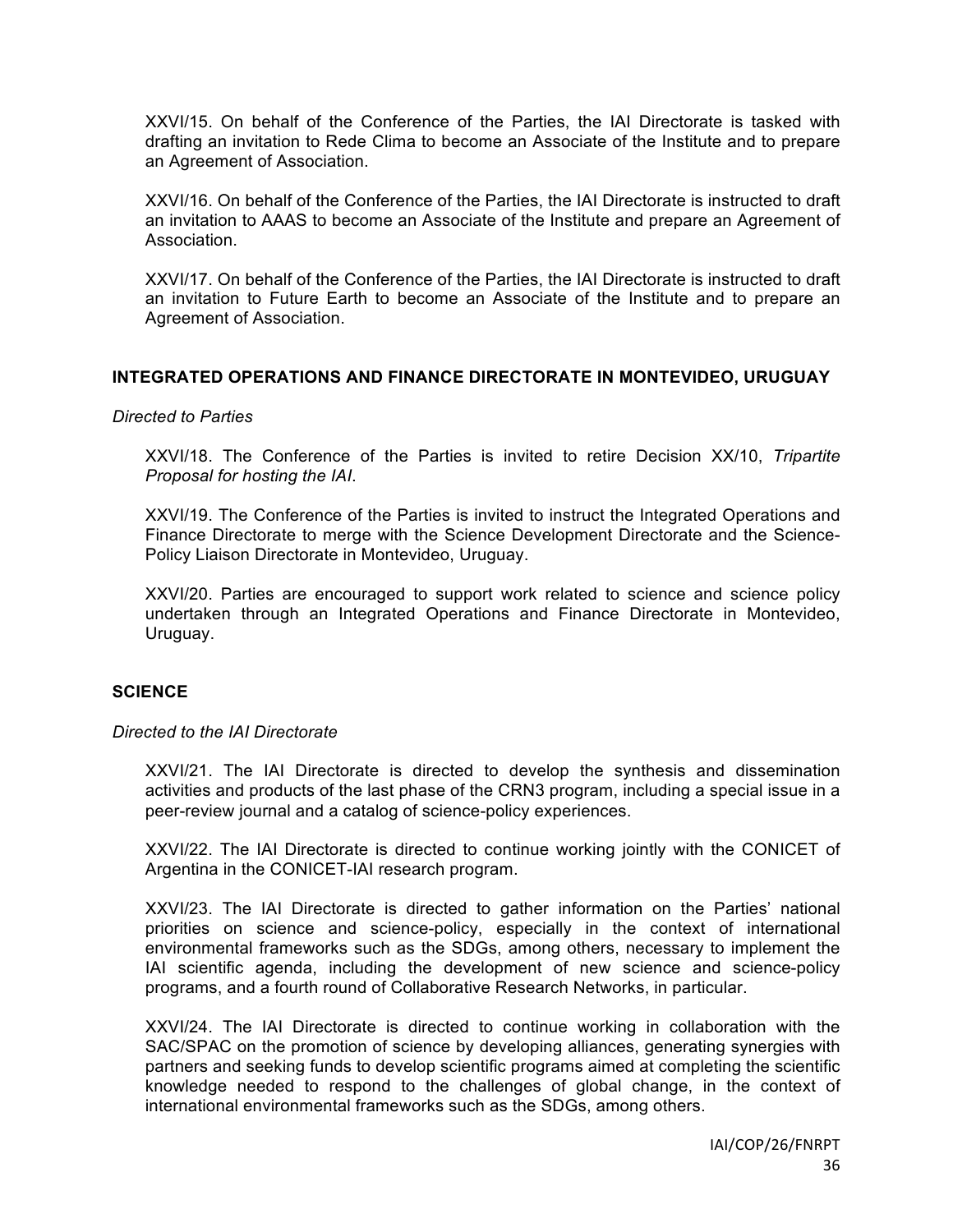### *Directed to Parties*

XXVI/25. The Parties are invited to collaborate with the IAI Directorate in gathering information on the Parties' national priorities on science and science-policy, especially in the context of international environmental frameworks such as the SDGs, among others, necessary to implement the IAI scientific agenda, including the development of new science and science-policy programs, and a fourth round of Collaborative Research Networks, in particular.

XXVI/26. The Parties are invited to work with the Directorate in an effort to harmonize their science and technology funding schemes to match IAI calls, in particular with the upcoming call for the fourth round of Collaborative Research Networks, CRN4.

## **CAPACITY BUILDING**

#### *Directed to the IAI Directorate*

XXVI/27. The IAI Directorate is instructed to continue the development of capacity building programs and activities for professionals from the Americas; to engage with strategic partners, and support Parties by providing training in areas of national and regional interest, subject to the availability of external financial resources.

XXVI/28. The IAI Directorate is instructed to develop a new Seed Grant Program associated with the Professional Development Seminars to be implemented in 2019-2020, subject to the availability of external financial resources.

XXVI/29. The IAI Directorate is instructed to develop the IAI Science and Technology Policy Fellowships Program and submit it to the 27th meeting of the Conference of the Parties for review and possible adoption, subject to the availability of external financial resources.

XXVI/30. The IAI Directorate is instructed to invite Parties to participate in the IAI Research Internship Program as research host organizations and report back at the 27th meeting of the Conference of the Parties.

### **GLOBAL OUTREACH AND COOPERATION**

### *Directed to the IAI Directorate*

XXVI/31. The IAI Directorate is directed to continue to work with strategic partners, identify opportunities to facilitate the science to policy interface, including through science communication initiatives, and to facilitate dissemination of the scientific knowledge needed for the implementation of national and international policies.

## **COLLABORATION BETWEEN THE IAI DIRECTORATE AND MULTILATERAL FRAMEWORK ENVIRONMENTAL AGREEMENTS AND ORGANIZATIONS**

*Directed to Parties*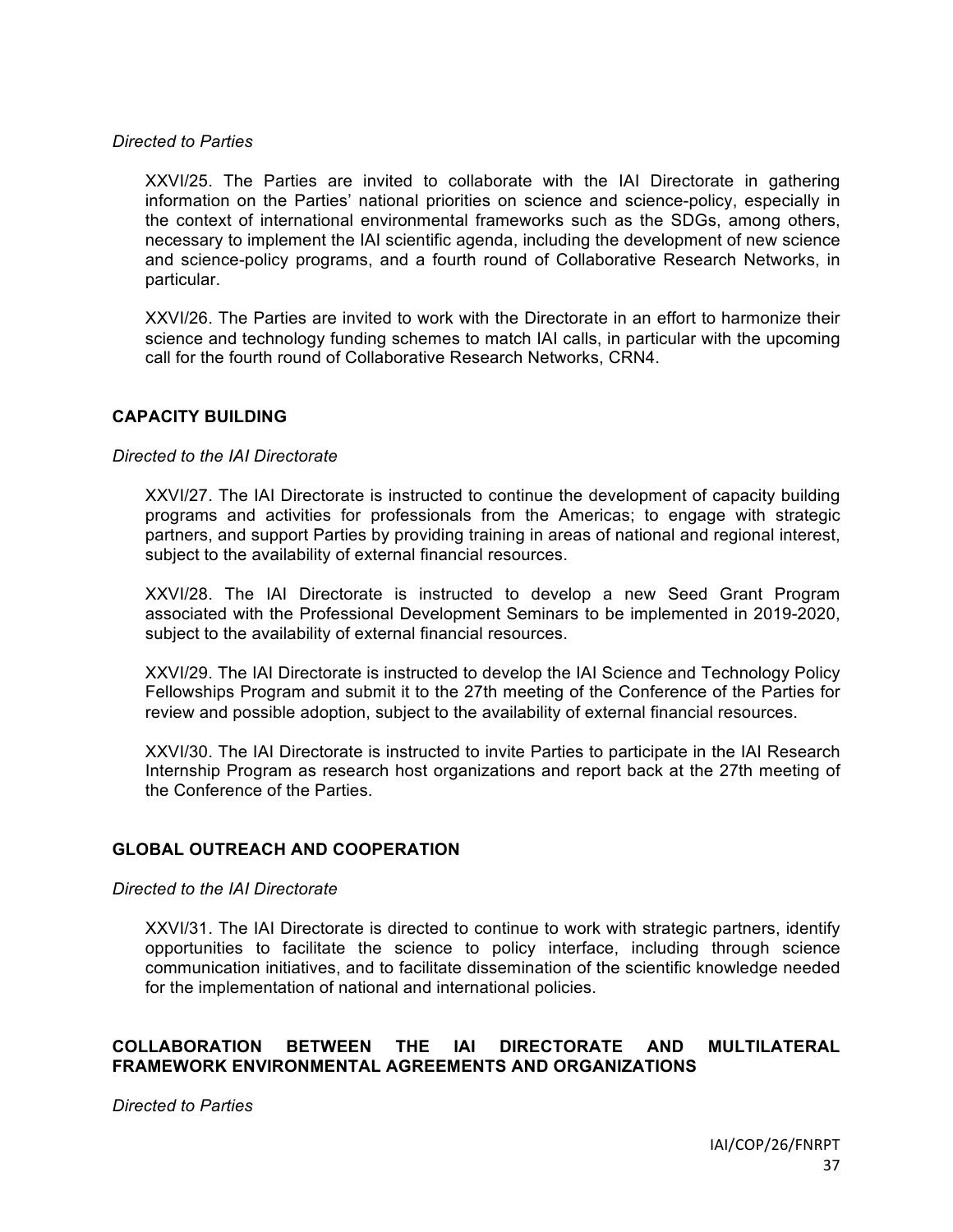XXVI/32. The Parties are invited to facilitate collaboration between the IAI Directorate and national focal points to the CBD, UNFCCC and the United Nations High-level Political Forum on Sustainable Development (HLPF), among others, for the communication of relevant IAI scientific Project information for consideration in the drafting of national reporting as obliged under those frameworks.

XXVI/33. The Parties are encouraged to organize side-events, science-policy dialogues and other events with the IAI Directorate to explore synergies and to increase the visibility of the IAI.

## **ORGANIZATION OF AMERICAN STATES**

#### *Directed to the IAI Directorate*

XXVI/34. The IAI Directorate is instructed to initiate discussions with the Organization of American States with a view to establish a Memorandum of Understanding to strengthen collaboration and joint activities and research related to global change in the Americas.

XXVI/35. The IAI Directorate is instructed to submit the draft Memorandum of Understanding with the Organization of American States to the IAI Executive Council for review and approval.

## **LONG-TERM COMMUNICATIONS STRATEGY**

### *Directed to the IAI Directorate*

XXVI/36. The IAI Directorate is instructed to adopt the *IAI Communication strategy and plan* to increase awareness of the IAI scientific agenda, the IAI capacity building program, and the activities related to provision of data and information to policy makers and other stakeholders.

XXVI/37. The IAI Directorate is directed to support Parties in promoting synergies and to cooperate with multilateral environmental agreements and international organizations in the design and implementation science communication activities and projects.

XXVI/38. The IAI Directorate is directed to organize with the UNFCCC and other conventions, organizations and strategic partners, regional science communication initiatives such as a workshop and other outreach activities subject to the availability of financial resources, to improve the provision of data and information to policy makers, and dissemination of scientific knowledge needed for the implementation of national, regional, and international policies in light of the Paris Agreement and other under multilateral environmental agreements.

## **OUTREACH BROCHURE OF THE IAI**

*Directed to the IAI Directorate*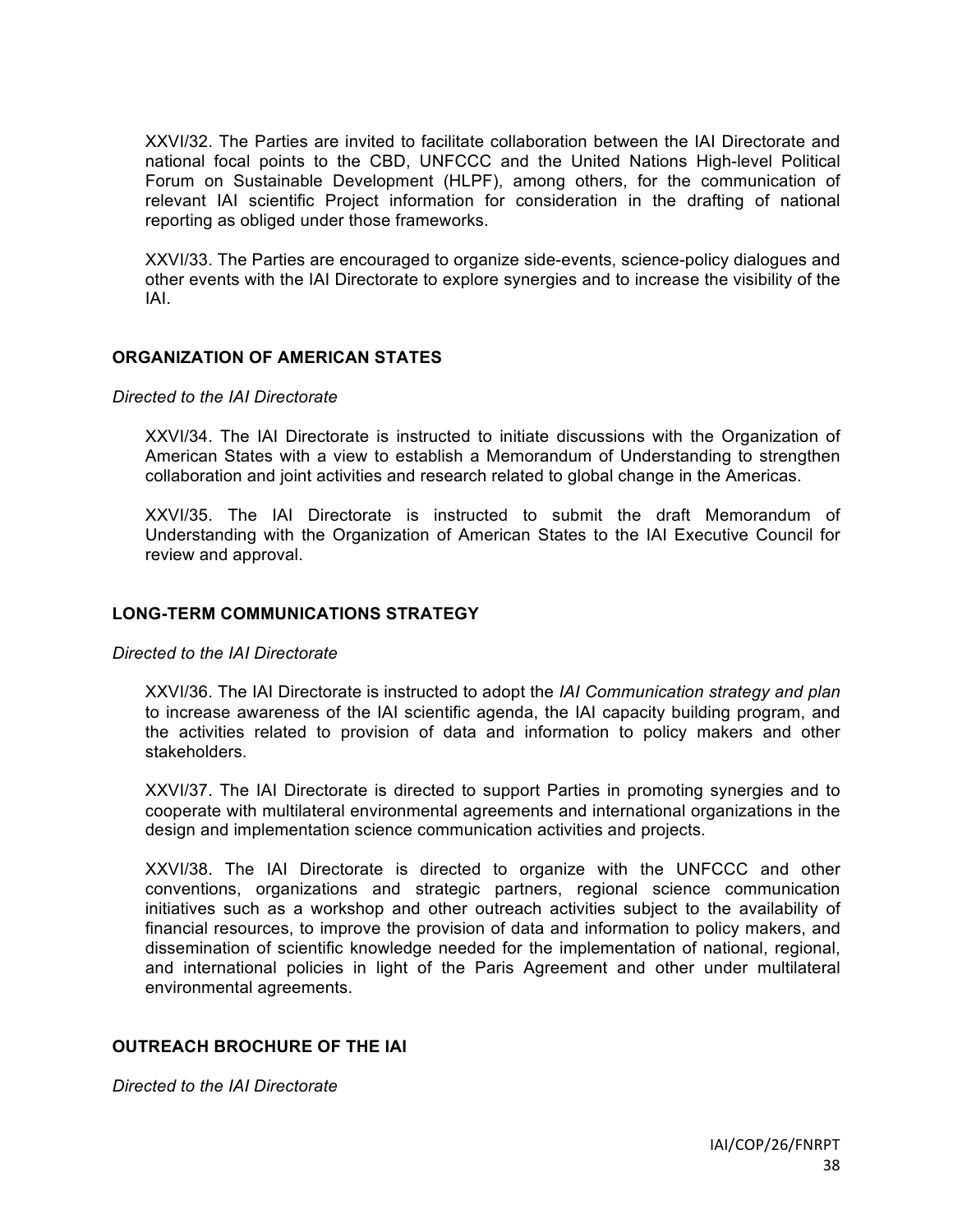XXVI/39. The IAI Directorate is instructed to adopt the Outreach brochure and to update it annually.

## **IAI PUBLICATION IN A PEER-REVIEWED JOURNAL**

### *Directed to the IAI Directorate*

XXVI/40. The IAI Directorate is instructed to communicate with editors of relevant peerreviewed journals for the publication of a special issue on the IAI, subject to the availability of financial resources, focusing on past and current scientific projects under the Collaborative Research Networks, among other projects, capacity building activities, the Small Grants Program, and the potential impact of these projects and activities on national and regional policies and decisions.

## **IAI LONG-TERM FUNDING STRATEGY**

### *Directed to the IAI Directorate*

XXVI/41. The IAI Directorate is directed to adopt the *IAI long-term funding strategy* to guide efforts to secure alternate funding sources, particularly the establishment of an IAI endowment, in support of the IAI scientific agenda, capacity building program, provision of information to policy makers and stakeholders and other activities.

## **FLEXIBLE MECHANISM TO FACILITATE THE FUNDING OF SCIENTIFIC PROJECTS ON GLOBAL CHANGE IN THE AMERICAS**

### *Directed to the Conference of the Parties*

XXVI/42. The Conference of the Parties is invited to encourage their national funding mechanisms and institutions and regional and international development banks to which they may be members to participate in discussions on the establishment of a flexible mechanism to facilitate the funding of scientific projects on global change in the Americas.

## **ENHANCEMENT OF THE WEBSITE**

#### *Directed to the Parties*

XXVI/43. The Parties are invited to provide extraordinary resources and/or technical support for the enhancement of the IAI website including use of a new content management system and database technologies.

## *Directed to the IAI Directorate*

XXVI/44. The IAI Directorate is directed to make efforts to secure external funding for the enhancement of the IAI website.